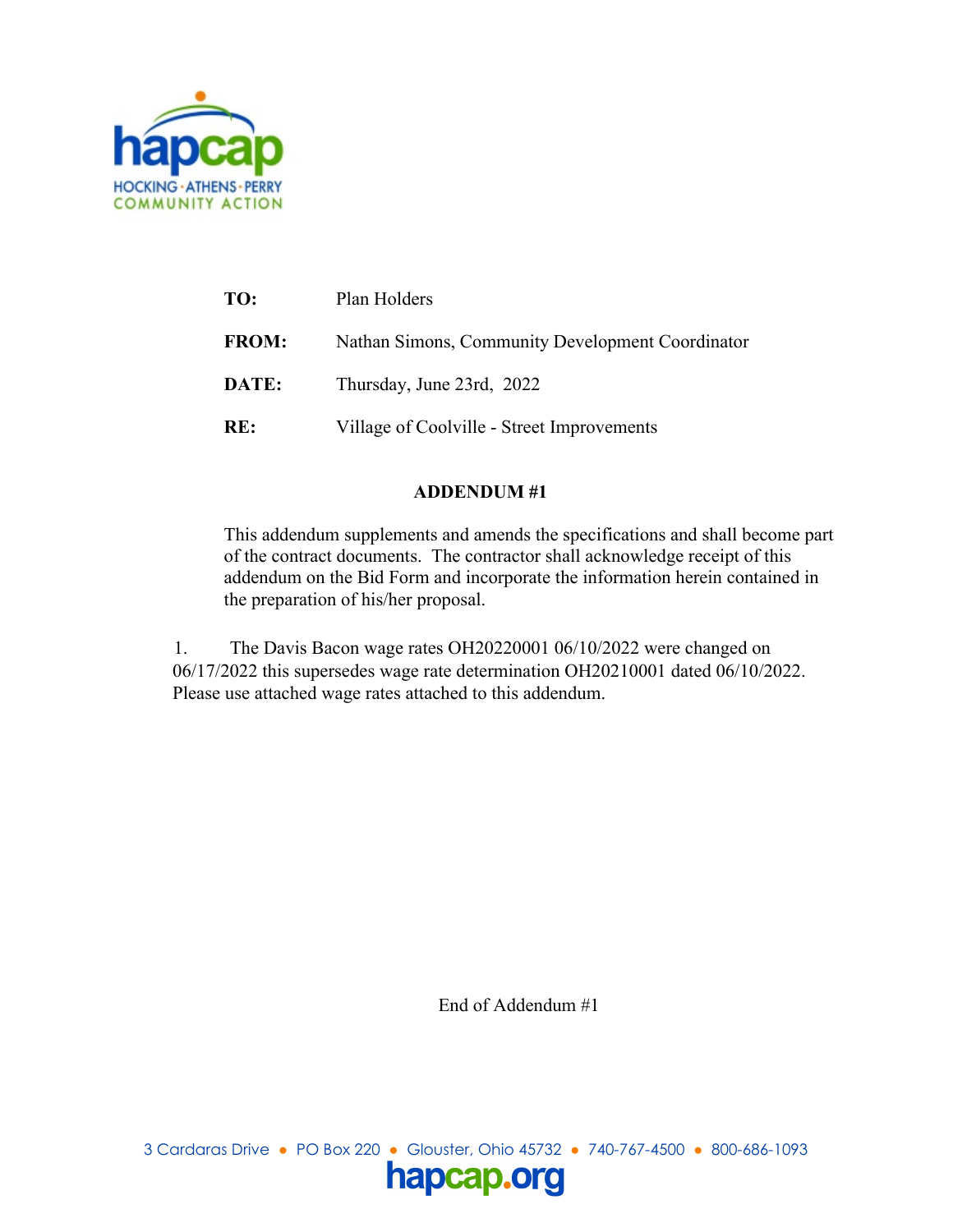Superseded General Decision Number: OH20210001

State: Ohio

Construction Types: Heavy and Highway

Counties: Ohio Statewide.

Heavy and Highway Construction Projects

Note: Contracts subject to the Davis-Bacon Act are generally required to pay at least the applicable minimum wage rate required under Executive Order 14026 or Executive Order 13658. Please note that these Executive Orders apply to covered contracts entered into by the federal government that are subject to the Davis-Bacon Act itself, but do not apply to contracts subject only to the Davis-Bacon Related Acts, including those set forth at 29 CFR  $5.1(a)(2)-(60)$ .

| If the contract is entered<br>into on or after January 30,<br>2022, or the contract is<br>renewed or extended (e.g., an<br>option is exercised) on or<br>after January 30, 2022: | Executive Order 14026<br>generally applies to the<br>contract.<br>. The contractor must pay<br>all covered workers at<br>least \$15.00 per hour (or<br>the applicable wage rate<br>listed on this wage<br>determination, if it is<br>higher) for all hours<br>spent performing on the<br>contract in 2022. |
|----------------------------------------------------------------------------------------------------------------------------------------------------------------------------------|------------------------------------------------------------------------------------------------------------------------------------------------------------------------------------------------------------------------------------------------------------------------------------------------------------|
| If the contract was awarded on .<br>or between January 1, 2015 and<br>January 29, 2022, and the<br>contract is not renewed or<br>extended on or after January<br>30, 2022:       | Executive Order 13658<br>generally applies to the<br>contract.<br>. The contractor must pay all<br>covered workers at least<br>$$11.25$ per hour (or the<br>applicable wage rate listed<br>on this wage determination,<br>if it is higher) for all<br>hours spent performing on<br>that contract in 2022.  |

The applicable Executive Order minimum wage rate will be adjusted annually. If this contract is covered by one of the Executive Orders and a classification considered necessary for performance of work on the contract does not appear on this wage determination, the contractor must still submit a conformance request.

Additional information on contractor requirements and worker protections under the Executive Orders is available at https://www.dol.gov/agencies/whd/government-contracts.

| 01/07/2022          |                  |
|---------------------|------------------|
| 01/14/2022          |                  |
| 01/28/2022          |                  |
| Modification Number | Publication Date |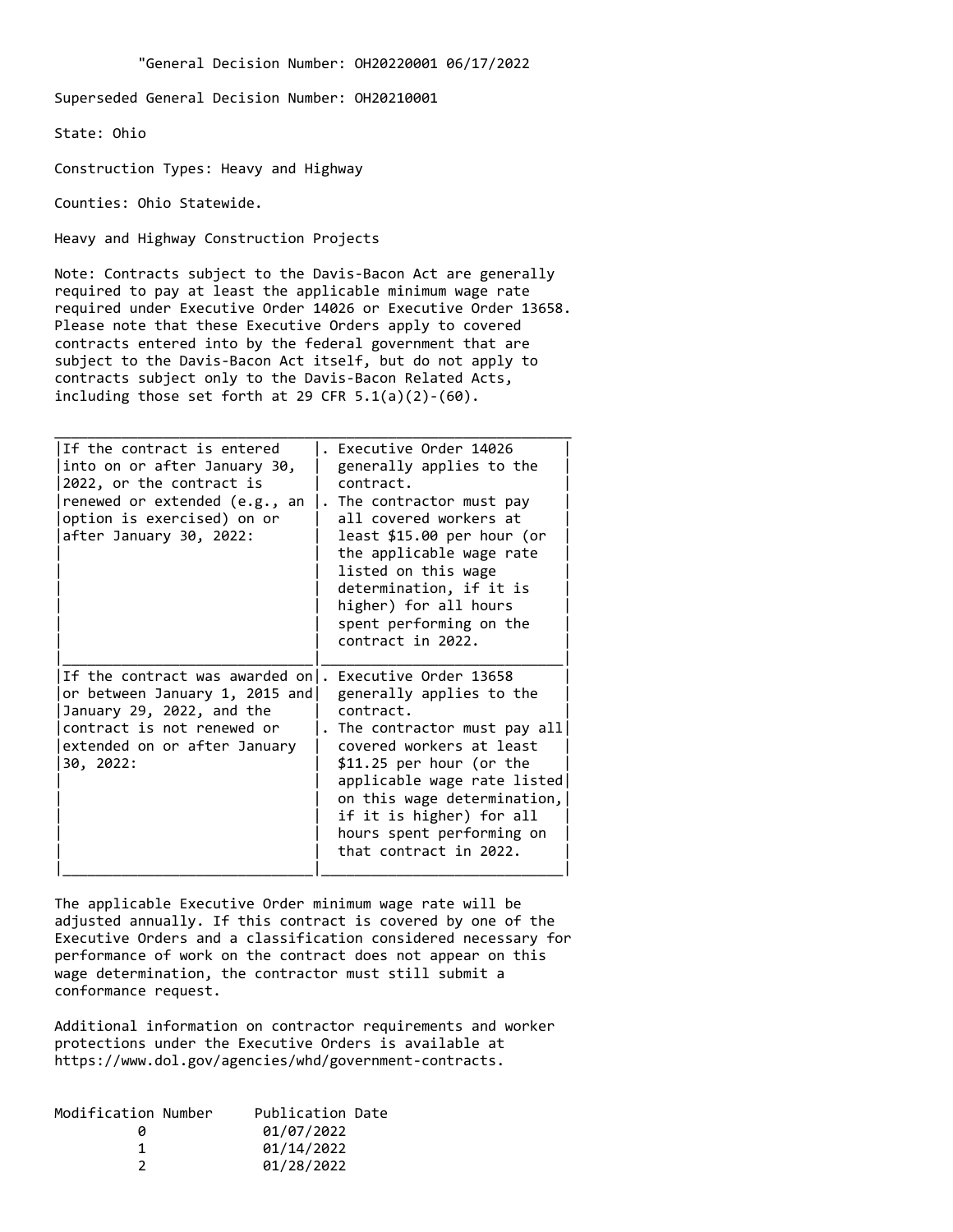| ξ | 02/18/2022 |
|---|------------|
| 4 | 02/25/2022 |
| 5 | 03/11/2022 |
| 6 | 04/08/2022 |
|   | 05/27/2022 |
| 8 | 06/10/2022 |
| q | 06/17/2022 |
|   |            |

BROH0001-001 06/01/2021

DEFIANCE, FULTON (Excluding Fulton, Amboy & Swan Creek Townships), HENRY (Excluding Monroe, Bartlow, Liberty, Washington, Richfield, Marion, Damascus & Townships & that part of Harrison Township outside corporate limits of city of Napoleon), PAULDING, PUTNAM and WILLIAMS COUNTIES

|                                         | Rates | Fringes |  |
|-----------------------------------------|-------|---------|--|
| Bricklayer, Stonemason\$ 30.40          |       | 17.55   |  |
| BROH0001-004 06/01/2021                 |       |         |  |
|                                         | Rates | Fringes |  |
| CEMENT MASON/CONCRETE FINISHER \$ 30.40 |       | 17.55   |  |
| BROH0003-002 06/01/2021                 |       |         |  |

FULTON (Townships of Amboy, Swan Creek & Fulton), HENRY (Townships of Washington, Damascus, Richfield, Bartlow, Liberty, Harrison, Monroe, & Marion), LUCAS and WOOD (Townships of Perrysburg, Ross, Lake, Troy, Freedom, Montgomery, Webster, Center, Portage, Middleton, Plain, Liberty, Henry, Washington, Weston, Milton, Jackson & Grand Rapids) COUNTIES

|                                | Rates | Fringes |
|--------------------------------|-------|---------|
| Bricklayer, Stonemason\$ 30.40 |       | 17.55   |
|                                |       |         |

BROH0005-003 06/01/2020

CUYAHOGA, LORAIN & MEDINA (Hinckley, Granger, Brunswick, Liverpool, Montville, York, Homer, Harrisville, Chatham, Litchfield & Spencer Townships and the city of Medina)

|                           | Rates | Fringes |
|---------------------------|-------|---------|
| <b>BRICKLAYER</b>         |       |         |
| BRICKLAYERS; CAULKERS;    |       |         |
| CLEANERS; POINTERS; &     |       |         |
| STONEMASONS\$ 36.64       |       | 17.13   |
| SANDBLASTERS\$ 36.39      |       | 17.13   |
| SEWER BRICKLAYERS & STACK |       |         |
| BUILDERS\$ 36.64          |       | 17.13   |
| SWING SCAFFOLDS\$ 37.14   |       | 17.13   |
|                           |       |         |

BROH0006-005 06/01/2021

CARROLL, COLUMBIANA (Knox, Butler, West & Hanover Townships), STARK & TUSCARAWAS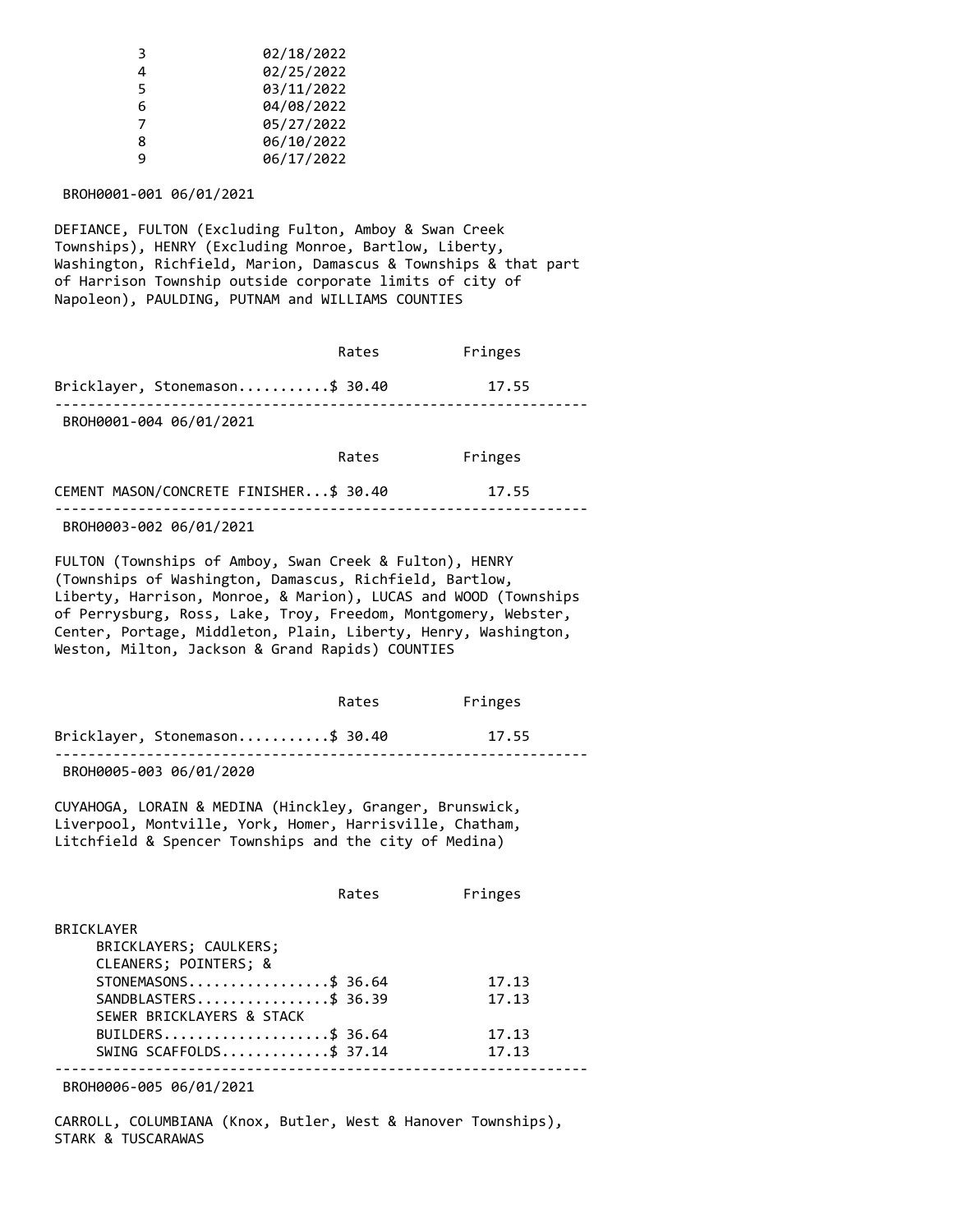|                                                                                                                                                     | Rates | Fringes        |  |
|-----------------------------------------------------------------------------------------------------------------------------------------------------|-------|----------------|--|
| Bricklayer, Stonemason\$ 30.40                                                                                                                      |       | 17.55          |  |
| BROH0007-002 06/01/2021                                                                                                                             |       | .              |  |
| <b>LAWRENCE</b>                                                                                                                                     |       |                |  |
|                                                                                                                                                     | Rates | Fringes        |  |
| Bricklayer, Stonemason\$ 30.40                                                                                                                      |       | 17.55          |  |
| BROH0007-005 06/01/2021                                                                                                                             |       |                |  |
| PORTAGE & SUMMIT                                                                                                                                    |       |                |  |
|                                                                                                                                                     | Rates | Fringes        |  |
| BRICKLAYER\$ 30.40                                                                                                                                  |       | 17.55          |  |
| .<br>BROH0007-010 06/01/2017                                                                                                                        |       |                |  |
| PORTAGE & SUMMIT                                                                                                                                    |       |                |  |
|                                                                                                                                                     |       |                |  |
|                                                                                                                                                     | Rates | Fringes        |  |
| MASON - STONE\$ 28.65                                                                                                                               |       | 14.55          |  |
| BROH0008-001 06/01/2021                                                                                                                             |       |                |  |
| COLUMBIANA (Salem, Perry, Fairfield, Center, Elk Run,<br>Middleton, & Unity Townships and the city of New Waterford),<br>MAHONING & TRUMBULL        |       |                |  |
|                                                                                                                                                     | Rates | Fringes        |  |
| BRICKLAYER\$ 30.40                                                                                                                                  |       | 17.55          |  |
| BROH0009-002 06/01/2021                                                                                                                             |       |                |  |
| BELMONT & MONROE COUNTIES and the Townships of Warren & Mt.<br>Pleasant and the Village of Dillonvale in JEFFERSON COUNTY                           |       |                |  |
|                                                                                                                                                     | Rates | Fringes        |  |
| Bricklayer, Stonemason\$ 30.40<br>Refractory\$ 31.45                                                                                                |       | 17.55<br>19.01 |  |
| BROH0010-002 06/01/2021                                                                                                                             |       |                |  |
| COLUMBIANA (St. Clair, Madison, Wayne, Franklin, Washington,<br>Yellow Creek & Liverpool Townships) & JEFFERSON (Brush Creek &<br>Saline Townships) |       |                |  |
|                                                                                                                                                     | Rates | Fringes        |  |
| Bricklayer, Stonemason\$ 30.40                                                                                                                      |       | 17.55          |  |
| BROH0014-002 06/01/2021                                                                                                                             |       |                |  |
| HARRISON & JEFFERSON (Except Mt. Pleasant, Warren, Brush Creek,                                                                                     |       |                |  |

Saline & Salineville Townships & the Village of Dillonvale)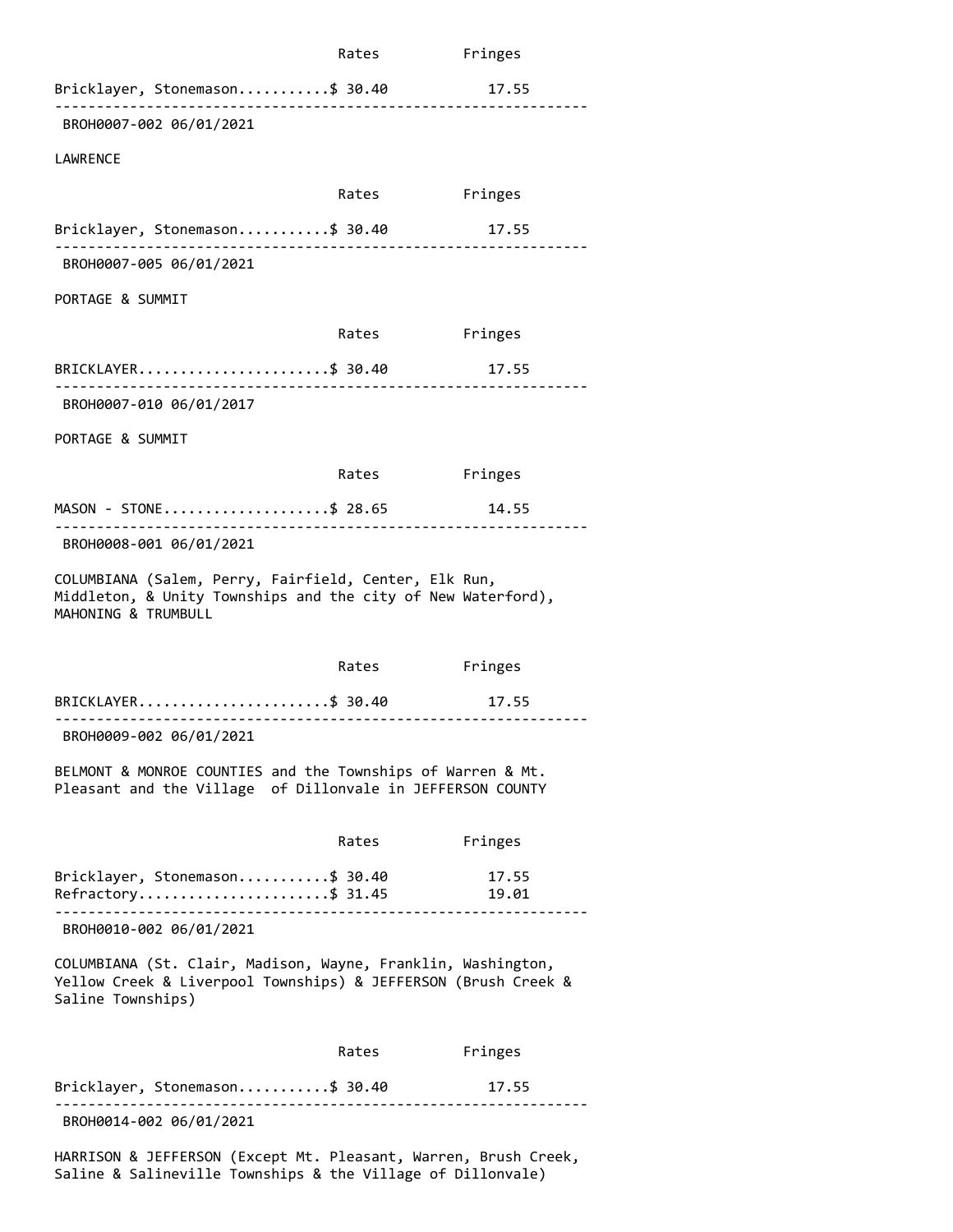|                                                                                                                                                                                    | Rates        | Fringes                                    |
|------------------------------------------------------------------------------------------------------------------------------------------------------------------------------------|--------------|--------------------------------------------|
| Bricklayer, Stonemason\$ 30.40<br>. <u>_ _ _ _ _ _ _ _ _ _ _ _ _ _ _</u> _ _                                                                                                       |              | 17.55                                      |
| BROH0016-002 06/01/2021                                                                                                                                                            |              |                                            |
| ASHTABULA, GEAUGA, and LAKE COUNTIES                                                                                                                                               |              |                                            |
|                                                                                                                                                                                    | Rates        | Fringes                                    |
| Bricklayer, Stonemason\$ 30.40<br>.<br>BROH0018-002 06/01/2021                                                                                                                     |              | 17.55                                      |
| BROWN, BUTLER, CLERMONT, HAMILTON, PREBLE (Gasper, Dixon,<br>Israel, Lanier, Somers & Gratis Townships) & WARREN COUNTIES:                                                         |              |                                            |
|                                                                                                                                                                                    | Rates        | Fringes                                    |
| Bricklayer, Stonemason\$ 30.40<br>BROH0022-004 06/01/2021                                                                                                                          |              | 17.55                                      |
| CHAMPAIGN, CLARK, CLINTON, DARKE, GREENE, HIGHLAND, LOGAN,<br>MIAMI, MONTGOMERY, PREBLE (Jackson, Monroe, Harrison, Twin,<br>Jefferson & Washington Townships) and SHELBY COUNTIES |              |                                            |
|                                                                                                                                                                                    | Rates        | Fringes                                    |
| Bricklayer, Stonemason\$ 30.40                                                                                                                                                     |              | 17.55                                      |
| BROH0032-001 06/01/2021                                                                                                                                                            |              |                                            |
| GALLIA & MEIGS                                                                                                                                                                     |              |                                            |
|                                                                                                                                                                                    | Rates        | Fringes                                    |
| Bricklayer, Stonemason\$ 30.40                                                                                                                                                     |              | 17.55                                      |
| BROH0035-002 06/01/2021                                                                                                                                                            |              |                                            |
| ALLEN, AUGLAIZE, MERCER and VAN WERT COUNTIES                                                                                                                                      |              |                                            |
|                                                                                                                                                                                    | Rates        | Fringes                                    |
| Bricklayer, Stonemason\$ 30.40                                                                                                                                                     | . <b>.</b> . | 17.55<br>. _ _ _ _ _ _ _ _ _ _ _ _ _ _ _ _ |
| BROH0039-002 06/01/2021                                                                                                                                                            |              |                                            |
| ADAMS & SCIOTO                                                                                                                                                                     |              |                                            |
|                                                                                                                                                                                    |              | Rates Fringes                              |
| Bricklayer, Stonemason\$ 30.40<br>BROH0040-003 06/01/2021                                                                                                                          |              | 17.55                                      |
| ASHLAND, CRAWFORD, HARDIN, HOLMES, MARION, MORROW, RICHLAND,                                                                                                                       |              |                                            |

WAYNE and WYANDOT (Except Crawford, Ridge, Richland & Tymochtee Townships) COUNTIES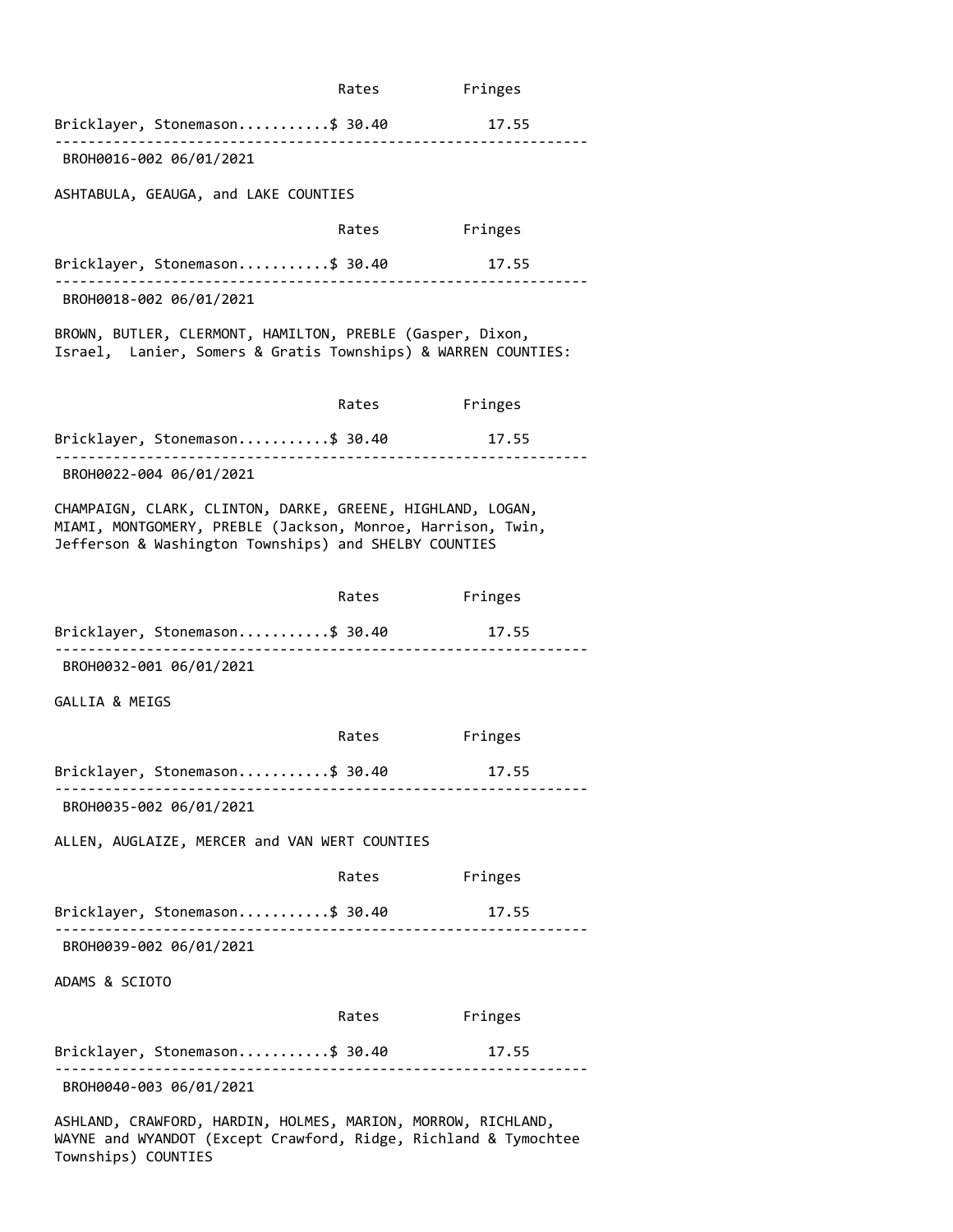Rates Fringes Bricklayer, Stonemason...........\$ 31.93 22.54 FOOTNOTE: Layout Man and Sawman rate: \$1.00 per hour above journeyman rate. Free standing stack work ground level to top of stack; Sandblasting and laying of carbon masonry material in swing stage and/or scaffold; Ramming and spading of plastics and gunniting: \$1.50 per hour above journeyman rate. ""Hot"" work: \$2.50 above journeyman rate. ---------------------------------------------------------------- BROH0044-002 06/01/2021 Rates Fringes Bricklayer, Stonemason COSHOCTON, FAIRFIELD, GUERNSEY, HOCKING, KNOX, KICKING, MORGAN, MUSKINGUM, NOBLE (Beaver, Buffalo, Seneca & Wayne Townships) & PERRY COUNTIES:...................\$ 30.40 17.55 ---------------------------------------------------------------- BROH0045-002 06/01/2021 FAYETTE, JACKSON, PIKE, ROSS and VINTON COUNTIES Rates Fringes Bricklayer, Stonemason...........\$ 30.40 17.66 ---------------------------------------------------------------- BROH0046-002 06/01/2021 ERIE, HANCOCK, HURON, OTTAWA, SANDUSKY, SENECA, WOOD (Perry & Bloom Townships) and WYANDOT (Tymochtee, Crawford, Ridge & Richland Townships) COUNTIES & the Islands of Lake Erie north of Sandusky Rates Fringes Bricklayer, Stonemason...........\$ 30.40 17.55 FOOTNOTE: Layout Man and Sawman rate: \$1.00 per hour above journeyman rate. Free standing stack work ground level to top of stack; Sandblasting and laying of carbon masonry material in swing stage and/or scaffold; Ramming and spading of plastics and gunniting: \$1.50 per hour above journeyman rate. ""Hot"" work: \$2.50 above journeyman rate. ---------------------------------------------------------------- BROH0052-001 06/01/2021 ATHENS COUNTY Rates Fringes Bricklayer, Stonemason...........\$ 30.40 17.55 ----------------------------------------------------------------

BROH0052-003 06/01/2021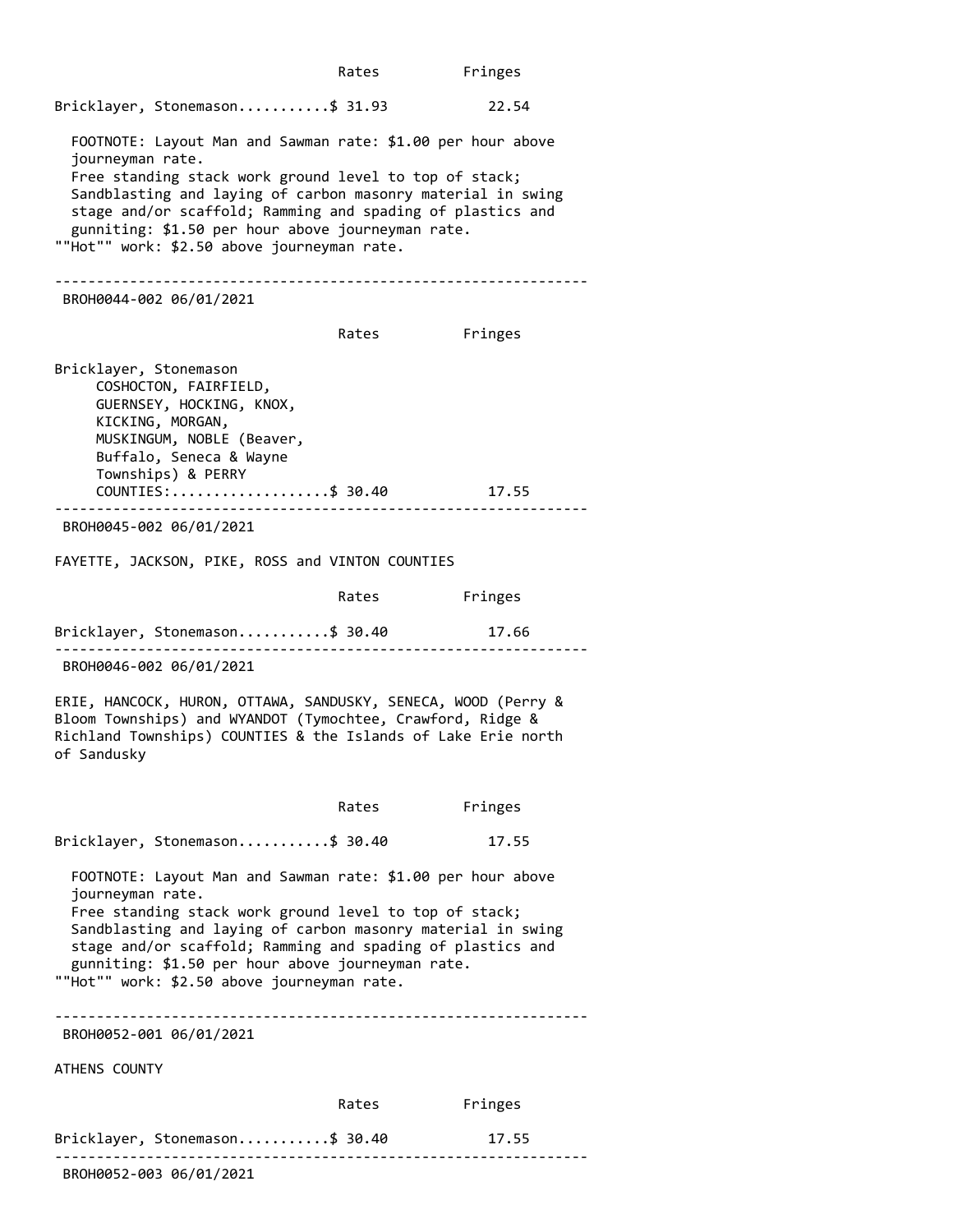| Jackson, Jefferson & Elk Townships) and WASHINGTON COUNTIES                                                                                                                                                                                                      |               |                         |  |
|------------------------------------------------------------------------------------------------------------------------------------------------------------------------------------------------------------------------------------------------------------------|---------------|-------------------------|--|
|                                                                                                                                                                                                                                                                  | Rates         | Fringes                 |  |
| Bricklayer, Stonemason\$ 30.40<br>BROH0055-003 06/01/2021                                                                                                                                                                                                        |               | 17.55                   |  |
| DELAWARE, FRANKLIN, MADISON, PICKAWAY and UNION COUNTIES                                                                                                                                                                                                         |               |                         |  |
|                                                                                                                                                                                                                                                                  | Rates Fringes |                         |  |
| Bricklayer, Stonemason\$ 30.40                                                                                                                                                                                                                                   |               | 17.55                   |  |
| CARP0003-004 05/01/2017                                                                                                                                                                                                                                          |               |                         |  |
| MAHONING & TRUMBULL                                                                                                                                                                                                                                              |               |                         |  |
|                                                                                                                                                                                                                                                                  | Rates Fringes |                         |  |
| CARPENTER\$ 26.20                                                                                                                                                                                                                                                |               | 17.42                   |  |
| CARP0069-003 05/01/2017                                                                                                                                                                                                                                          |               |                         |  |
| CARROLL, STARK, TUSCARAWAS & WAYNE                                                                                                                                                                                                                               |               |                         |  |
|                                                                                                                                                                                                                                                                  | Rates Fringes |                         |  |
| CARPENTER\$ 25.98                                                                                                                                                                                                                                                | .             | 15.98                   |  |
| CARP0069-006 05/01/2017                                                                                                                                                                                                                                          |               |                         |  |
| COSHOCTON, HOLMES, KNOX & MORROW                                                                                                                                                                                                                                 |               |                         |  |
|                                                                                                                                                                                                                                                                  | Rates         | Fringes                 |  |
| CARPENTER\$ 24.04<br>CARP0171-002 05/01/2019                                                                                                                                                                                                                     |               | 15.29                   |  |
| BELMONT, COLUMBIANA, HARRISON, JEFFERSON & MONROE                                                                                                                                                                                                                |               |                         |  |
|                                                                                                                                                                                                                                                                  | Rates         | Fringes                 |  |
| CARPENTER\$ 27.37                                                                                                                                                                                                                                                |               | 20.02                   |  |
| CARP0200-002 05/01/2021                                                                                                                                                                                                                                          |               |                         |  |
| ADAMS, ATHENS, DELAWARE, FAIRFIELD, FAYETTE, FRANKLIN, GALLIA,<br>GUERNSEY, HIGHLAND, HOCKING, JACKSON, LAWRENCE, LICKING,<br>MADISON, MARION, MEIGS, MORGAN, MUSKINGUM, NOBLE, PERRY,<br>PICKAWAY, PIKE, ROSS, SCIOTO, UNION, VINTON and WASHINGTON<br>COUNTIES |               |                         |  |
|                                                                                                                                                                                                                                                                  | Rates         | Fringes                 |  |
| CARPENTER\$ 30.28<br>Diver\$ 39.41<br>PILEDRIVERMAN\$ 30.28                                                                                                                                                                                                      |               | 20.08<br>10.40<br>20.08 |  |

NOBLE (Brookfield, Noble, Center, Sharon, Olive, Enoch, Stock,

CARP0248-005 07/01/2008

<sup>----------------------------------------------------------------</sup>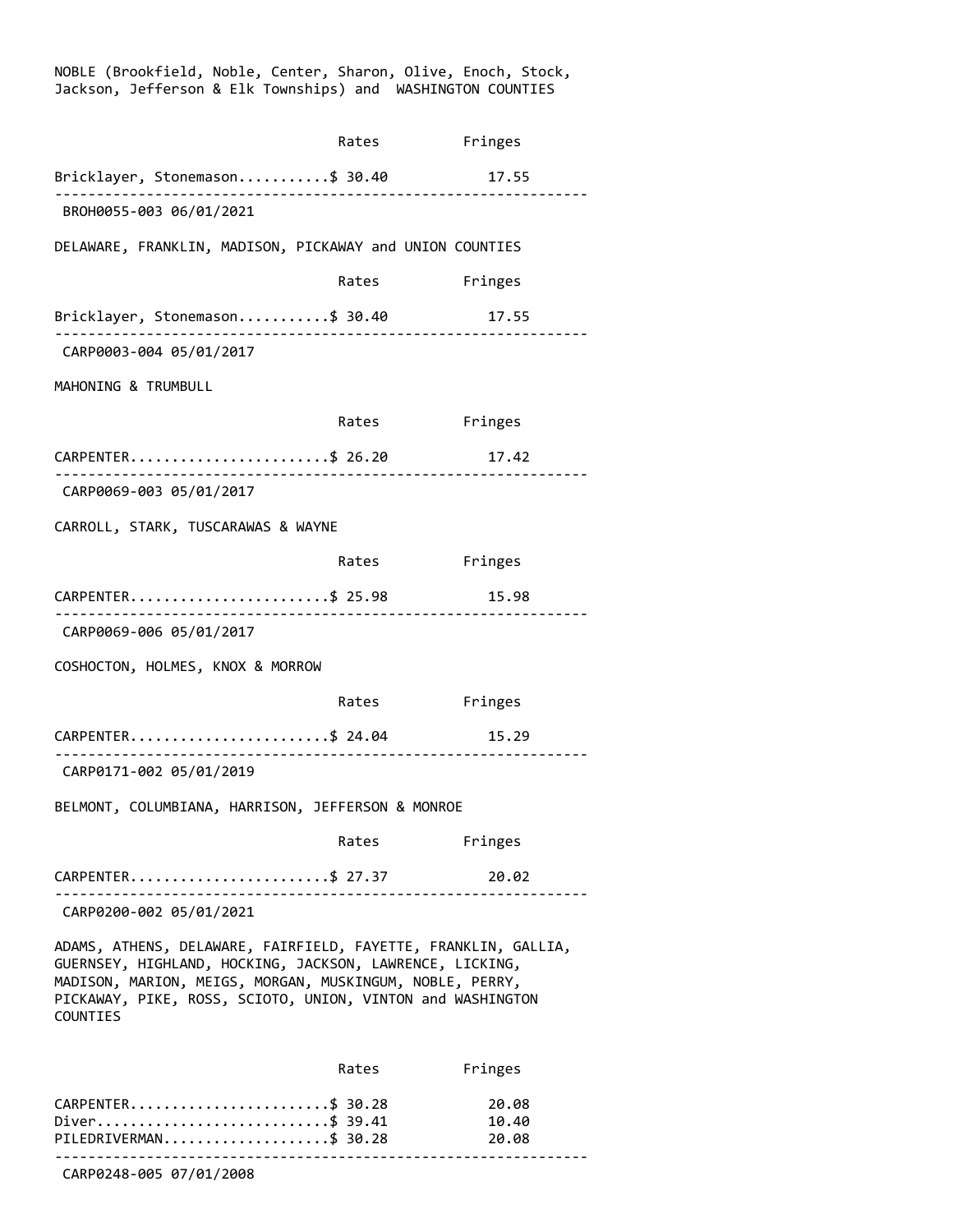|                                                                                                                                            | Rates Fringes |               |
|--------------------------------------------------------------------------------------------------------------------------------------------|---------------|---------------|
| CARPENTER\$ 27.27                                                                                                                          |               | 14.58         |
| CARP0248-008 07/01/2008                                                                                                                    |               |               |
|                                                                                                                                            | Rates         | Fringes       |
| <b>CARPENTER</b><br>DEFIANCE, FULTON, HANCOCK,<br>HENRY, PAULDING & WILLIAMS<br>$COUNTIES \ldots \ldots \ldots \ldots \ldots \quad $23.71$ |               | 13.28         |
| CARP0254-002 05/01/2017                                                                                                                    |               |               |
| ASHTABULA, CUYAHOGA, GEAUGA & LAKE                                                                                                         |               |               |
|                                                                                                                                            | Rates         | Fringes       |
| CARPENTER\$ 32.40<br><u>-------------------------</u>                                                                                      |               | 16.97         |
| CARP0372-002 05/01/2016                                                                                                                    |               |               |
| ALLEN, AUGLAIZE, HARDIN, MERCER, PUTNAM & VAN WERT                                                                                         |               |               |
|                                                                                                                                            | Rates         | Fringes       |
| CARPENTER\$ 24.54                                                                                                                          |               | 18.21         |
| CARP0639-003 05/01/2017                                                                                                                    |               |               |
| MEDINA, PORTAGE & SUMMIT                                                                                                                   |               |               |
|                                                                                                                                            | Rates Fringes |               |
| CARPENTER\$ 30.42                                                                                                                          |               | 16.99         |
| CARP0735-002 05/01/2019                                                                                                                    |               |               |
| ASHLAND, ERIE, HURON, LORAIN & RICHLAND                                                                                                    |               |               |
|                                                                                                                                            | Rates         | Fringes       |
| CARPENTER\$ 26.30                                                                                                                          |               | 17.91         |
| CARP1311-001 05/01/2017                                                                                                                    |               |               |
| BROWN, BUTLER, CHAMPAIGN, CLARK, CLERMONT, CLINTON, DARKE,<br>GREENE, HAMILTON, LOGAN, MIAMI, MONTGOMERY, PREBLE, SHELBY &<br>WARREN       |               |               |
|                                                                                                                                            | Rates         | Fringes       |
| Carpenter & Piledrivermen\$ 29.34<br>Diver\$ 40.58                                                                                         |               | 15.95<br>9.69 |
| CARP1393-002 07/01/2008                                                                                                                    |               |               |
| CRAWFORD, DEFIANCE, FULTON, HANCOCK, HENRY, LUCAS, OTTAWA,<br>PAULDING, SANDUSKY, SENECA, WILLIAMS & WOOD                                  |               |               |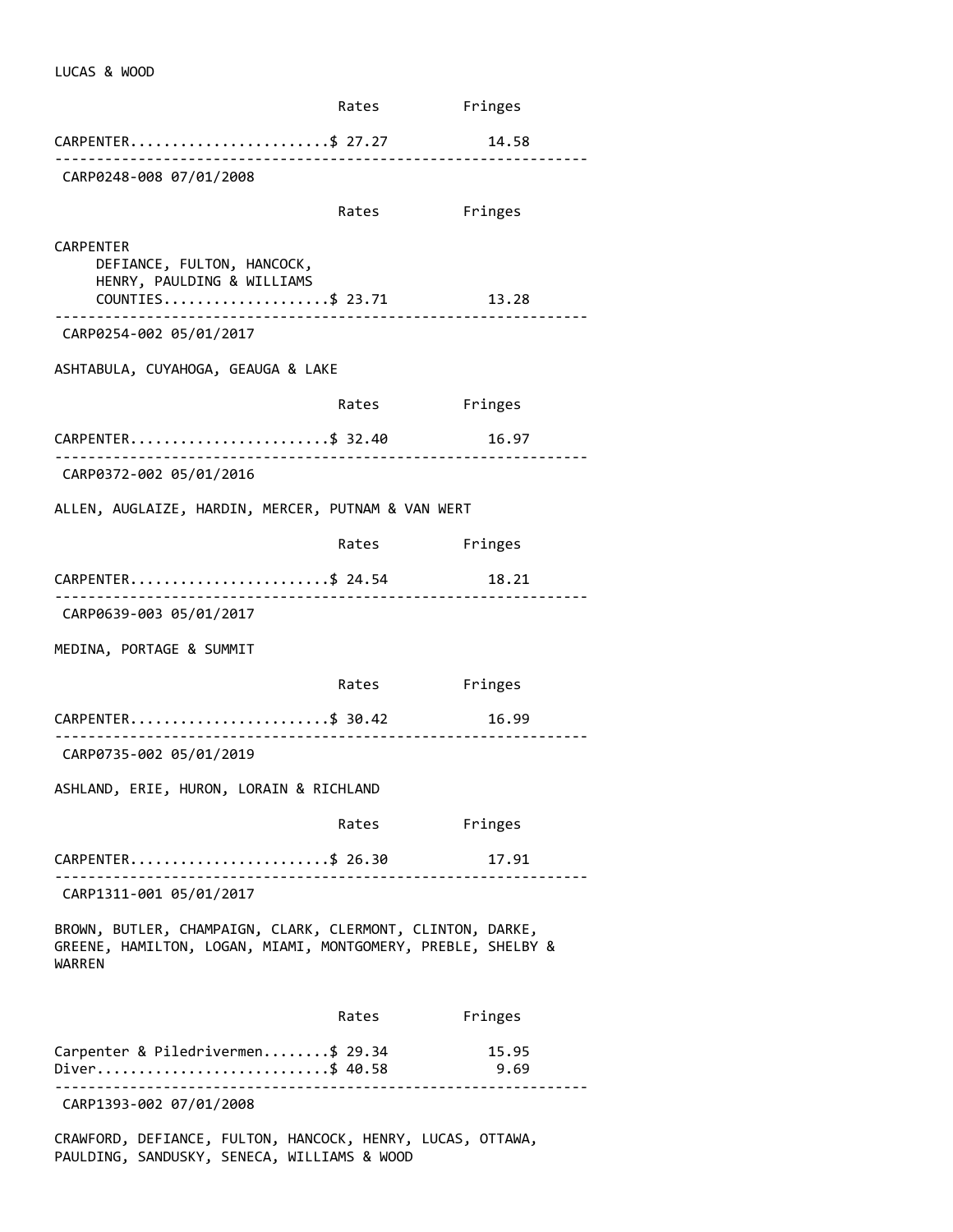|                                                                                                                   | Rates         | Fringes        |
|-------------------------------------------------------------------------------------------------------------------|---------------|----------------|
| Piledrivermen & Diver's Tender\$ 27.30                                                                            |               | 16.05          |
| DIVERS - \$250.00 per day                                                                                         |               |                |
| CARP1393-003 07/01/2008                                                                                           |               |                |
| ALLEN, AUGLAIZE, HARDIN, MERCER, PUTNAM, VAN WERT & WYANDOT                                                       |               |                |
|                                                                                                                   | Rates Fringes |                |
| Piledrivermen & Diver's Tender\$ 25.15                                                                            |               | 15.92          |
| DIVERS - \$250.00 per day                                                                                         |               |                |
| CARP1871-006 05/01/2017                                                                                           |               |                |
| BELMONT, HARRISON, & MONROE                                                                                       |               |                |
|                                                                                                                   | Rates         | Fringes        |
| Diver, Wet\$ 48.11<br>Piledrivermen; Diver, Dry\$ 32.07<br>. _ _ _ _ _ _ _ _ _ _ _ _ _                            |               | 17.33<br>17.33 |
| CARP1871-008 05/01/2017                                                                                           |               |                |
| ASHLAND, ASHTABULA, CUYAHOGA, ERIE, GEAUGA, HURON, LAKE,<br>LORAIN, MEDINA, PORTAGE, RICHLAND & SUMMIT            |               |                |
|                                                                                                                   | Rates         | Fringes        |
| Diver, Wet\$ 45.80 18.84<br>Piledrivermen; Diver, Dry\$ 30.53 18.84                                               |               |                |
| -----------------------<br>CARP1871-014 05/01/2017                                                                |               |                |
| CARROLL, STARK, TUSCARAWAS & WAYNE                                                                                |               |                |
|                                                                                                                   | Rates         | Fringes        |
| Diver, Wet\$ 38.34<br>Piledrivermen; Diver, Dry\$ 25.56 16.95<br>. <u>_ _ _ _ _ _ _ _ _ _ _ _ _ _ _ _ _ _</u> _ _ |               | 16.95          |
| CARP1871-015 05/01/2017                                                                                           |               |                |
| COSHOCTON, HOLMES, KNOX & MORROW                                                                                  |               |                |
|                                                                                                                   | Rates         | Fringes        |
| Diver, Wet\$ 37.34<br>Piledrivermen; Diver, Dry\$ 24.89                                                           |               | 16.07<br>16.07 |
| CARP1871-017 05/01/2017                                                                                           |               |                |
| MAHONING & TRUMBULL                                                                                               |               |                |
|                                                                                                                   | Rates         | Fringes        |
| Diver, Wet\$ 40.65<br>Piledrivermen; Diver, Dry\$ 27.10                                                           |               | 17.62<br>17.62 |
| CARP2235-012 01/01/2014                                                                                           |               |                |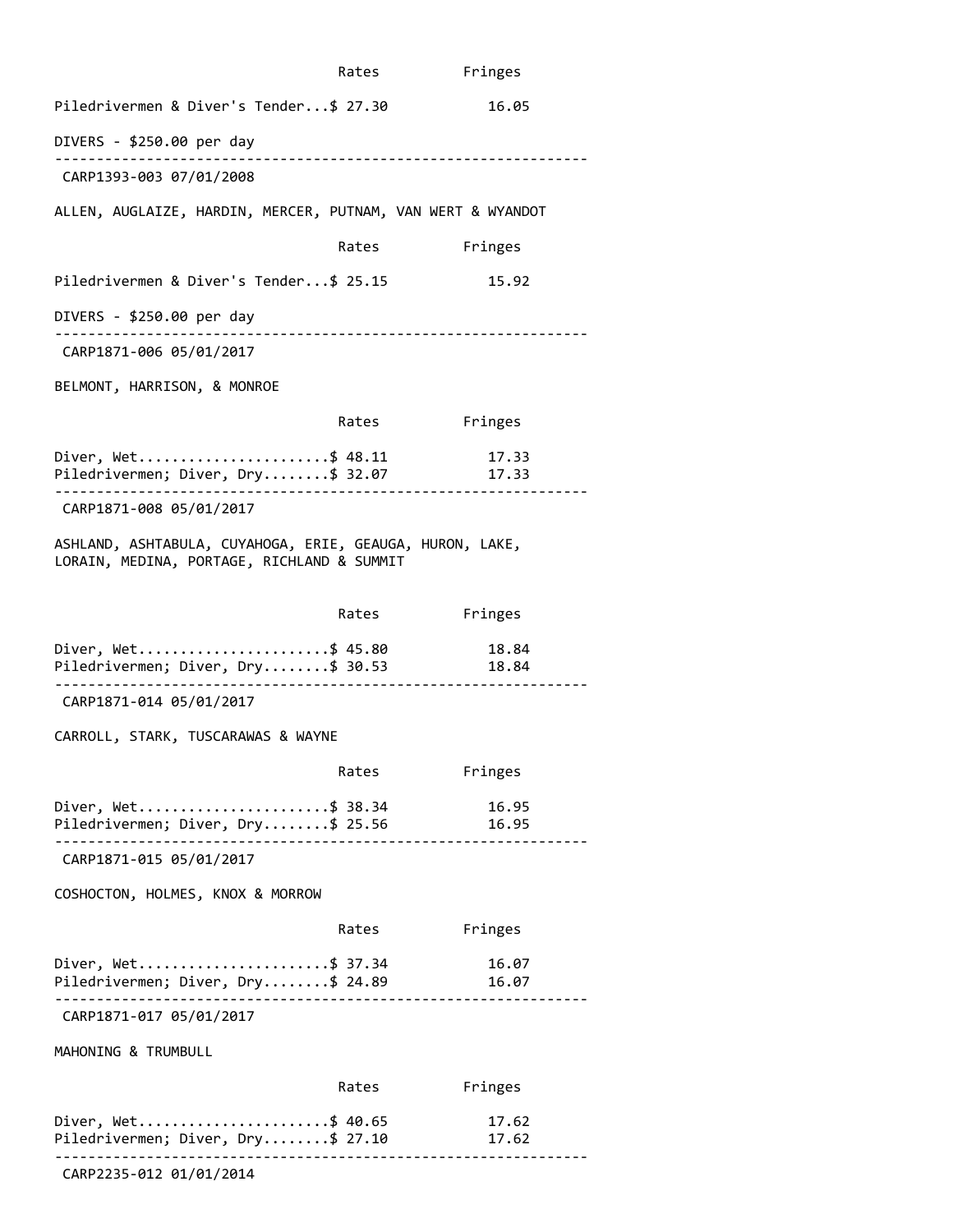### COLUMBIANA & JEFFERSON

|                                                                                                                                                                                                                                     | Rates                                 | Fringes |
|-------------------------------------------------------------------------------------------------------------------------------------------------------------------------------------------------------------------------------------|---------------------------------------|---------|
| PILEDRIVERMAN\$ 31.74                                                                                                                                                                                                               |                                       | 16.41   |
| CARP2239-001 07/01/2008                                                                                                                                                                                                             |                                       |         |
| CRAWFORD, OTTAWA, SANDUSKY, SENECA & WYANDOT                                                                                                                                                                                        |                                       |         |
|                                                                                                                                                                                                                                     | Rates                                 | Fringes |
| CARPENTER\$ 23.71                                                                                                                                                                                                                   |                                       | 13.28   |
| ELEC0008-002 05/24/2021                                                                                                                                                                                                             |                                       |         |
| DEFIANCE, FULTON, HANCOCK, HENRY, LUCAS, OTTAWA, PAULDING,<br>PUTNAM, SANDUSKY, SENECA, WILLIAMS & WOOD                                                                                                                             |                                       |         |
|                                                                                                                                                                                                                                     | Rates                                 | Fringes |
| CABLE SPLICER\$ 38.98 18.96<br>ELECTRICIAN\$ 43.33                                                                                                                                                                                  | <u> - - - - - - - - - - - - - - -</u> | 26.61   |
| ELEC0032-003 12/06/2021                                                                                                                                                                                                             |                                       |         |
| ALLEN, AUGLAIZE, HARDIN, LOGAN, MERCER, SHELBY, VAN WERT &<br>WYANDOT (Crawford, Jackson, Marseilles, Mifflin, Ridgeland,<br>Ridge & Salem Townships)                                                                               |                                       |         |
|                                                                                                                                                                                                                                     | Rates                                 | Fringes |
| ELECTRICIAN\$ 33.22                                                                                                                                                                                                                 |                                       | 19.73   |
| ELEC0038-002 04/25/2022                                                                                                                                                                                                             |                                       |         |
| CUYAHOGA, GEAUGA (Bainbridge, Chester & Russell Townships) &<br>LORAIN (Columbia Township)                                                                                                                                          |                                       |         |
|                                                                                                                                                                                                                                     | Rates                                 | Fringes |
| ELECTRICIAN<br>Excluding Sound &<br>Communications Work\$ 40.88                                                                                                                                                                     |                                       | 22.75   |
| FOOTNOTES;<br>a. 6 Paid Holidays: New Year's Day; Memorial Day; July 4th;<br>Labor Day; Thanksgiving Day; & Christmas Day<br>b. 1 week's paid vacation for 1 year's service; 2 weeks' paid<br>vacation for 2 or more years' service |                                       |         |
| ELEC0038-008 04/25/2022                                                                                                                                                                                                             | ------------------------------------  |         |
| CUYAHOGA, GEAUGA (Bainbridge, Chester & Russell Townships) &<br>LORAIN (Columbia Township)                                                                                                                                          |                                       |         |

Rates Fringes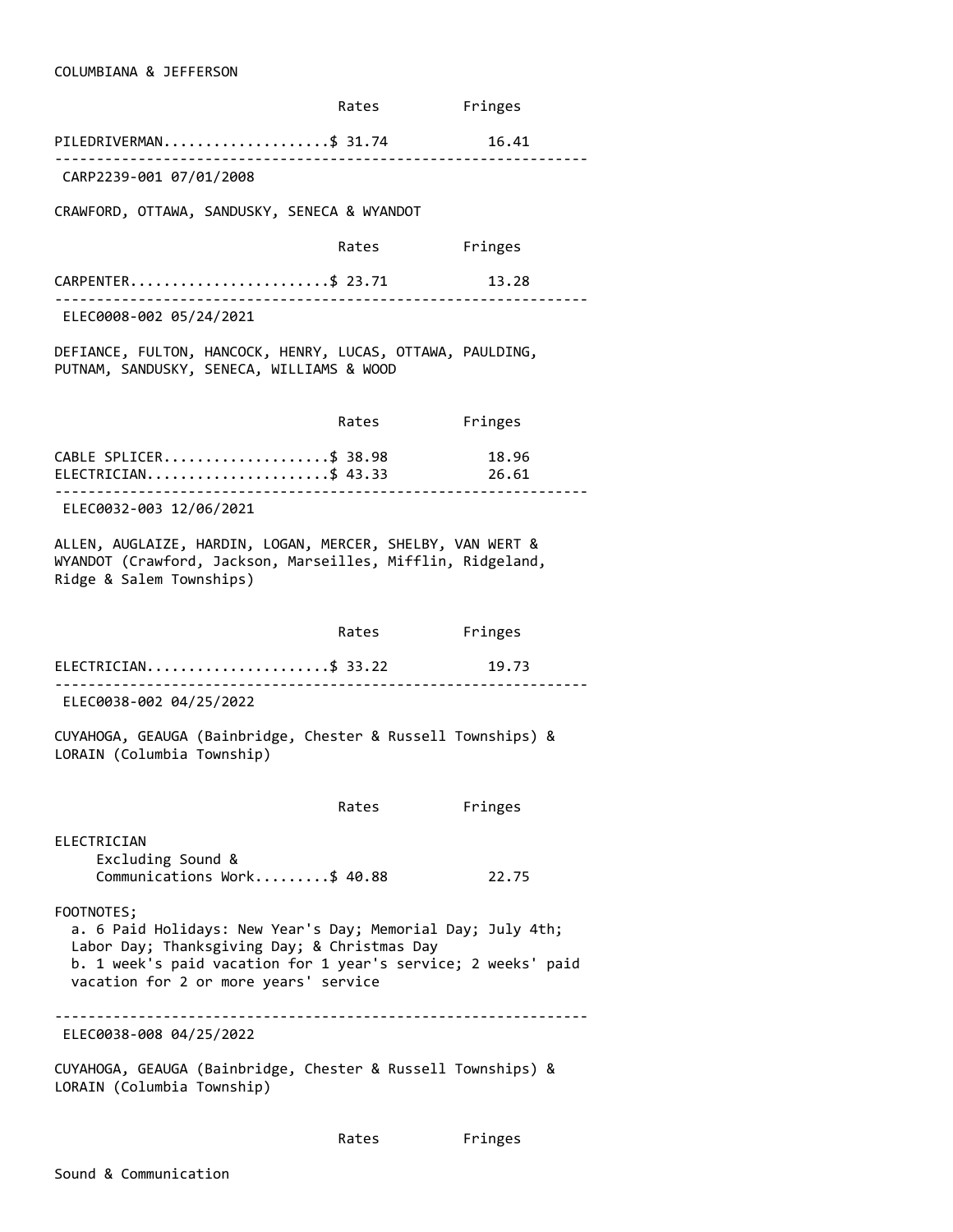| Technician<br>Communications Technician\$ 29.30<br>Installer Technician\$ 28.05                                                                                                                                                                                           |       | 13.29<br>13.25 |
|---------------------------------------------------------------------------------------------------------------------------------------------------------------------------------------------------------------------------------------------------------------------------|-------|----------------|
| FOOTNOTES;<br>a. 6 Paid Holidays: New Year's Day; Memorial Day; July 4th;<br>Labor Day; Thanksgiving Day; & Christmas Day<br>b. 1 week's paid vacation for 1 year's service; 2 weeks' paid<br>vacation for 2 or more years' service                                       |       |                |
| ELEC0064-003 11/29/2021                                                                                                                                                                                                                                                   |       |                |
| COLUMBIANA (Butler, Fairfield, Perry, Salem & Unity Townships)<br>MAHONING (Austintown, Beaver, Berlin, Boardman, Canfield,<br>Ellsworth, Coitsville, Goshen, Green, Jackson, Poland,<br>Springfield & Youngstown Townships), & TRUMBULL (Hubbard &<br>Liberty Townships) |       |                |
|                                                                                                                                                                                                                                                                           | Rates | Fringes        |
| ELECTRICIAN\$ 36.10                                                                                                                                                                                                                                                       |       | 18.17          |
| ELEC0071-001 01/01/2019                                                                                                                                                                                                                                                   |       |                |

ASHLAND, CHAMPAIGN, CLARK, COSHOCTON, CRAWFORD, DELAWARE, FAIRFIELD, FAYETTE, FRANKLIN, GUERNSEY, HIGHLAND, HOCKING, JACKSON (Coal, Jackson, Liberty, Milton, Washington & Wellston Townships), KNOX, LICKING, MADISON, MARION, MONROE, MORGAN, MORROW, MUSKINGUM, NOBLE, PERRY, PICKAWAY, PIKE (Beaver, Benton, Jackson, Mifflin, Pebble, Peepee, Perry & Seal Townships), RICHLAND, ROSS, TUSCARAWAS (Auburn, Bucks, Clay, Jefferson, Oxford, Perry, Salem, Rush, Washington & York Townships), UNION, VINTON (Clinton, Eagle, Elk, Harrison, Jackson, Richland & Swan Townships), and WASHINGTON COUNTIES

|                                  | Rates | Fringes |
|----------------------------------|-------|---------|
| Line Construction                |       |         |
| Equipment Operators\$ 33.62      |       | 13.40   |
| Groundmen\$ 24.17                |       | 11.32   |
| Linemen & Cable Splicers\$ 38.27 |       | 14.42   |
|                                  |       |         |

ELEC0071-004 01/01/2019

AUGLAIZE, CLINTON, DARKE, GREENE, LOGAN, MERCER, MIAMI, MONTGOMERY, PREBLE, and SHELBY COUNTIES

|                                  | Rates | Fringes |
|----------------------------------|-------|---------|
| Line Construction                |       |         |
| Equipment Operator\$ 33.62       |       | 13.40   |
| Groundman\$ 24.17                |       | 11.32   |
| Lineman & Cable Splicers\$ 38.27 |       | 14.42   |
|                                  |       |         |

ELEC0071-005 12/31/2018

ASHTABULA, CUYAHOGA, GEAUGA, LAKE & LORAIN

| Rates | Fringes |
|-------|---------|
|       |         |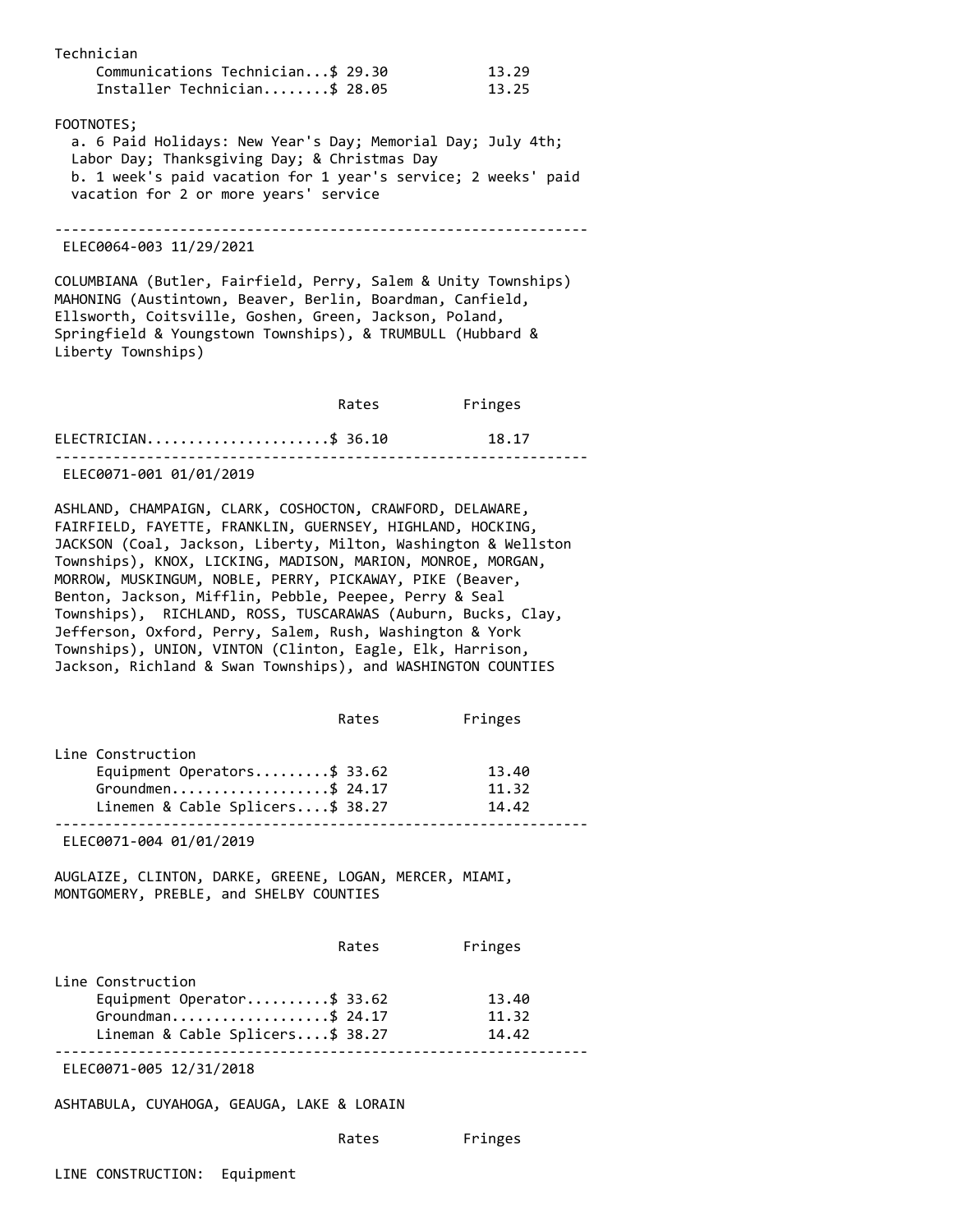| Operator                           |       |
|------------------------------------|-------|
| DOT/Traffic Signal &               |       |
| Highway Lighting Projects \$ 32.44 | 14.10 |
| Municipal Power/Transit            |       |
| Projects\$ 40.10                   | 16.42 |
| LINE CONSTRUCTION: Groundman       |       |
| DOT/Traffic Signal &               |       |
| Highway Lighting Projects\$ 25.06  | 12.26 |
| Municipal Power/Transit            |       |
| Projects\$ 31.19                   | 14.11 |
| LINE CONSTRUCTION:                 |       |
| Linemen/Cable Splicer              |       |
| DOT/Traffic Signal &               |       |
| Highway Lighting Projects\$ 36.13  | 15.03 |
| Municipal Power/Transit            |       |
| Projects\$ 44.56                   | 17.58 |
|                                    |       |

ELEC0071-008 01/01/2019

COLUMBIANA, MAHONING, and TRUMBULL COUNTIES

|                                  | Rates | Fringes |  |
|----------------------------------|-------|---------|--|
| Line Construction                |       |         |  |
| Equipment Operator\$ 33.62       |       | 13.40   |  |
| Groundman\$ 24.17                |       | 11.32   |  |
| Lineman & Cable Splicers\$ 38.27 |       | 14.42   |  |
| F1 F20074 040 04104 0040         |       |         |  |

ELEC0071-010 01/01/2019

BELMONT, CARROLL, HARRISON, HOLMES, JEFFERSON, MEDINA, PORTAGE, STARK, SUMMIT, and WAYNE COUNTIES

|                                  | Rates | Fringes |
|----------------------------------|-------|---------|
| Line Construction                |       |         |
| Equipment Operator\$ 33.62       |       | 13.40   |
| Groundman\$ 24.17                |       | 11.32   |
| Lineman & Cable Splicers\$ 38.27 |       | 14.42   |
|                                  |       |         |

ELEC0071-013 01/01/2019

BROWN, BUTLER, CLERMONT, HAMILTON, and WARREN COUNTIES

|                                  | Rates | Fringes |
|----------------------------------|-------|---------|
| Line Construction                |       |         |
| Equipment Operator\$ 33.62       |       | 13.40   |
| Groundman\$ 24.17                |       | 11.32   |
| Lineman & Cable Splicers\$ 38.27 |       | 14.42   |
|                                  |       |         |

ELEC0071-014 01/01/2019

ADAMS, ATHENS, GALLIA, JACKSON (Bloomfield, Franklin, Hamilton, Lick, Jefferson, Scioto & Madison Townships), LAWRENCE, MEIGS, PIKE (Camp Creek, Marion, Newton, Scioto, Sunfish & Union Townships), SCIOTO & VINTON (Brown, Knox, Madison, Vinton & Wilkesville Townships)

|                            | Rates | Fringes |
|----------------------------|-------|---------|
| Line Construction          |       |         |
| Equipment Operator\$ 33.62 |       | 13.40   |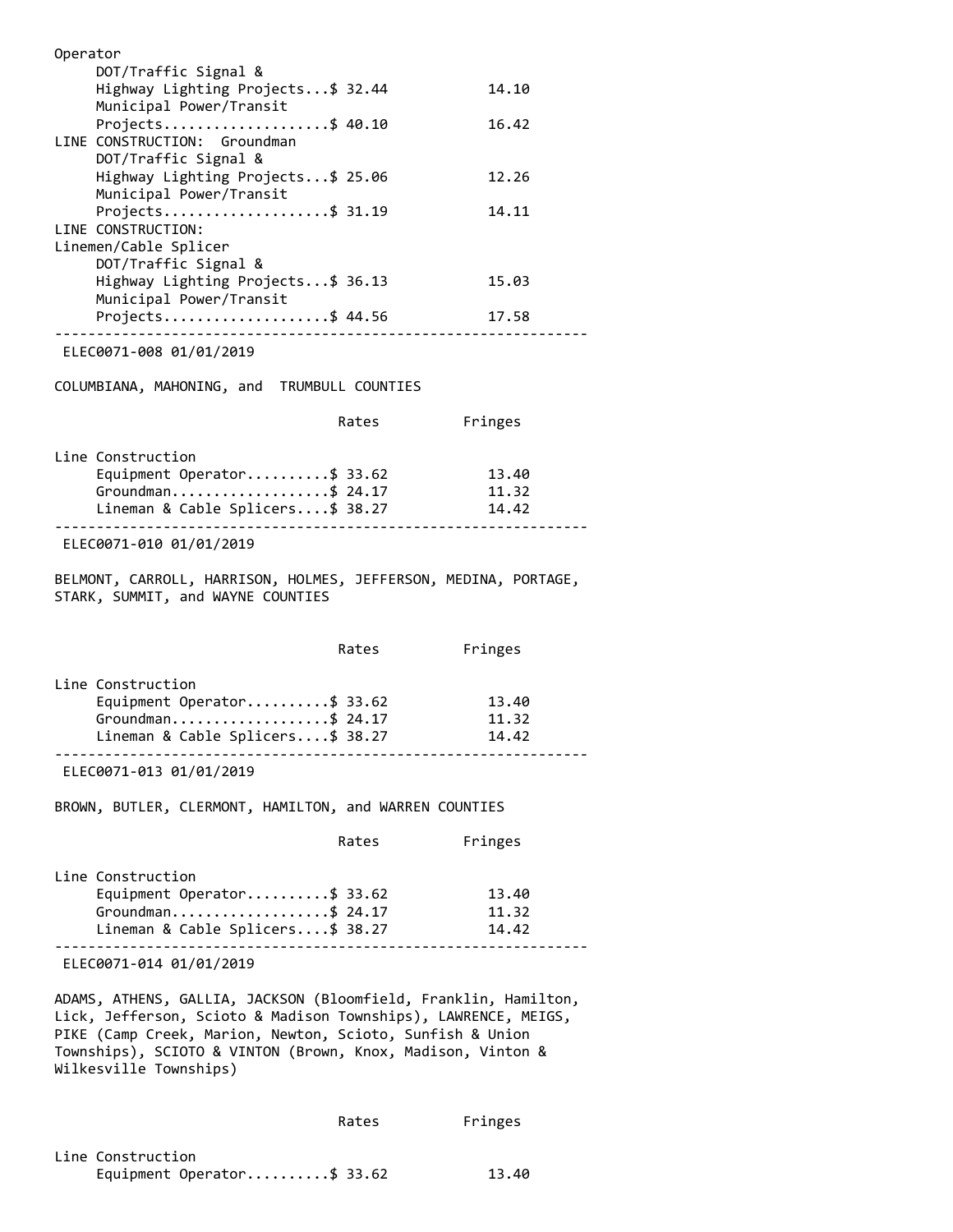| Groundman\$ 24.17<br>Lineman & Cable Splicers\$ 38.27                                                                                                                               |       | 11.32<br>14.42 |
|-------------------------------------------------------------------------------------------------------------------------------------------------------------------------------------|-------|----------------|
| ELEC0082-002 11/29/2021                                                                                                                                                             |       |                |
| CLINTON, DARKE, GREENE, MIAMI, MONTGOMERY, PREBLE & WARREN<br>(Wayne, Clear Creek & Franklin Townships)                                                                             |       |                |
|                                                                                                                                                                                     | Rates | Fringes        |
| ELECTRICIAN\$ 33.25                                                                                                                                                                 |       | 20.84          |
| * ELEC0082-006 11/29/2021                                                                                                                                                           |       |                |
| CLINTON, DARKE, GREENE, MIAMI, MONTGOMERY, PREBLE & WARREN<br>(Wayne, Clear Creek & Franklin Townships)                                                                             |       |                |
|                                                                                                                                                                                     | Rates | Fringes        |
| Sound & Communication<br>Technician                                                                                                                                                 |       |                |
| Cable Puller\$ 12.98 **<br>Installer/Technician\$ 25.95                                                                                                                             |       | 3.89<br>12.27  |
| ELEC0129-003 02/28/2022                                                                                                                                                             |       |                |
| LORAIN (Except Columbia Township) & MEDINA (Litchfield &<br>Liverpool Townships)                                                                                                    |       |                |
|                                                                                                                                                                                     | Rates | Fringes        |
| ELECTRICIAN\$ 37.00                                                                                                                                                                 |       | 18.23          |
| ELEC0129-004 02/28/2022                                                                                                                                                             |       |                |
| ERIE & HURON (Lyme, Ridgefield, Norwalk, Townsend, Wakeman,<br>Sherman, Peru, Bronson, Hartland, Clarksfield, Norwich,<br>Greenfield, Fairfield, Fitchville & New London Townships) |       |                |
|                                                                                                                                                                                     | Rates | Fringes        |
| ELECTRICIAN\$ 37.00                                                                                                                                                                 |       | 18.23          |
| ELEC0141-003 09/01/2019                                                                                                                                                             |       |                |
| BELMONT COUNTY                                                                                                                                                                      |       |                |
|                                                                                                                                                                                     | Rates | Fringes        |
| CABLE SPLICER\$ 30.63<br>$ELECTRICIAN$ \$ 30.38                                                                                                                                     |       | 25.87<br>25.87 |
| ELEC0212-003 11/26/2018                                                                                                                                                             |       |                |
| BROWN, CLERMONT & HAMILTON                                                                                                                                                          |       |                |
|                                                                                                                                                                                     | Rates | Fringes        |
| Sound & Communication<br>Technician\$ 24.35                                                                                                                                         |       | 10.99          |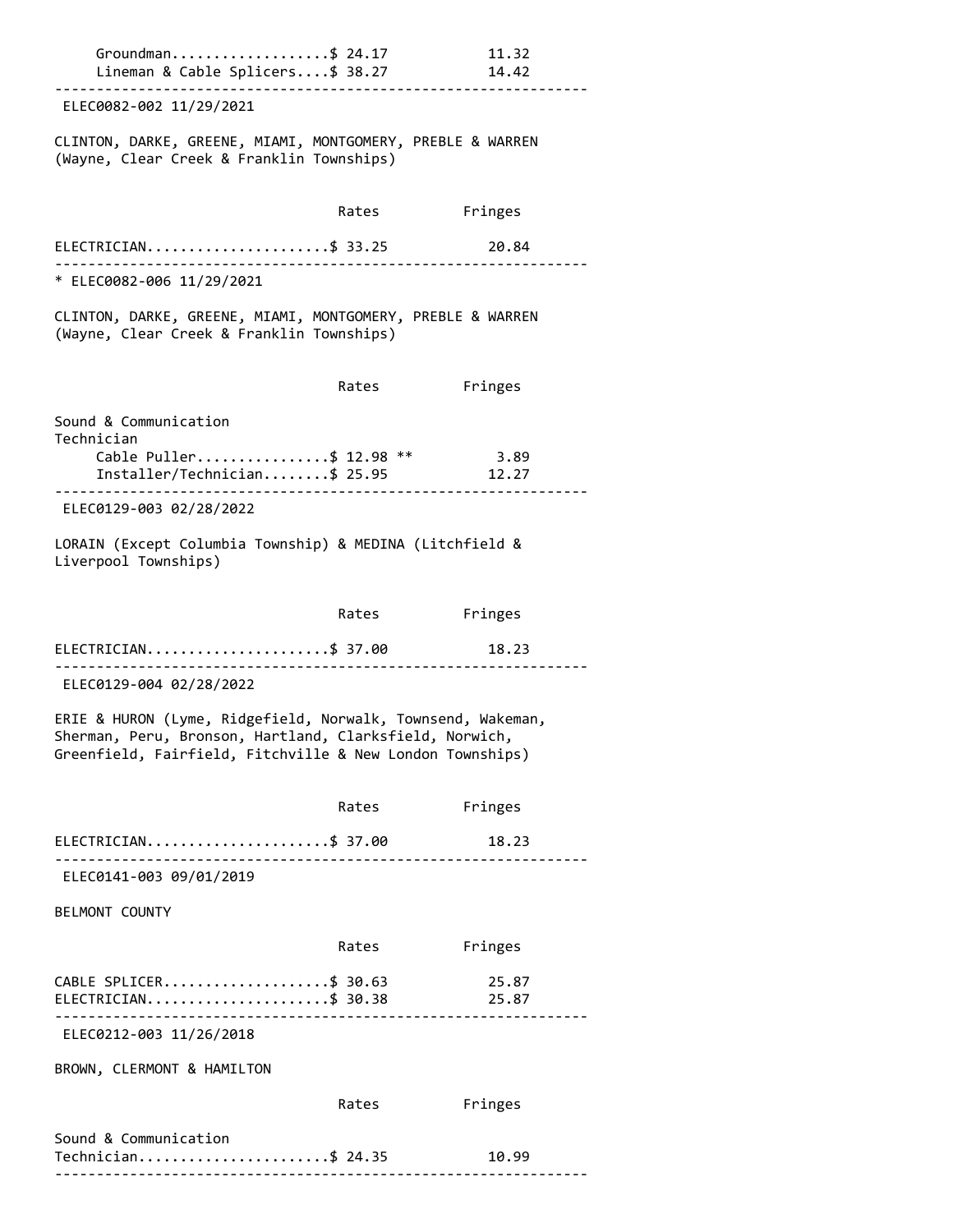ELEC0212-005 11/29/2021

## BROWN, CLERMONT, and HAMILTON COUNTIES

|             |                                                                                                                                                                                                                                                                                                                                                                                                                                                                                         | Rates | Fringes                                                                                                            |
|-------------|-----------------------------------------------------------------------------------------------------------------------------------------------------------------------------------------------------------------------------------------------------------------------------------------------------------------------------------------------------------------------------------------------------------------------------------------------------------------------------------------|-------|--------------------------------------------------------------------------------------------------------------------|
|             | ELECTRICIAN\$ 37.04                                                                                                                                                                                                                                                                                                                                                                                                                                                                     |       | 20.64                                                                                                              |
|             | ELEC0245-001 01/01/2022                                                                                                                                                                                                                                                                                                                                                                                                                                                                 |       |                                                                                                                    |
|             | ALLEN, HARDIN, VAN WERT & WYANDOT (Crawford, Jackson,<br>Marseilles, Mifflin, Richland, Ridge & Salem Townships)                                                                                                                                                                                                                                                                                                                                                                        |       |                                                                                                                    |
|             |                                                                                                                                                                                                                                                                                                                                                                                                                                                                                         | Rates | Fringes                                                                                                            |
|             | Line Construction<br>Equipment Operator\$ 32.37<br>Groundman Truck Driver\$ 18.60<br>Lineman\$ 42.52                                                                                                                                                                                                                                                                                                                                                                                    |       | 26.5%+7.25<br>$26.5% + 7.25$<br>26.5%+7.25                                                                         |
|             | FOOTNOTE: a. Half day's Paid Holiday: The last 4 hours of<br>the workday prior to Christmas or New Year's Day                                                                                                                                                                                                                                                                                                                                                                           |       |                                                                                                                    |
|             | ELEC0245-003 01/01/2022                                                                                                                                                                                                                                                                                                                                                                                                                                                                 |       |                                                                                                                    |
|             | DEFIANCE, FULTON, HANCOCK, HENRY, HURON, LUCAS, OTTAWA,<br>PAULDING, PUTNAM, SANDUSKY, SENECA, WILLIAMS, and WOOD COUNTIES                                                                                                                                                                                                                                                                                                                                                              |       |                                                                                                                    |
|             |                                                                                                                                                                                                                                                                                                                                                                                                                                                                                         | Rates | Fringes                                                                                                            |
|             | Line Construction<br>Cable Splicer\$ 48.90<br>Groundman/Truck Driver\$ 18.60<br>Heli-arc Welding\$ 40.76<br>Lineman\$ 45.52<br>Operator - Class 1\$ 34.18<br>Operator - Class 2\$ 28.32<br>Traffic Signal & Lighting<br>Technician\$ 38.27<br>a. 6 Observed Holidays: New Year's Day; Memorial<br>FOOTNOTE:<br>Day; Independence Day; Labor Day; Thanksgiving Day; &<br>Christmas Day. Employees who work on a holiday shall be<br>paid at a rate of double their applicable classified |       | $26.5% + 7.25$<br>$26.5% + 7.25$<br>$26.5% + 7.25$<br>$26.5% + 7.25$<br>26.5%+7.25<br>26.5%+7.25<br>$26.5% + 7.25$ |
|             | straight-time rates for the work performed on such holiday.                                                                                                                                                                                                                                                                                                                                                                                                                             |       |                                                                                                                    |
|             | ELEC0245-004 01/01/2022                                                                                                                                                                                                                                                                                                                                                                                                                                                                 |       |                                                                                                                    |
| ERIE COUNTY |                                                                                                                                                                                                                                                                                                                                                                                                                                                                                         |       |                                                                                                                    |
|             |                                                                                                                                                                                                                                                                                                                                                                                                                                                                                         | Rates | Fringes                                                                                                            |
|             | Line Construction<br>Cable Splicer\$ 49.14<br>Cablesplicer\$ 48.90<br>Groundman/Truck Driver\$ 18.60<br>Lineman\$ 42.52<br>Operator - Class $1$ \$ 34.14<br>Operator - Class 2\$ 28.32                                                                                                                                                                                                                                                                                                  |       | 26.75%+6.75<br>$26.5% + 7.25$<br>$26.5% + 7.25$<br>$26.5% + 7.25$<br>$26.5% + 7.25$<br>$26.5% + 7.25$              |

FOOTNOTE: a. 6 Observed Holidays: New Year's Day; Memorial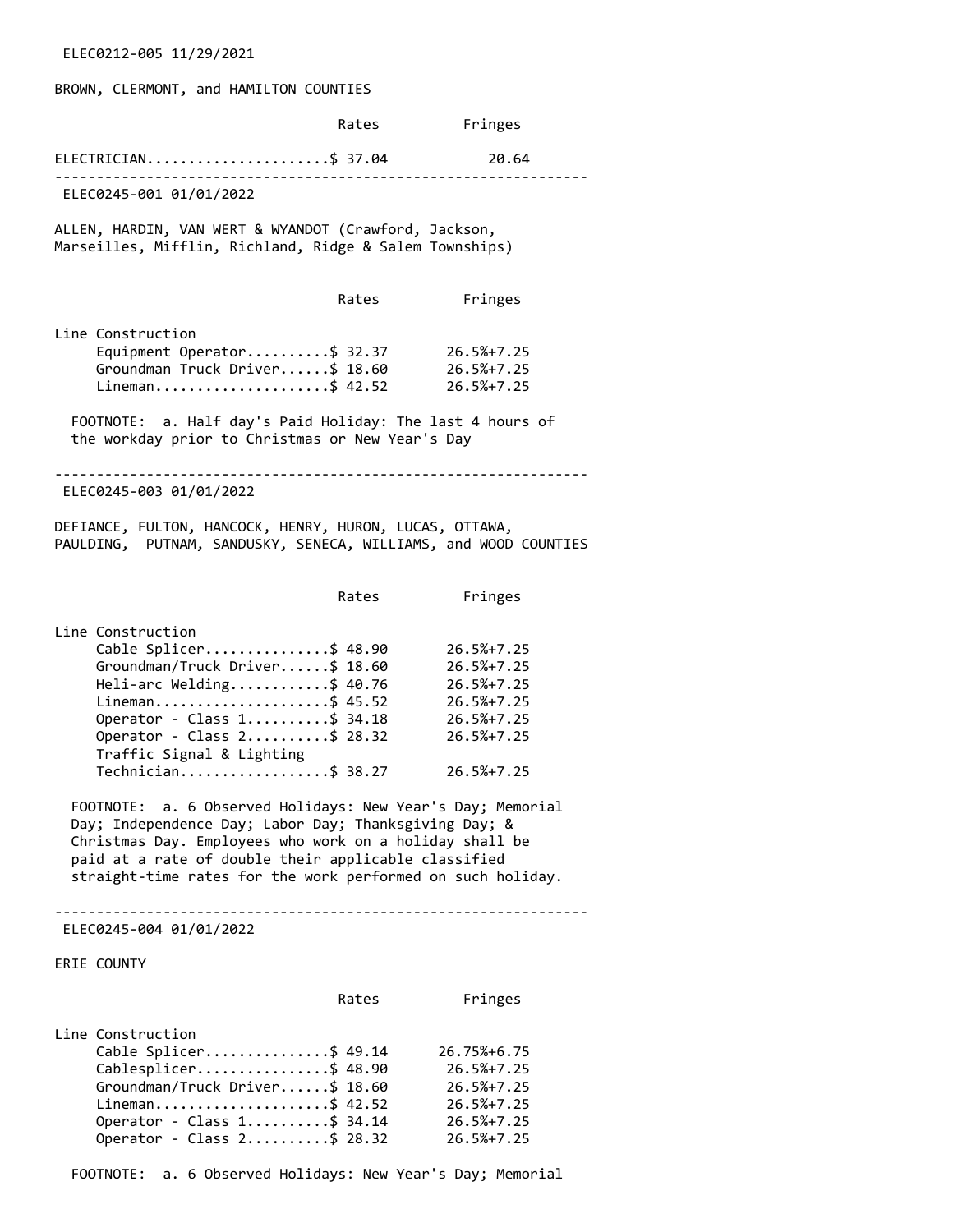Day; Independence Day; Labor Day; Thanksgiving Day; & Christmas Day. Employees who work on a holiday shall be paid at a rate of double their applicable classified straight-time rates for the work performed on such holiday.

----------------------------------------------------------------

ELEC0246-001 10/29/2018

|                        | Rates | Fringes |
|------------------------|-------|---------|
| $ELECTRICIAN$ \$ 38.00 |       | 84%+a   |

 FOOTNOTE: a. 1 1/2 Paid Holidays: The last scheduled workday prior to Christmas & 4 hours on Good Friday.

----------------------------------------------------------------

ELEC0306-005 05/28/2018

MEDINA (Brunswick, Chatham, Granger, Guilford, Harrisville, Hinckley, Homer, Lafayette, Medina, Montville, Sharon, Spencer, Wadsworth, Westfield & York Townships), PORTAGE (Atwater, Aurora, Brimfield, Deerfield, Franklin, Mantua, Randolph, Ravenna, Rootstown, Shalersville, Streetsboro & Suffield Townships), SUMMIT & WAYNE (Baughman, Canaan, Chester, Chippewa, Congress, Green, Milton, & Wayne Townships)

|                        | Rates | Fringes      |  |
|------------------------|-------|--------------|--|
| CABLE SPLICER\$ 36.87  |       | 16.56        |  |
| $ELECTRICIAN$ \$ 34.54 |       | $5% + 18.06$ |  |
|                        |       |              |  |

ELEC0317-002 06/01/2021

GALLIA & LAWRENCE

|                                                 | Rates | Fringes        |
|-------------------------------------------------|-------|----------------|
| CABLE SPLICER\$ 32.68<br>$ELECTRICIAN$ \$ 35.10 |       | 18.13<br>27.47 |
|                                                 |       |                |

ELEC0540-005 12/27/2021

CARROLL (Northern half, including Fox, Harrison, Rose & Washington Townhships), COLUMBIANA (Knox Township), HOLMES, MAHONING (Smith Township), STARK, TUSCARAWAS (North of Auburn, Clay, Rush & York Townships), and WAYNE (South of Baughman, Chester, Green & Wayne Townships) COUNTIES

|                        | Rates | Fringes |  |
|------------------------|-------|---------|--|
| $ELECTRICIAN$ \$ 35.28 |       | 22.63   |  |
|                        |       |         |  |

ELEC0573-003 11/29/2021

ASHTABULA (Colebrook, Wayne, Williamsfield, Orwell & Windsor Townships), GEAUGA (Auburn, Middlefield, Parkman & Troy Townships), MAHONING (Milton Township), PORTAGE (Charlestown, Edinburg, Freedom, Hiram, Nelson, Palmyra, Paris & Windham Townships), and TRUMBULL (Except Liberty & Hubbard Townships)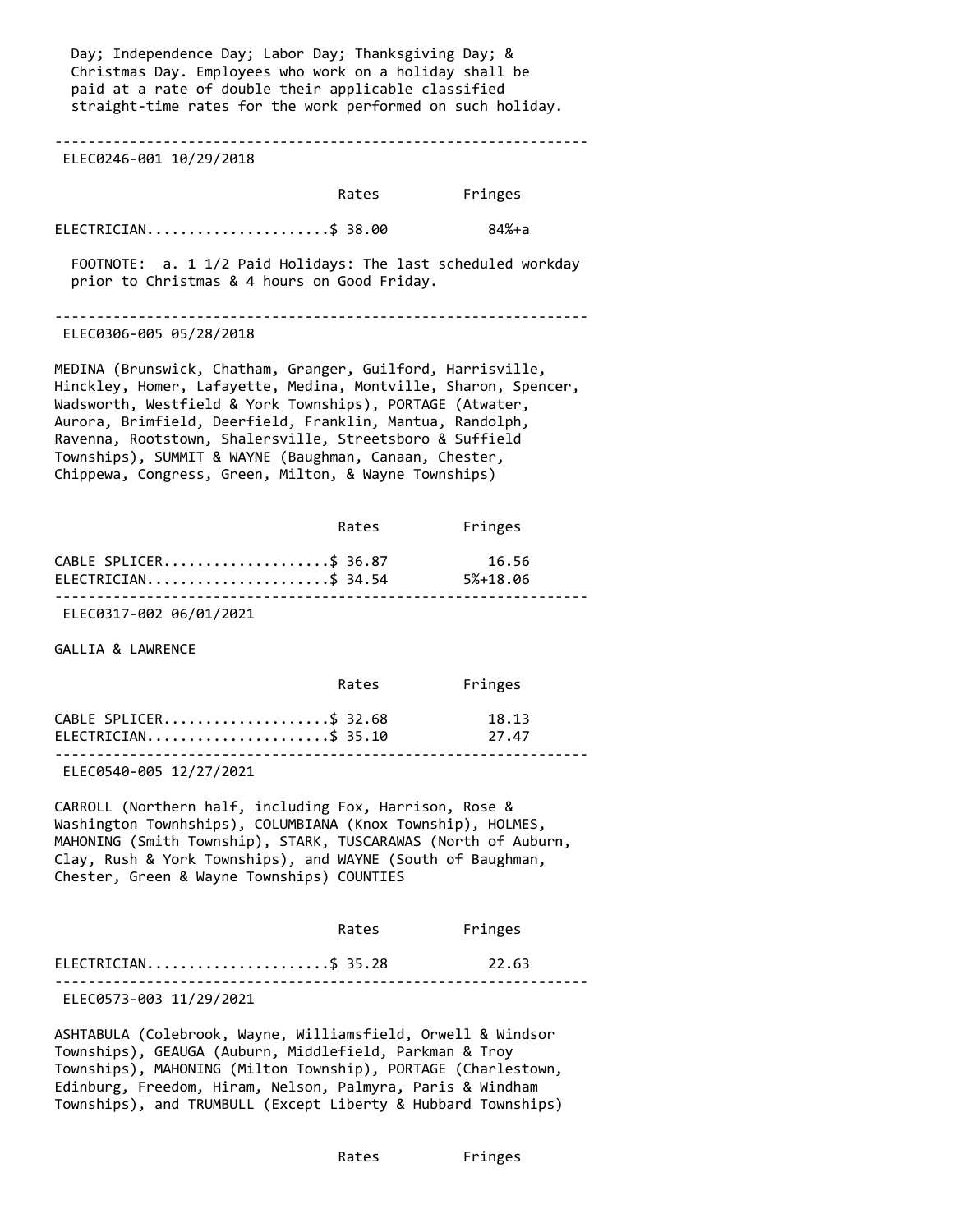ELECTRICIAN.........................\$ 37.04 20.64

----------------------------------------------------------------

ELEC0575-001 11/29/2021

ADAMS, FAYETTE, HIGHLAND, HOCKING, JACKSON (Bloomfield, Franklin, Hamilton, Jefferson, Lick, Madison, Scioto, Coal, Jackson, Liberty, Milton & Washington Townships), PICKAWAY (Deer Creek, Perry, Pickaway, Salt Creek & Wayne Townships), PIKE (Beaver, Benton, Jackson, Mifflin, Pebble, PeePee, Perry, Seal, Camp Creek, Newton, Scioto, Sunfish, Union & Marion Townships), ROSS, SCIOTO & VINTON (Clinton, Eagle, Elk, Harrison, Jackson, Richland & Swan Townships)

|                         | Rates | Fringes |  |
|-------------------------|-------|---------|--|
| $ELECTRICIAN$ \$ 35.00  |       | 19.76   |  |
| ELEC0648-001 08/30/2021 |       |         |  |

BUTLER and WARREN COUNTIES (Deerfield, Hamilton, Harlan, Massie, Salem, Turtle Creek, Union & Washington Townships)

|                                                 | Rates | Fringes        |
|-------------------------------------------------|-------|----------------|
| CABLE SPLICER\$ 30.50<br>$ELECTRICIAN$ \$ 32.00 |       | 18.23<br>20.79 |
|                                                 |       |                |

ELEC0673-004 02/01/2020

ASHTABULA (Excluding Orwell, Colebrook, Williamsfield, Wayne & Windsor Townships), GEAUGA (Burton, Chardon, Claridon, Hambden, Huntsburg, Montville, Munson, Newbury & Thompson Townships) and LAKE COUNTIES

|                        | Rates | Fringes |  |
|------------------------|-------|---------|--|
| CABLE SPLICER\$ 33.81  |       | 21.47   |  |
| $ELECTRICIAN$ \$ 33.56 |       | 21.47   |  |
|                        |       |         |  |

ELEC0683-002 05/31/2021

CHAMPAIGN, CLARK, DELAWARE, FAIRFIELD, FRANKLIN, MADISON, PICKAWAY (Circleville, Darby, Harrison, Jackson, Madison, Monroe, Muhlenberg, Scioto, Walnut & Washington Townships), and UNION COUNTIES

|                        | Rates | Fringes |  |
|------------------------|-------|---------|--|
| CABLE SPLICER\$ 35.50  |       | 21.99   |  |
| $ELECTRICIAN$ \$ 35.50 |       | 21.99   |  |
|                        |       |         |  |

ELEC0688-003 05/31/2021

ASHLAND, CRAWFORD, HURON (Richmond, New Haven, Ripley & Greenwich Townships), KNOX (Liberty, Clinton, Union, Howard, Monroe, Middleberry, Morris, Wayne, Berlin, Pike, Brown & Jefferson Townships), MARION, MORROW, RICHLAND and WYANDOT (Sycamore, Crane, Eden, Pitt, Antrim & Tymochtee Townships) COUNTIES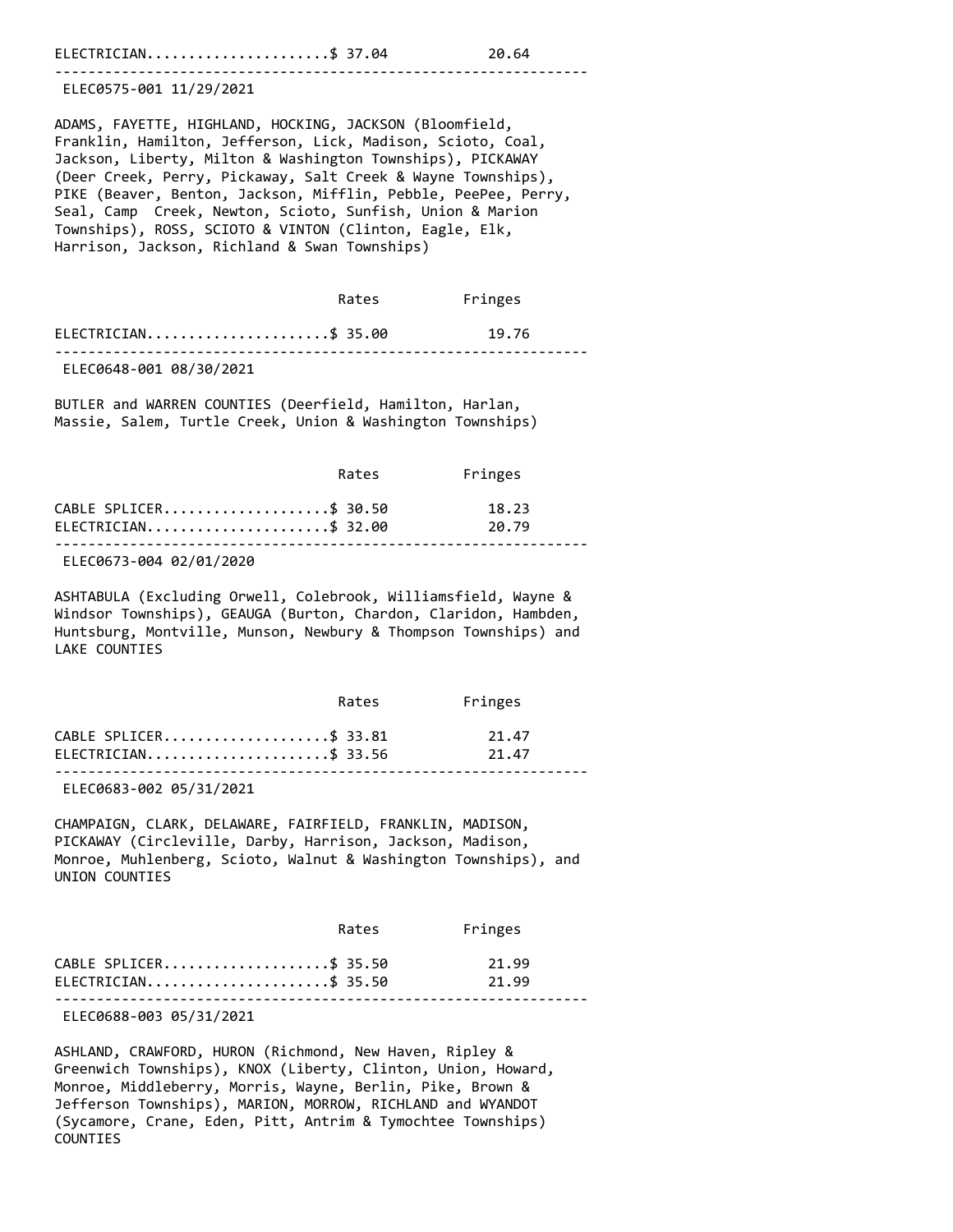| Rates | Fringes |
|-------|---------|
|       |         |

| $ELECTRICIAN$ \$ 31.00 | 21.29 |
|------------------------|-------|
|                        |       |

ELEC0972-002 06/01/2021

ATHENS, MEIGS, MONROE, MORGAN, NOBLE, VINTON (Brown, Knox, Madison, Vinton & Wilkesville Townships), and WASHINGTON COUNITES

|                        | Rates | Fringes |  |
|------------------------|-------|---------|--|
| CABLE SPLICER\$ 37.35  |       | 27.81   |  |
| $ELECTRICIAN$ \$ 34.30 |       | 27.62   |  |
|                        |       |         |  |

ELEC1105-001 05/31/2021

COSHOCTON, GUERNSEY, KNOX (Jackson, Clay, Morgan, Miller, Milford, Hilliar, Butler, Harrison, Pleasant & College Townships), LICKING, MUSKINGUM, PERRY, and TUSCARAWAS (Auburn, York, Clay, Jefferson, Rush, Oxford, Washington, Salem, Perry & Bucks Townships) COUNTIES

|                          | Rates | Fringes |  |
|--------------------------|-------|---------|--|
| ELECTRICIAN\$ 34.25      |       | 21.15   |  |
| F115T0040.002.0510410040 |       |         |  |

ENGI0018-003 05/01/2019

ASHTABULA, CUYAHOGA, ERIE, GEAUGA, LAKE, LORAIN, MEDINA, PORTAGE, and SUMMIT COUNTIES

Rates Fringes

POWER EQUIPMENT OPERATOR

| GROUP $1, \ldots, \ldots, \ldots, \ldots, \quad $38.63$          | 15.20 |
|------------------------------------------------------------------|-------|
| GROUP 2\$ 38.53                                                  | 15.20 |
| GROUP 3\$ 37.49                                                  | 15.20 |
| GROUP $4 \ldots \ldots \ldots \ldots \ldots \ldots \quad $36.27$ | 15.20 |
| GROUP 5\$ 30.98                                                  | 15.20 |
| GROUP $6 \ldots \ldots \ldots \ldots \ldots \ldots \quad $38.88$ | 15.20 |
| GROUP 7\$ 39.13                                                  | 15.20 |

#### OPERATING ENGINEER CLASSIFICATIONS

 GROUP 1 - Air Compressor on Steel Erection; Barrier Moving Machine; Boiler Operator on Compressor or Generator when mounted on a Rig; Cableway; Combination Concrete Mixer & Tower; Concrete Plant (over 4 yd. Capacity); Concrete Pump; Crane (All Types, Including Boom Truck, Cherry Picker); Crane-Compact, Track or Rubber over 4,000 lbs. capacity; Cranes-Self Erecting, Stationary, Track or Truck (All Configurations); Derrick; Dragline; Dredge (Dipper, Clam or Suction); Elevating Grader or Euclid Loader; Floating Equipment (All Types); Gradall; Helicopter Crew (Operator-Hoist or Winch); Hoe (all types); Hoisting Engine on Shaft or Tunnel Work; Hydraulic Gantry (Lifting System); Industrial-Type Tractor; Jet Engine Dryer (D8 or D9) Diesel Tractor; Locomotive (Standard Gauge); Maintenance Operator Class A; Mixer, Paving (Single or Double Drum); Mucking Machine; Multiple Scraper; Piledriving Machine (All Types); Power Shovel; Prentice Loader; Quad 9 (Double Pusher); Rail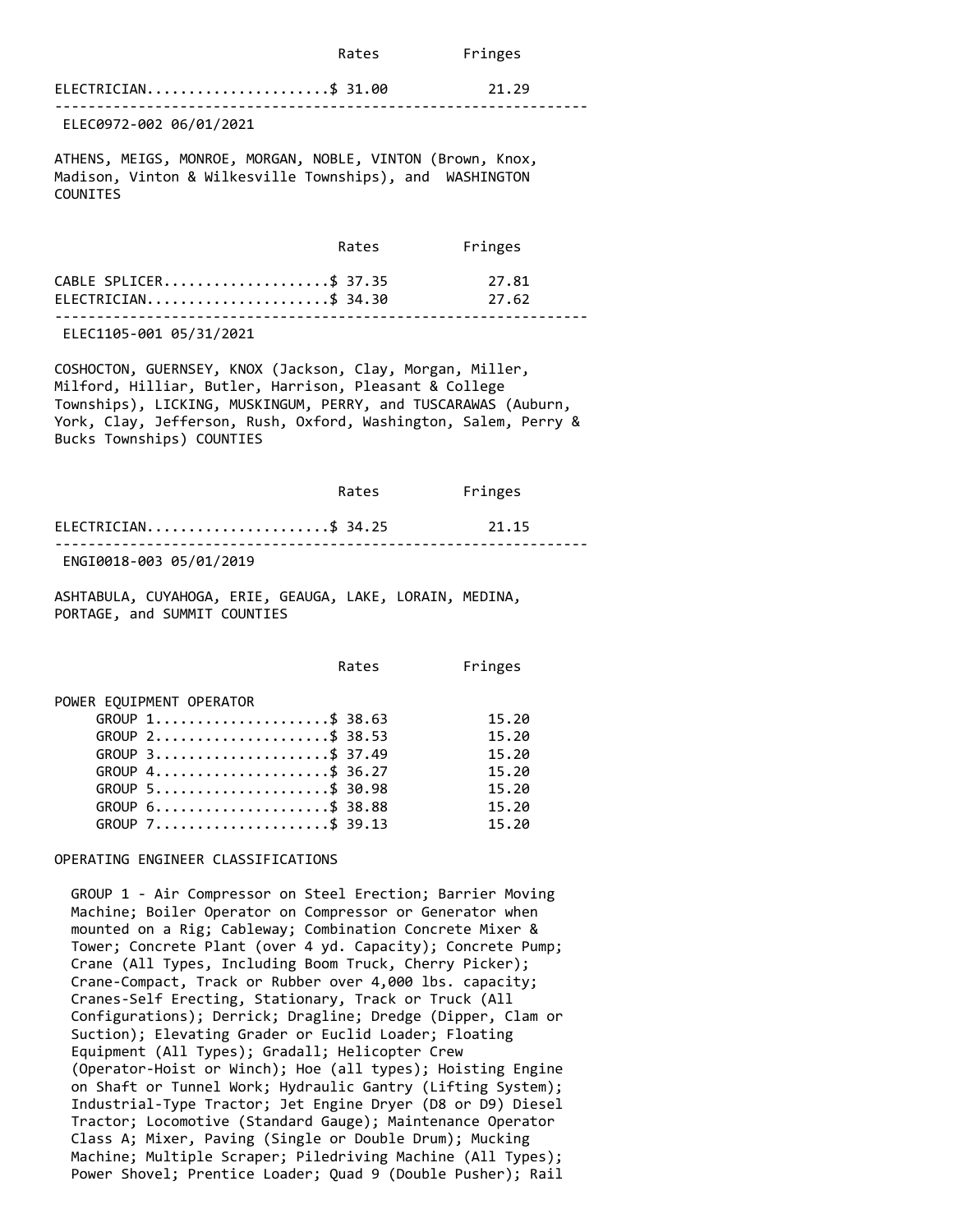Tamper (with auto lifting & aligning device); Refrigerating Machine (Freezer Operation); Rotary Drill, on Caisson work; Rough Terrain Fork Lift with Winch/Hoist; Side-Boom; Slip-Form Paver; Tower Derrick; Tree Shredder; Trench Machine (Over 24"" wide); Truck Mounted Concrete Pump; Tug Boat; Tunnel Machine and/or Mining Machine; Wheel Excavator; and Asphalt Plant Engineer (Cleveland District Only).

 GROUP 2 - Asphalt Paver; Automatic Subgrader Machine, Self-Propelled (CMI Type); Bobcat Type and/or Skid Steer Loader with Hoe Attachment Greater than 7,000 lbs.; Boring Machine More than 48""; Bulldozer; Endloader; Horizontal Directional Drill (Over 50,000 ft lbs thrust); Hydro Milling Machine; Kolman-type Loader (production type-Dirt); Lead Greaseman; Lighting & Traffic Signal Installation Equipment (includes all groups or classifications); Material Transfer Equipment (Shuttle Buggy) Asphalt; Pettibone-Rail Equipment; Power Grader; Power Scraper; Push Cat; Rotomill (all), Grinders & Planers of All types; Trench Machine (24"" wide & under); Vermeer type Concrete Saw; and Maintenance Operators (Portage and Summit Counties Only).

 GROUP 3 - A-Frame; Air Compressor on Tunnel Work (low pressure); Asphalt Plant Engineer (Portage and Summit Counties Only); Bobcat-type and/or Skid Steer Loader with or without Attachments; Highway Drills (all types); Locomotive (narrow gauge); Material Hoist/Elevator; Mixer, Concrete (more than one bag capacity); Mixer, one bag capacity (Side Loader); Power Boiler (Over 15 lbs. Pressure) Pump Operator installing & operating Well Points; Pump (4"" & over discharge); Roller, Asphalt; Rotovator (lime soil stabilizer); Switch & Tie Tampers (without lifting & aligning device); Utility Operator (Small equipment); Welding Machines; and Railroad Tie Inserter/Remover; Articulating/straight bed end dumps if assigned (minus \$4.00 per hour.

 GROUP 4 - Backfiller; Ballast Re-locator; Bars, Joint & Mesh Installing Machine; Batch Plant; Boring Machine Operator (48"" or less); Bull Floats; Burlap & Curing Machine; Concrete Plant (capacity 4 yd. & under); Concrete Saw (Multiple); Conveyor (Highway); Crusher; Deckhand; Farm-type Tractor with attachments (highway); Finishing Machine; Fireperson, Floating Equipment (all types); Forklift; Form Trencher; Hydro Hammer expect masonary; Hydro Seeder; Pavement Breaker; Plant Mixer; Post Driver; Post Hole Digger (Power Auger); Power Brush Burner; Power Form Handling Equipment; Road Widening Trencher; Roller (Brick, Grade & Macadam); Self-Propelled Power Spreader; Self-Propelled Power Subgrader; Steam Fireperson; Tractor (Pulling Sheepfoot, Roller or Grader); and Vibratory Compactor with Integral Power.

 GROUP 5 - Compressor (Portable, Sewer, Heavy & Highway); Drum Fireperson (Asphalt Plant); Generator; Masonry Fork Lift; Inboard-Outboard Motor Boat Launch; Oil Heater (asphalt plant); Oiler/Helper; Power Driven Heater; Power Sweeper & Scrubber; Pump (under 4"" discharge); Signalperson; Tire Repairperson; VAC/ALLS; Cranes - Compact, track or rubber under 4,000 pound capacity; fueling and greasing; and Chainmen.

GROUP 6 - Master Mechanic & Boom from 150 to 180.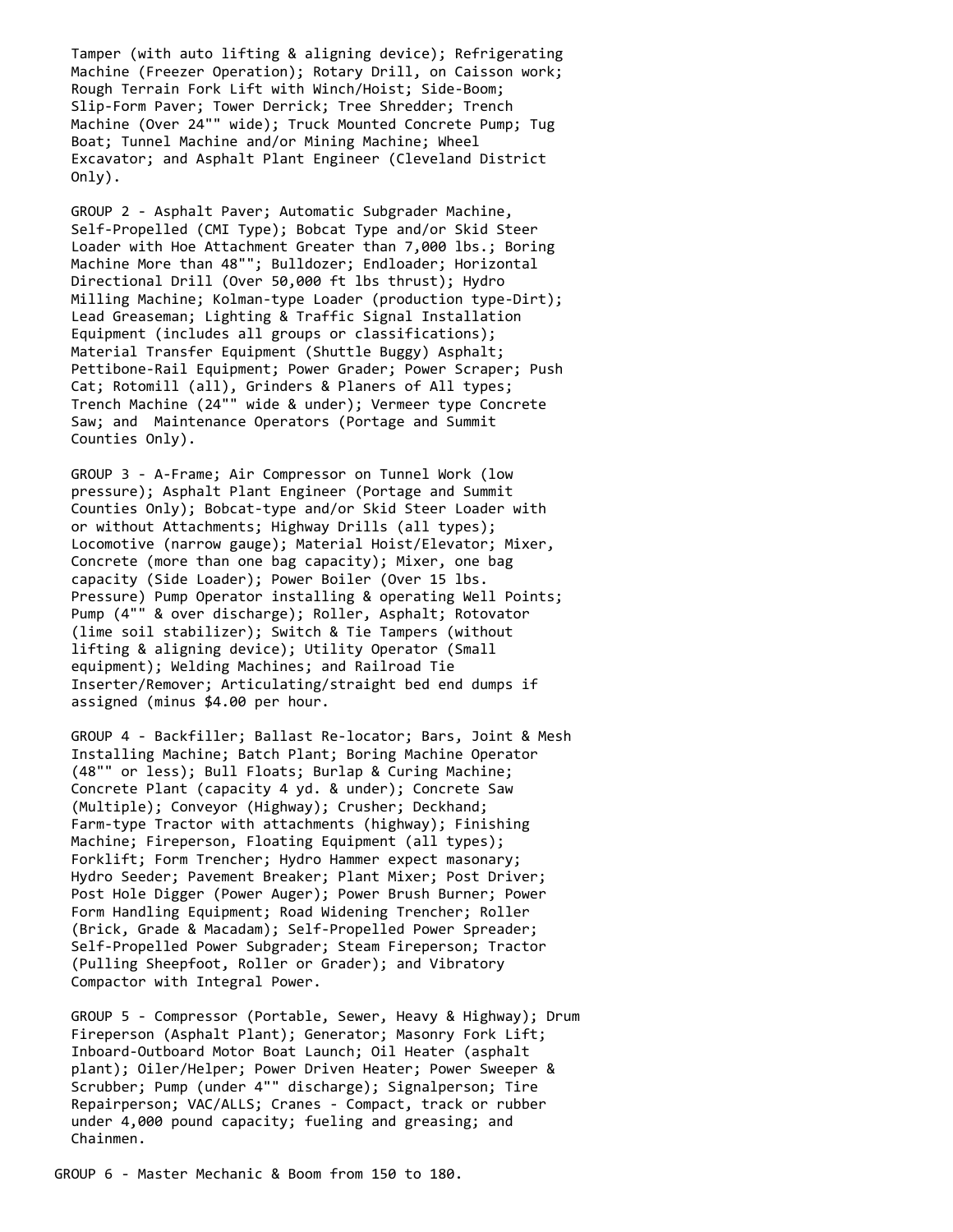----------------------------------------------------------------

ENGI0018-004 05/01/2019

ADAMS, ALLEN, ASHLAND, ATHENS, AUGLAIZE, BELMONT, BROWN, BUTLER, CARROLL, CHAMPAIGN, CLARK, CLERMONT, CLINTON, COSHOCTON, CRAWFORD, DARKE, DEFIANCE, DELAWARE, FAIRFIELD, FAYETTE, FRANKLIN, FULTON, GALLIA, GREENE, GUERNSEY, HAMILTON, HANCOCK, HARDIN, HARRISON, HENRY, HIGHLAND, HOCKING, HOLMES, HURON, JACKSON, JEFFERSON, KNOX, LAWRENCE, LICKING, LOGAN, LUCAS, MADISON, MARION, MEIGS, MERCER, MIAMI, MONROE, MONTGOMERY, MORGAN, MORROW, MUSKINGUM, NOBLE, OTTAWA, PAULDING, PERRY, PICKAWAY, PIKE, PREBLE, PUTNAM, RICHLAND, ROSS, SANDUSKY, SCIOTO, SENECA, SHELBY, STARK, TUSCARAWAS, UNION, VAN WERT, VINTON, WARREN, WASHINGTON, WAYNE, WILLIAMS, WOOD, and YANDOT COUNTIES

Rates Fringes

POWER EQUIPMENT OPERATOR

| $GROUP$ 1\$ 37.14 | 15.20 |
|-------------------|-------|
| GROUP 2\$ 37.02   | 15.20 |
| GROUP 3\$ 35.98   | 15.20 |
| GROUP 4\$ 34.80   | 15.20 |
| GROUP 5\$ 29.34   | 15.20 |
| GROUP 6\$ 37.39   | 15.20 |
| GROUP 7\$ 37.64   | 15.20 |

#### OPERATING ENGINEER CLASSIFICATIONS

 GROUP 1 - Air Compressor on Steel Erection; Barrier Moving Machine; Boiler Operator on Compressor or Generator when mounted on a Rig; Cableway; Combination Concrete Mixer & Tower; Concrete Plant (over 4 yd. Capacity); Concrete Pump; Crane (All Types, Including Boom Truck, Cherry Picker); Crane-Compact, Track or Rubber over 4,000 lbs. capacity; Cranes-Self Erecting, Stationary, Track or Truck (All Configurations); Derrick; Dragline; Dredge (Dipper, Clam or Suction); Elevating Grader or Euclid Loader; Floating Equipment (All Types); Gradall; Helicopter Crew (Operator-Hoist or Winch); Hoe (all types); Hoisting Engine on Shaft or Tunnel Work; Hydraulic Gantry (Lifting System); Industrial-Type Tractor; Jet Engine Dryer (D8 or D9) Diesel Tractor; Locomotive (Standard Gauge); Maintenance Operator Class A; Mixer, Paving (Single or Double Drum); Mucking Machine; Multiple Scraper; Piledriving Machine (All Types); Power Shovel; Prentice Loader; Quad 9 (Double Pusher); Rail Tamper (with auto lifting & aligning device); Refrigerating Machine (Freezer Operation); Rotary Drill, on Caisson work; Rough Terrain Fork Lift with Winch/Hoist; Side-Boom; Slip-Form Paver; Tower Derrick; Tree Shredder; Trench Machine (Over 24"" wide); Truck Mounted Concrete Pump; Tug Boat; Tunnel Machine and/or Mining Machine; and Wheel Excavator.

 GROUP 2 - Asphalt Paver; Automatic Subgrader Machine, Self-Propelled (CMI Type); Bobcat Type and/or Skid Steer Loader with Hoe Attachment Greater than 7,000 lbs.; Boring Machine More than 48""; Bulldozer; Endloader; Hydro Milling Machine; Horizontal Directional Drill (over 50,000 ft. lbs. thrust);Kolman-type Loader (production type-Dirt); Lead Greaseman; Lighting & Traffic Signal Installation Equipment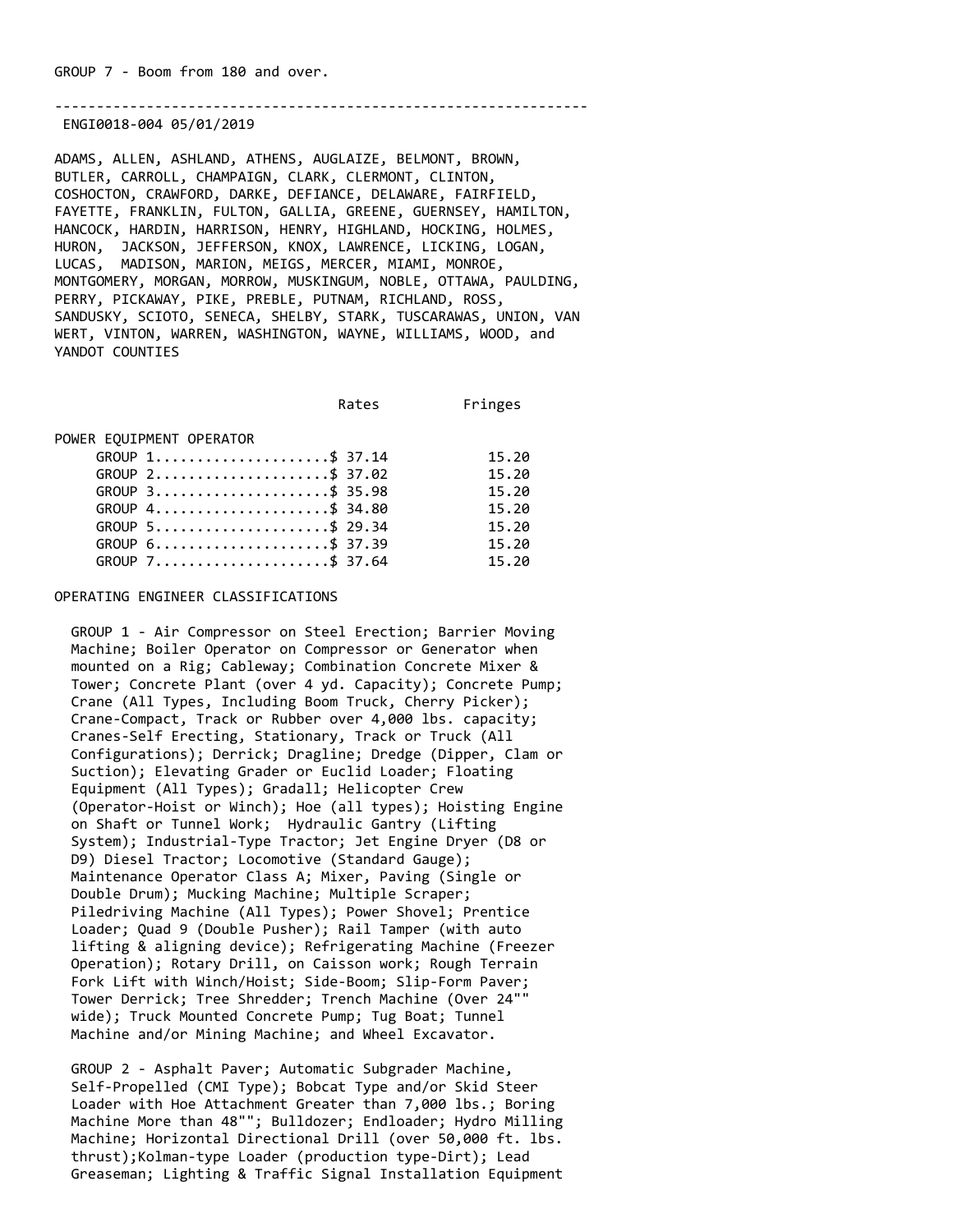(includes all groups or classifications); Material Transfer Equipment (Shuttle Buggy) Asphalt; Pettibone-Rail Equipment; Power Grader; Power Scraper; Push Cat; Rotomill (all), Grinders & Planers of All types; Trench Machine (24"" wide & under); and Vermeer type Concrete Saw.

 GROUP 3 - A-Frame; Air Compressor on Tunnel Work (low pressure); Asphalt Plant Engineer; Bobcat-type and/or Skid Steer Loader with or without Attachments; Highway Drills (all types); Locomotive (narrow gauge); Material Hoist/Elevator; Mixer, Concrete (more than one bag capacity); Mixer, one bag capacity (Side Loader); Power Boiler (Over 15 lbs. Pressure) Pump Operator installing & operating Well Points; Pump (4"" & over discharge); Railroad Tie Inserter/Remover; Roller, Asphalt; Rotovator (lime soil stabilizer); Switch & Tie Tampers (without lifting & aligning device); Utility Operator (Small equipment); and Welding Machines; Artiaculating/straight bed end dumps if assigned (minus \$4.00 per hour.

 GROUP 4 - Backfiller; Ballast Re-locator; Bars, Joint & Mesh Installing Machine; Batch Plant; Boring Machine Operator (48"" or less); Bull Floats; Burlap & Curing Machine; Concrete Plant (capacity 4 yd. & under); Concrete Saw (Multiple); Conveyor (Highway); Crusher; Deckhand; Farm-type Tractor with attachments (highway); Finishing Machine; Fireperson, Floating Equipment (all types); Fork Lift; Form Trencher; Hydro Hammer expect masonary; Hydro Seeder; Pavement Breaker; Plant Mixer; Post Driver; Post Hole Digger (Power Auger); Power Brush Burner; Power Form Handling Equipment; Road Widening Trencher; Roller (Brick, Grade & Macadam); Self-Propelled Power Spreader; Self-Propelled Power Subgrader; Steam Fireperson; Tractor (Pulling Sheepfoot, Roller or Grader); and Vibratory Compactor with Integral Power.

 GROUP 5 - Compressor (Portable, Sewer, Heavy & Highway); Drum Fireperson (Asphalt Plant); Generator; Masonary Forklift; Inboard-Outboard Motor Boat Launch; Oil Heater (asphalt plant); Oiler/Helper; Power Driven Heater; Power Sweeper & Scrubber; Pump (under 4"" discharge); Signalperson; Tire Repairperson; VAC/ALLS; Cranes - Compact, track or rubber under 4,000 pound capacity; fueling and greasing; and Chainmen.

GROUP 6 - Master Mechanic & Boom from 150 to 180.

GROUP 7 - Boom from 180 and over.

----------------------------------------------------------------

ENGI0066-023 06/01/2017

COLUMBIANA, MAHONING & TRUMBULL COUNTIES

|                            | Rates | Fringes |
|----------------------------|-------|---------|
| POWER EOUIPMENT OPERATOR   |       |         |
| ASBESTOS; HAZARDOUS/TOXIC  |       |         |
| WASTE PROJECTS             |       |         |
| GROUP $1 - A & B$ \$ 39.23 |       | 19.66   |
| ASBESTOS; HAZARDOUS/TOXIC  |       |         |
| WASTE PROJECTS             |       |         |
| GROUP $2 - A & B$ \$ 38.90 |       | 19.66   |
| ASBESTOS; HAZARDOUS/TOXIC  |       |         |
| WASTE PROJECTS             |       |         |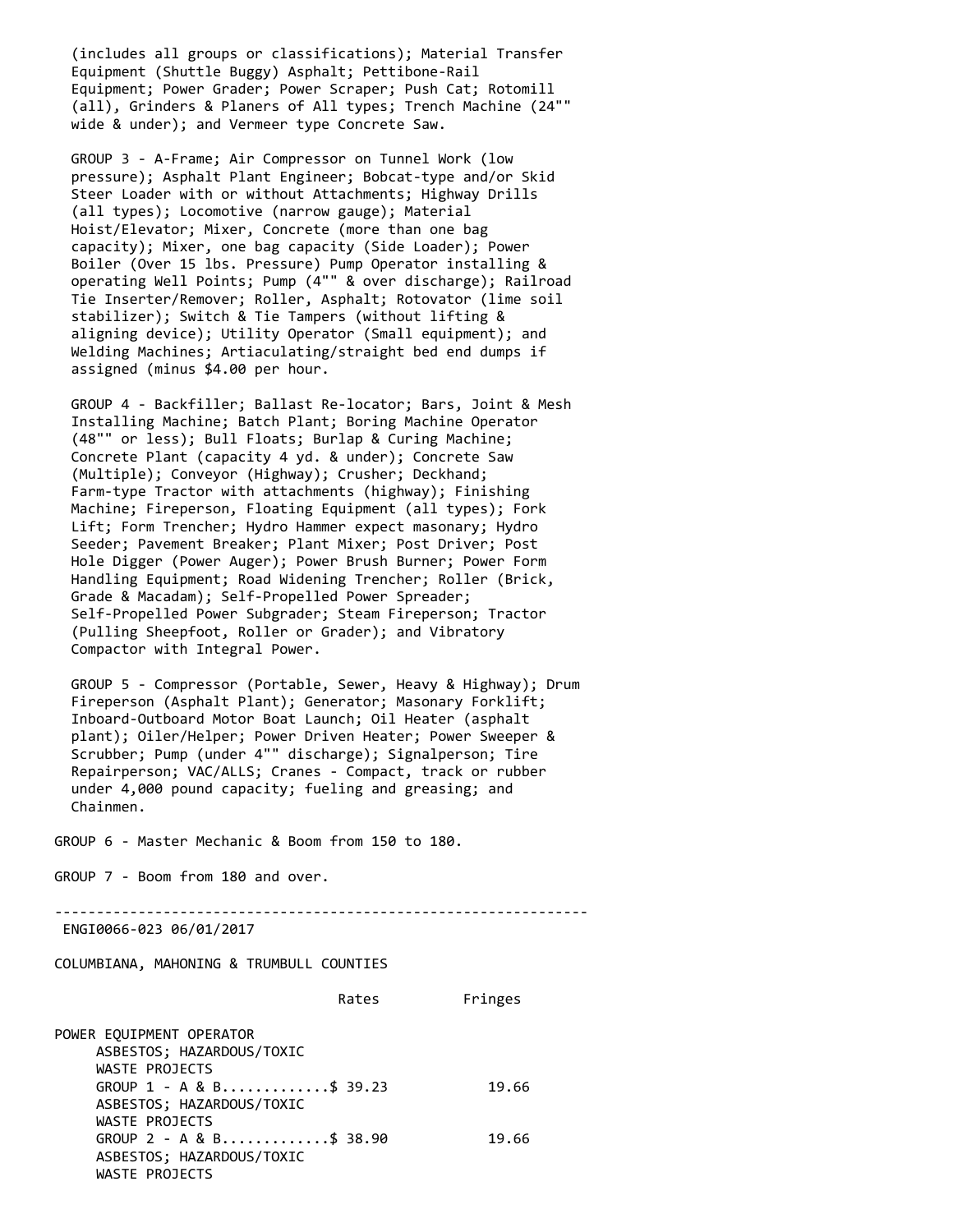| GROUP $3 - A & B$ \$ 34.64<br>ASBESTOS; HAZARDOUS/TOXIC                | 19.66 |
|------------------------------------------------------------------------|-------|
| WASTE PROJECTS<br>GROUP 4 - A & B\$ 30.70<br>ASBESTOS; HAZARDOUS/TOXIC | 19.66 |
| WASTE PROJECTS<br>GROUP 5 - A & B\$ 27.30<br>HAZARDOUS/TOXIC WASTE     | 19.66 |
| <b>PROJECTS</b><br>GROUP $1 - C & D$ \$ 35.96<br>HAZARDOUS/TOXIC WASTE | 19.66 |
| <b>PROJECTS</b><br>GROUP 2 - C & D\$ 35.66<br>HAZARDOUS/TOXIC WASTE    | 19.66 |
| <b>PROJECTS</b><br>GROUP 3 - C & D\$ 31.76<br>HAZARDOUS/TOXIC WASTE    | 19.66 |
| <b>PROJECTS</b><br>GROUP 4 - C & D\$ 28.14<br>HAZARDOUS/TOXIC WASTE    | 19.66 |
| <b>PROJECTS</b><br>GROUP 5 - C & D\$ 25.03<br>ALL OTHER WORK           | 19.66 |
| GROUP 1\$ 32.69<br>ALL OTHER WORK                                      | 19.66 |
| GROUP 2\$ 32.42<br>ALL OTHER WORK                                      | 19.66 |
| GROUP 3\$ 28.87<br>ALL OTHER WORK                                      | 19.66 |
| GROUP 4\$ 25.58<br>ALL OTHER WORK                                      | 19.66 |
| GROUP 5\$ 22.75                                                        | 19.66 |

 GROUP 1 - Rig, Pile Driver or Caisson Type; & Rig, Pile Hydraulic Unit Attached

 GROUP 2 - Asphalt Heater Planer; Backfiller with Drag Attachment; Backhoe; Backhoe with Shear attached; Backhoe-Rear Pivotal Swing; Batch Plant-Central Mix Concrete; Batch Plant, Portable concrete; Berm Builder-Automatic; Boat Derrick; Boat-Tug; Boring Machine Attached to Tractor; Bullclam; Bulldozer; C.M.I. Road Builder & Similar Type; Cable Placer & Layer; Carrier-Straddle; Carryall-Scraper or Scoop; Chicago Boom; Compactor with Blade Attached; Concrete Saw (Vermeer or similar type); Concrete Spreader Finisher; Combination, Bidwell Machine; Crane; Crane-Electric Overhead; Crane-Rough Terrain; Crane-Side Boom; Crane-Truck; Crane-Tower; Derrick-Boom; Derrick-Car; Digger-Wheel (Not trencher or road widener); Double Nine; Drag Line; Dredge; Drill-Kenny or Similar Type; Easy Pour Median Barrier Machine (or similar type); Electromatic; Frankie Pile; Gradall; Grader; Gurry; Self-Propelled; Heavy Equipment Robotics Operator/Mechanic; Hoist-Monorail; Hoist-Stationary & Mobile Tractor; Hoist, 2 or 3 drum; Horizontal Directional Drill Operator; Jackall; Jumbo Machine; Kocal & Kuhlman; Land-Seagoing Vehicle; Loader, Elevating; Loader, Front End; Loader, Skid Steer; Locomotive; Mechanic/Welder; Metro Chip Harvester with Boom; Mucking Machine; Paver-Asphalt Finishing Machine; Paver-Road Concrete; Paver-Slip Form (C.M.I. or similar); Place Crete Machine with Boom; Post Driver (Carrier mounted); Power Driven Hydraulic Pump & Jack (When used in Slip Form or Lift Slab Construction); Pump Crete Machine; Regulator-Ballast; Hydraulic Power Unit not attached to Rig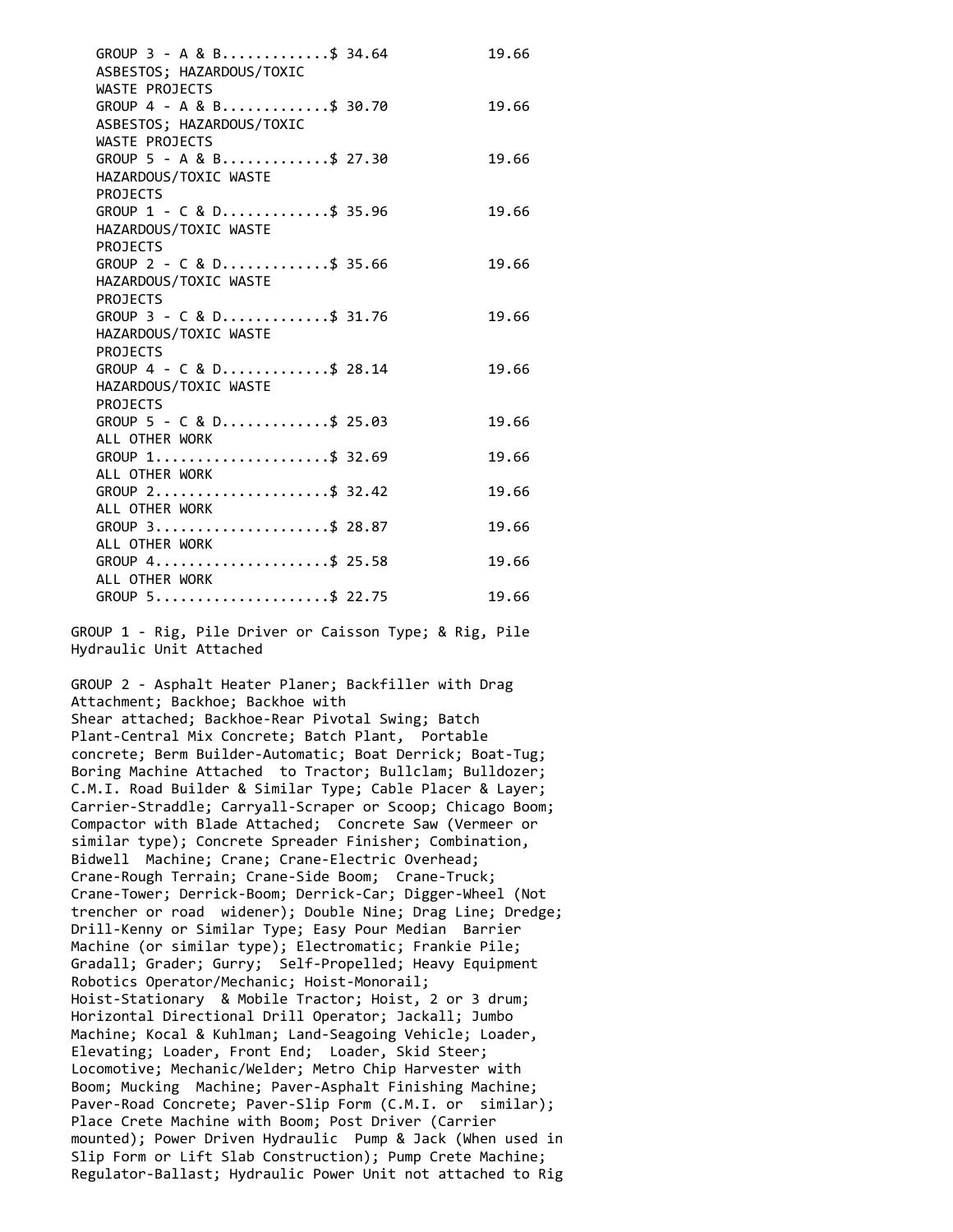for Pile Drillings; Rigs-Drilling; Roto Mill or similar Full Lane (8' Wide & Over); Roto Mill or similar type (Under 8'); Shovel; Slip Form Curb Machine; Speedwing; Spikemaster; Stonecrusher; Tie Puller & Loader; Tie Tamper; Tractor-Double Boom; Tractor with Attachments; Truck-Boom; Truck-Tire; Trench Machine; Tunnel Machine (Mark 21 Java or similar); & Whirley (or similar type)

 GROUP 3 - Asphalt Plant; Bending Machine (Pipeline or similar type); Boring machine, Motor Driven; Chip Harvester without Boom; Cleaning Machine, Pipeline Type; Coating Machine, Pipeline Type; Compactor; Concrete Belt Placer; Concrete Finisher; Concrete Planer or Asphalt; Concrete Spreader; Elevator; Fork Lift (Home building only); Fork lift & Lulls; Fork Lift Walk Behind (Hoisting over 1 buck high); Form Line Machine; Grease Truck operator; Grout Pump; Gunnite Machine; Horizontal Directional Drill Locator; Single Drum Hoist with or without Tower; Huck Bolting Machine; Hydraulic Scaffold (Hoisting building materials); Paving Breaker (Self-propelled or Ridden); Pipe Dream; Pot Fireperson (Power Agitated); Refrigeration Plant; Road Widener; Roller; Sasgen Derrick; Seeding Machine; Soil Stabilizer (Pump type); Spray Cure Machine, Self-Propelled; Straw Blower Machine; Sub-Grader; Tube Finisher or Broom C.M.I. or similar type; & Tugger Hoist

 GROUP 4 - Air Curtain Destructor & Similar Type; Batch Plant-Job Related; Boiler Operator; Compressor; Conveyor; Curb Builder, self-propelled; Drill Wagon; Generator Set; Generator-Steam; Heater-Portable Power; Hydraulic Manipulator Crane; Jack-Hydraulic Power driven; Jack-Hydraulic (Railroad); Ladavator; Minor Machine Operator; Mixer-Concrete; Mulching Machine; Pin Puller; Power Broom; Pulverizer; Pump; Road Finishing Machine (Pull Type); Saw-Concrete-Self-Propelled (Highway Work); Signal Person; Spray Cure Machine-Motor Powered; Stump Cutter; Tractor; Trencher Form; Water Blaster; Steam Jenny; Syphon; Vibrator-Gasoline; & Welding Machine

GROUP 5 - Brakeperson; Fireperson; & Oiler

----------------------------------------------------------------

IRON0017-002 05/01/2022

ASHTABULA (North of Route 6, starting at the Geauga County Line, proceeding east to State Route 45), CUYAHOGA, ERIE (Eastern 2/3), GEAUGA, HURON (East of a line drawn from the north border through Monroeville & Willard), LAKE, LORAIN, MEDINA (North of Old Rte. #224), PORTAGE (West of a line from Middlefield to Shalersville to Deerfield), and SUMMIT (North of Old Rte. #224, including city limits of Barberton) COUNTIES

 Rates Fringes IRONWORKER Ornamental, Reinforcing, & Structural...................\$ 34.33 27.51 ----------------------------------------------------------------

IRON0017-010 05/01/2022

ASHTABULA (Eastern part from Lake Erie on the north to route #322 on the south to include Conneaut, Kingsville, Sheffield, Denmark, Dorset, Cherry Valley, Wayne, Monroe, Pierpont, Richmond, Andover & Williamsfield Townships)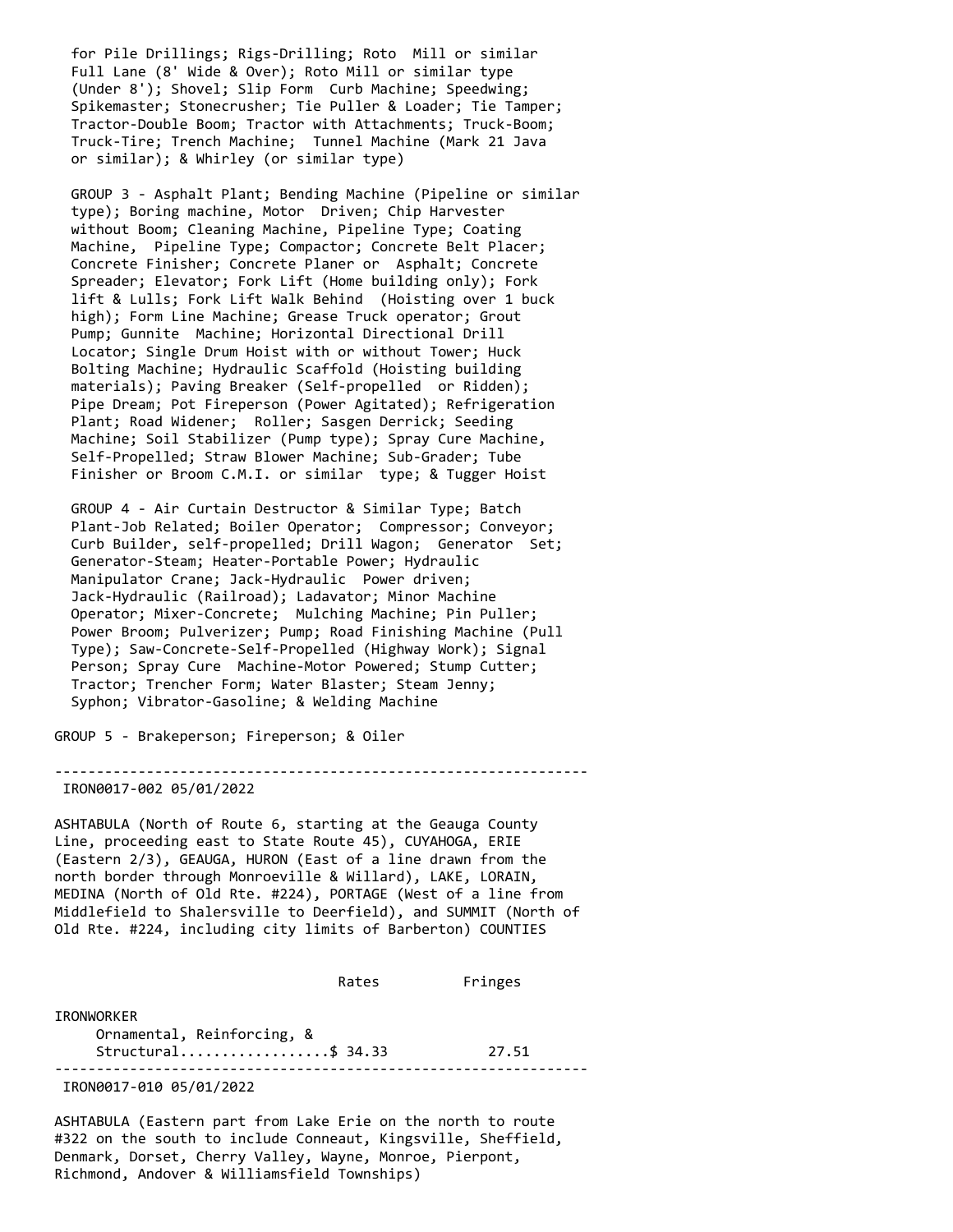| IRONWORKER                                 |       |
|--------------------------------------------|-------|
| Structural, including                      |       |
| metal building erection &                  |       |
| Reinforcing\$ 34.33                        | 27.51 |
| $TROUOOIA$ $ROA$ $OCA$ $OCA$ $100$ $10000$ |       |

IRON0044-001 06/01/2022

ADAMS (Western Part), BROWN, BUTLER (Southern Part), CLERMONT, CLINTON (South of a line drawn from Blanchester to Lynchburg), HAMILTON, HIGHLAND (Excluding eastern one-fifth & portion of county inside lines drawn from Marshall to Lynchburg from the northern county line through E. Monroe to Marshall) and WARREN (South of a line drawn from Blanchester through Morrow to the west county line) COUNTIES

|                                                                                              | Rates | Fringes |
|----------------------------------------------------------------------------------------------|-------|---------|
| IRONWORKER, REINFORCING\$ 32.37<br>Beyond 30-mile radius of                                  |       | 22.30   |
| Hamilton County Courthouse\$ 28.67<br>Up to & including 30-mile<br>radius of Hamilton County |       | 21.20   |
| Courthouse\$ 27.60                                                                           |       | 20.70   |
|                                                                                              |       |         |

IRON0044-002 06/01/2022

CLINTON (South of a line drawn from Blanchester to Lynchburg), HAMILTON, HIGHLAND (Excluding eastern one-fifth & portion of county inside lines drawn from Marshall to Lynchburg from the northern county line through E. Monroe to Marshall) & WARREN (South of a line drawn from Blanchester through Morrow to the west county line)

|                                | Rates | Fringes |  |
|--------------------------------|-------|---------|--|
| IRONWORKER                     |       |         |  |
| Fence Erector\$ 30.28          |       | 22.30   |  |
| Ornamental; Structural\$ 31.87 |       | 22.30   |  |
|                                |       |         |  |

IRON0055-003 07/01/2021

CRAWFORD (Area Between lines drawn from where Hwy #598 & #30 meet through N. Liberty to the northern border & from said Hwy junction point due west to the border), DEFIANCE (S. of a line drawn from where Rte. #66 meets the northern line through Independence to the eastern county border), ERIE (Western 1/3), FULTON, HANCOCK, HARDIN (North of a line drawn from Maysville to a point 4 miles south of the northern line on the eastern line), HENRY, HURON (West of a line drawn from the northern border through Monroeville & Willard), LUCAS, OTTAWA, PUTNAM (East of a line drawn from the northern border down through Miller City to where #696 meets the southern border), SANDUSKY, SENECA, WILLIAMS (East of a line drawn from Pioneer through Stryker to the southern border), WOOD & WYANDOT (North of Rte. #30)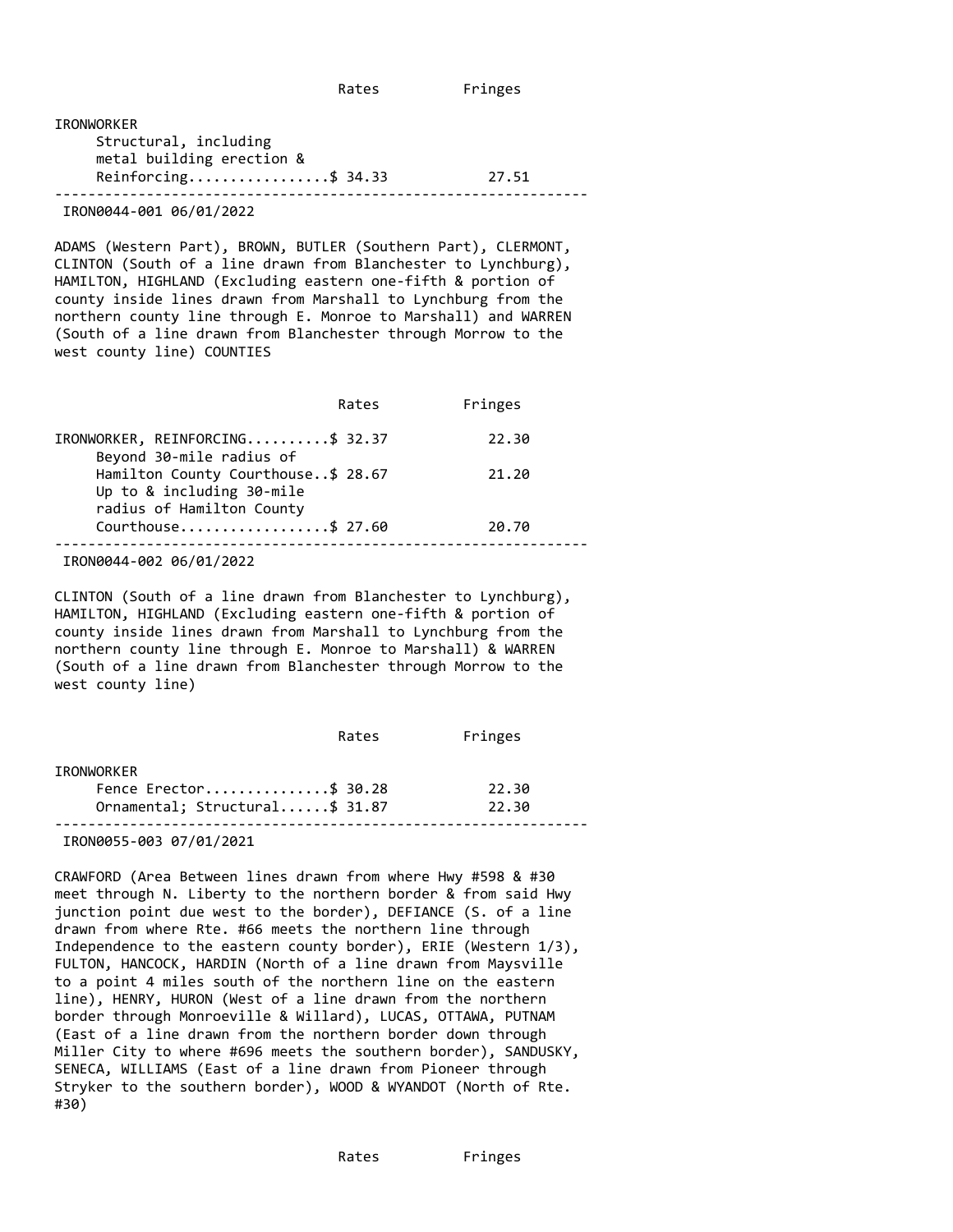IRONWORKER

| Fence Erector\$ 21.30    | 20.92 |
|--------------------------|-------|
| Flat Road Mesh\$ 29.77   | 21.30 |
| Tunnels & Caissons Under |       |
| Pressure\$ 29.77         | 21.30 |
| All Other Work\$ 31.25   | 26.90 |
|                          |       |

IRON0147-002 06/01/2021

ALLEN (Northern half), DEFIANCE (Northern part, excluding south of a line drawn from where Rte. #66 meets the northern line through Independence to the eastern county border), MERCER (Northern half), PAULDING, PUTNAM (Western part, excluding east of a line drawn from the northern border down through Miller City to where #696 meets the southern border), VAN WERT, and WILLIAMS (Western part, excluding east of a line drawn from Pioneer through Stryker to the southern border) COUNTIES

|                         | Rates | Fringes |  |
|-------------------------|-------|---------|--|
| IRONWORKER\$ 30.35      |       | 23.40   |  |
| IRON0172-002 06/01/2022 |       |         |  |

CHAMPAIGN (Eastern one-third), CLARK (Eastern one-fourth), COSHOCTON (West of a line beginning at the northwestern county line going through Walhonding & Tunnel Hill to the southern county line), CRAWFORD (South of Rte. #30), DELAWARE, FAIRFIELD, FAYETTE, FRANKLIN, HARDIN (Excluding a line drawn from Roundhead to Maysville), HIGHLAND (Eastern one-fifth), HOCKING, JACKSON (Northern half), KNOX, LICKING, LOGAN (Eastern one-third), MADISON, MARION, MORROW, MUSKINGUM (West of a line starting at Adams Mill going to Adamsville & going from Adamsville through Blue Rock to the southern border), PERRY, PICKAWAY, PIKE (Northern half), ROSS, UNION, VINTON and WYANDOT (South of Rte. #30) COUNTIES

|                            | Rates | Fringes |  |
|----------------------------|-------|---------|--|
| $IRONWORKER$ \$ 33.27      |       | 21.20   |  |
| --------- -- -- -- -- ---- |       |         |  |

IRON0207-004 06/01/2022

ASHTABULA (Southern part starting at the Geauga County line), COLUMBIANA (E. of a line from Damascus to Highlandtown), MAHONING (N. of Old Route #224), PORTAGE (E. of a line from Middlefield to Shalersville to Deerfield) & TRUMBULL

|                                 | Rates | Fringes |
|---------------------------------|-------|---------|
| <b>IRONWORKER</b>               |       |         |
| Layout; Sheeter\$ 32.92         |       | 26.26   |
| Ornamental; Reinforcing;        |       |         |
| Structural\$ 31.92              |       | 26.26   |
| Ornamental; Reinforcing\$ 28.92 |       | 25.61   |
|                                 |       |         |

IRON0290-002 06/01/2022

ALLEN (Southern half), AUGLAIZE, BUTLER (North of a line drawn from east to the west county line going through Oxford, Darrtown & Woodsdale), CHAMPAIGN (Excluding east of a line drawn from Catawla to the point where #68 intersects the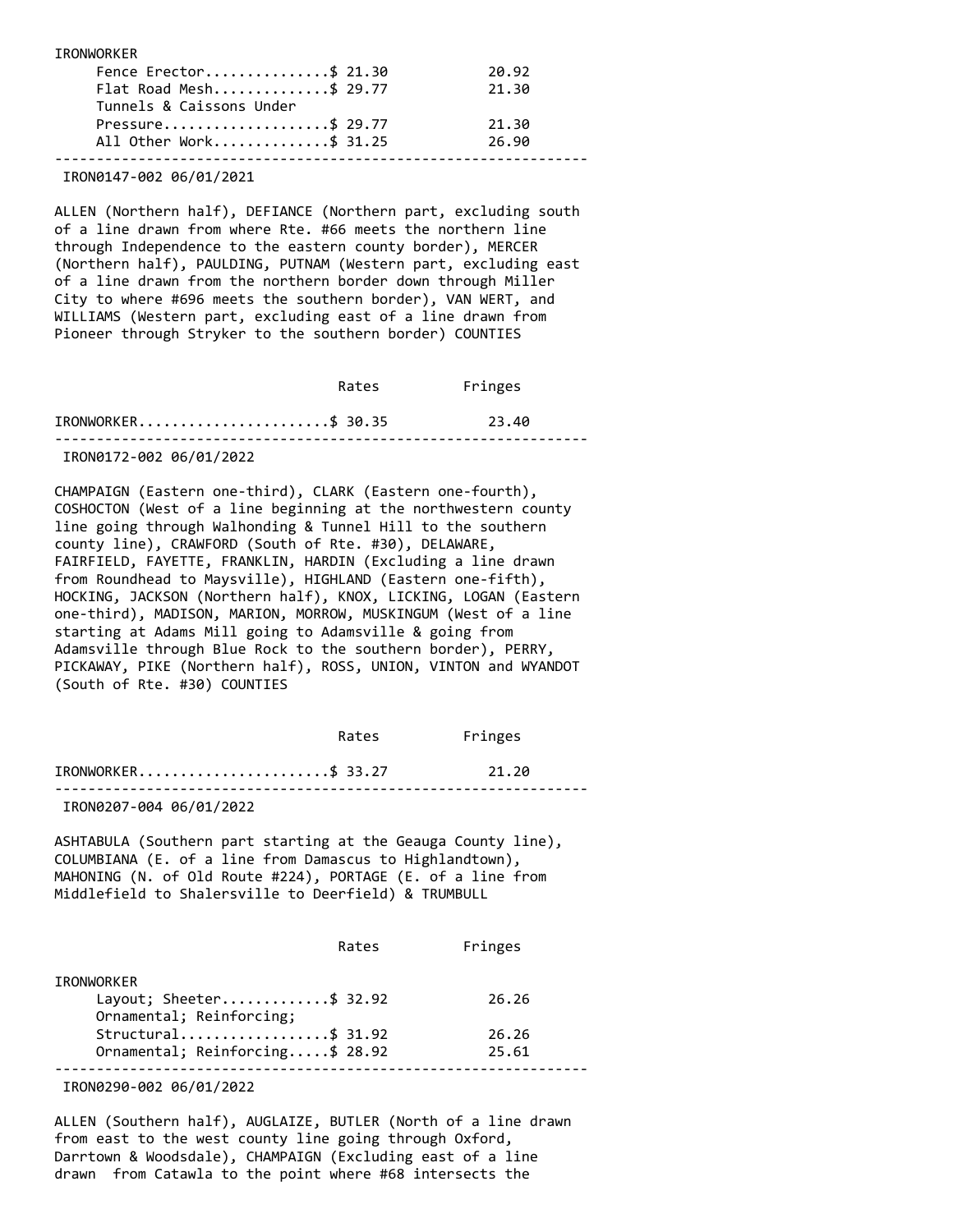northern county line), CLARK (Western two-thirds), CLINTON (Excluding south of a line drawn from Blanchester to Lynchburg), DARKE, GREENE, HIGHLAND (Inside lines drawn from Marshall to Lynchburg & from the northern county line through East Monroe to Marshall), LOGAN (West of a line drawn from West Liberty to where the northern county line meets the western county line of Hardin), MERCER (Southern half), MIAMI, MONTGOMERY, PREBLE, SHELBY & WARREN (Excluding south of a line drawn from Blanchester through Morrow to the western county line) COUNTIES

 Rates Fringes IRONWORKER.......................\$ 31.59 23.85 ----------------------------------------------------------------

IRON0549-003 12/01/2021

BELMONT, GUERNSEY, HARRISON, JEFFERSON, MONROE & MUSKINGUM (Excluding portion west of a line starting at Adams Mill going to Adamsville and going from Adamsville through Blue Rock to the south border)

 Rates Fringes IRONWORKER.......................\$ 34.44 18.77 ----------------------------------------------------------------

IRON0550-004 05/01/2022

ASHLAND, CARROLL, COLUMBIANA (W. of a line from Damascus to Highlandtown), COSHOCTON (E. of a line beginning at NW Co. line going through Walhonding & Tunnel Hill to the South Co. line), HOLMES, HURON (S. of Old Rte. #224), MAHONING (S. of Old Rte. #224), MEDINA (S. of Old Rte. #224), PORTAGE (S. of Old Rte. #224), RICHLAND, STARK, SUMMIT (S. of Old Rte. #224, Excluding city limits of Barberton), TUSCARAWAS, & WAYNE

 Rates Fringes Ironworkers:Structural, Ornamental and Reinforcing.......\$ 30.97 21.69 ---------------------------------------------------------------- IRON0769-004 06/01/2021

ADAMS (Eastern Half), GALLIA, JACKSON (Southern Half), LAWRENCE & SCIOTO

|                                                       | Rates | Fringes |
|-------------------------------------------------------|-------|---------|
| IRONWORKER\$ 33.00                                    |       | 27.29   |
| IRON0787-003 06/01/2021                               |       |         |
| ATHENS, MEIGS, MORGAN, NOBLE, and WASHINGTON COUNTIES |       |         |
|                                                       | Rates | Fringes |
| IRONWORKER\$ 31.94                                    |       | 23.05   |

----------------------------------------------------------------

LABO0265-008 05/01/2021

Rates Fringes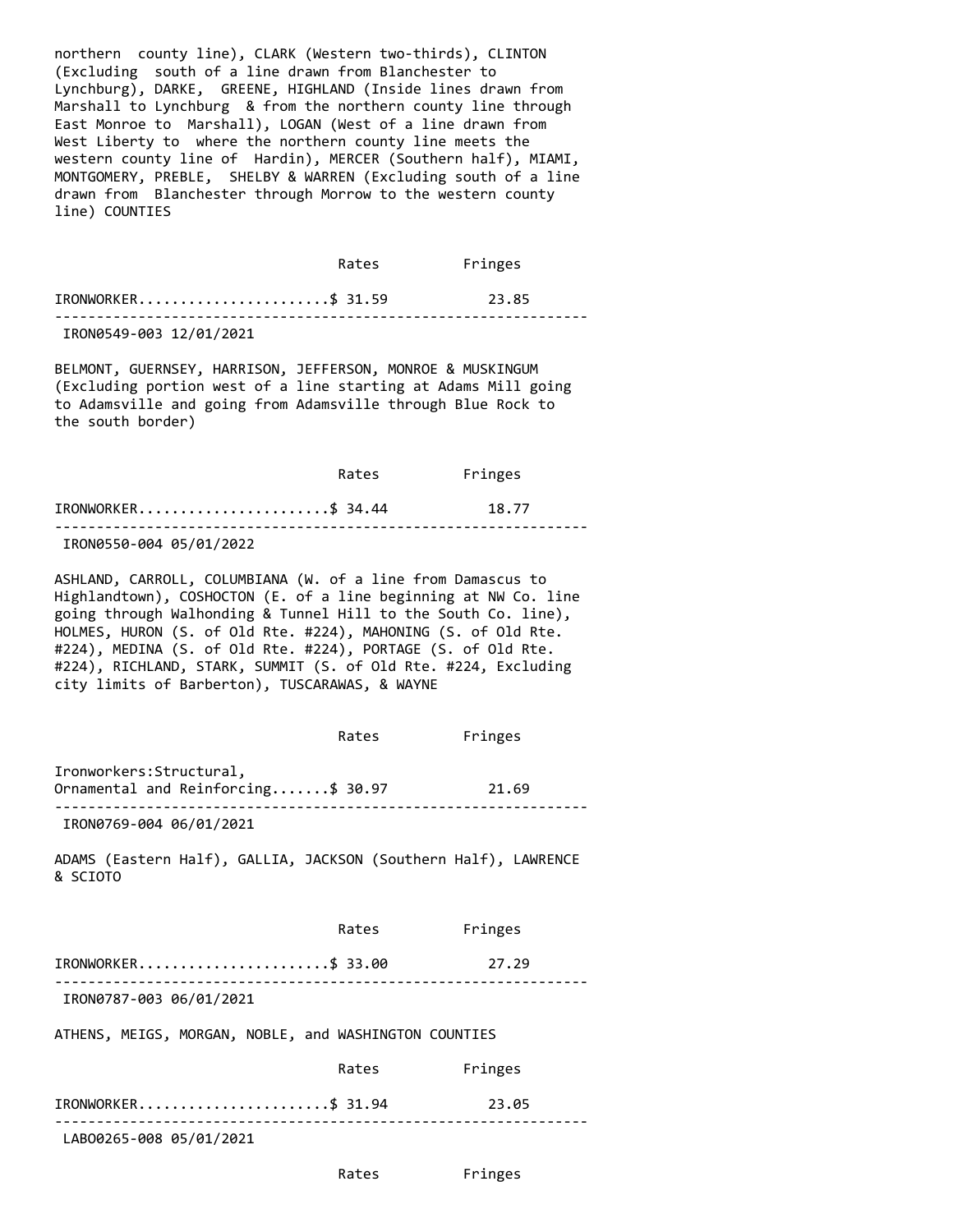LABORER ASHTABULA, ERIE, HURON, LORAIN, LUCAS, MAHONING, MEDINA, OTTAWA, PORTAGE, SANDUSKY, STARK, SUMMIT, TRUMBULL & WOOD COUNTIES GROUP 1......................\$ 33.70 11.85 GROUP 2......................\$ 33.87 11.85 GROUP 3.......................\$ 34.20 11.85 GROUP 4......................\$ 34.65 11.85 CUYAHOGA AND GEAUGA COUNTIES ONLY: SEWAGE PLANTS, WASTE PLANTS, WATER TREATMENT FACILITIES, PUMPING STATIONS, & ETHANOL PLANTS CONSTRUCTION..................\$ 34.93 11.85 CUYAHOGA, GEAUGA & LAKE COUNTIES GROUP 1......................\$ 34.93 11.85 GROUP 2.....................\$ 35.10 11.85 GROUP 3......................\$ 35.43 11.85 GROUP 4......................\$ 35.88 11.85 REMAINING COUNTIES OF OHIO GROUP 1......................\$ 33.27 11.85 GROUP 2......................\$ 33.44 11.85<br>GROUP 3.......................\$ 33.77 11.85 GROUP 3....................\$ 33.77 GROUP 4......................\$ 35.88 11.85

#### LABORER CLASSIFICATIONS

 GROUP 1 - Asphalt Laborer; Carpenter Tender; Concrete Curing Applicator; Dump Man (Batch Truck); Guardrail and Fence Installer; Joint Setter; Laborer (Construction); Landscape Laborer; Mesh Handlers & Placer; Right-of-way Laborer; Riprap Laborer & Grouter; Scaffold Erector; Seal Coating; Surface Treatment or Road Mix Laborer; Sign Installer; Slurry Seal; Utility Man; Bridge Man; Handyman; Waterproofing Laborer; Flagperson; Hazardous Waste (level D); Diver Tender; Zone Person & Traffic Control

 GROUP 2 - Asphalt Raker; Concrete Puddler; Kettle Man Pipeline); Machine Driven Tools (Gas, Electric, Air); Mason Tender; Brick Paver; Mortar Mixer; Power Buggy or Power Wheelbarrow; Paint Striper; Sheeting & Shoring Man; Surface Grinder Man; Plastic Fusing Machine Operator; Pug Mill Operator; & Vacuum Devices (wet or dry); Rodding Machine Operator; Diver; Screwman or Paver; Screed Person; Water Blast, Hand Held Wand; Pumps 4"" & Under (Gas, Air or Electric) & Hazardous Waste (level C); Air Track and Wagon Drill; Bottom Person; Cofferdam (below 25 ft. deep); Concrete Saw Person; Cutting with Burning Torch; Form Setter; Hand Spiker (Railroad); Pipelayer; Tunnel Laborer (without air) & Caisson; Underground Person (working in Sewer and Waterline, Cleaning, Repairing & Reconditioning); Sandblaster Nozzle Person; & Hazardous Waste (level B)

 GROUP 3 - Blaster; Mucker; Powder Person; Top Lander; Wrencher (Mechanical Joints & Utility Pipeline); Yarner; Hazardous Waste (level A); Concrete Specialist; Concrete Crew in Tunnels (With Air-pressurized - \$1.00 premium); Curb Setter & Cutter; Grade Checker; Utility Pipeline Tapper; Waterline; and Caulker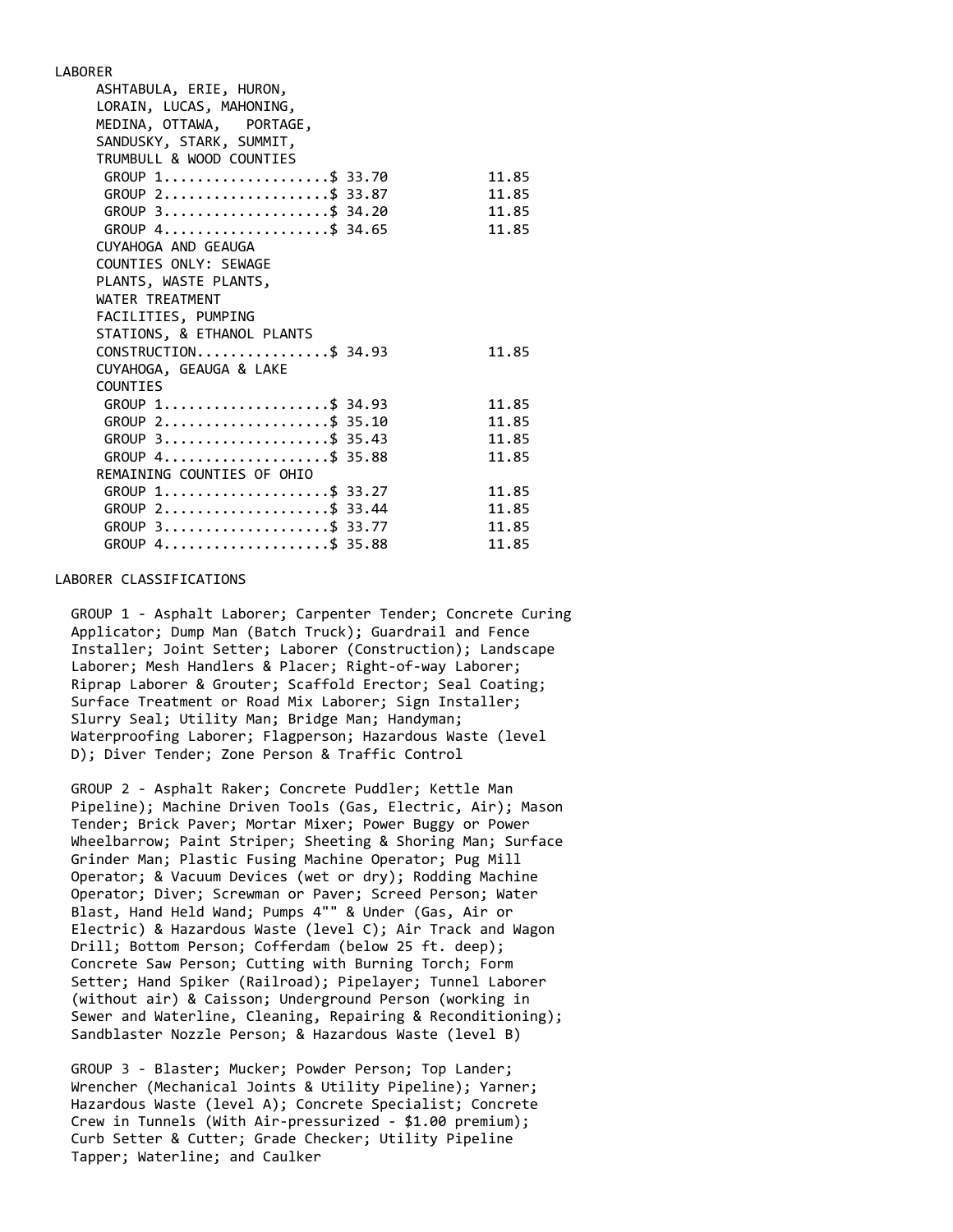GROUP 4 - Miner (With Air-pressurized - \$1.00 premium); & Gunite Nozzle Person TUNNEL LABORER WITH AIR-PRESSURIZED ADD \$1.00 TO BASE RATE SIGNAL PERSON WILL RECEIVE THE RATE EQUAL TO THE RATE PAID THE LABORER CLASSIFICATION FOR WHICH HE OR SHE IS SIGNALING. ---------------------------------------------------------------- PAIN0006-002 05/01/2018 ASHTABULA, CUYAHOGA, GEAUGA, LAKE, LORAIN, PORTAGE (N. of the East-West Turnpike) & SUMMIT (N. of the East-West Turnpike) Rates Fringes PAINTER COMMERCIAL NEW WORK; REMODELING; & RENOVATIONS GROUP 1......................\$ 27.90 16.16 GROUP 2.....................\$ 28.30 16.16 GROUP 3.....................\$ 28.60 16.16 GROUP 4........................\$ 34.16 16.16 COMMERCIAL REPAINT GROUP 1.....................\$ 26.40 16.16 GROUP 2......................\$ 26.80 16.16 GROUP 3......................\$ 27.10 16.16 PAINTER CLASSIFICATIONS - COMMERCIAL NEW WORK; REMODELING; & RENOVATIONS GROUP 1 - Brush; & Roller GROUP 2 - Sandblasting & Buffing GROUP 3 - Spray Painting; Closed Steel Above 55 feet; Bridges & Open Structural Steel; Tanks - Water Towers; Bridge Painters; Bridge Riggers; Containment Builders GROUP 4 - Bridge Blaster PAINTER CLASSIFICATIONS - COMMERCIAL REPAINT GROUP 1 - Brush; & Roller GROUP 2 - Sandblasting & Buffing GROUP 3 - Spray Painting ---------------------------------------------------------------- PAIN0007-002 07/01/2021 FULTON, HENRY, LUCAS, OTTAWA (Excluding Allen, Bay, Bono, Catawba Island, Clay Center, Curtice, Danbury, Eagle Beach, Elliston, Elmore, Erie, Fishback, Gem Beach & Genova) & WOOD Rates Fringes PAINTER

| NEW COMMERCIAL WORK |       |
|---------------------|-------|
| GROUP 1\$ 28.74     | 18.77 |
| GROUP 2\$ 28.74     | 18.77 |
| GROUP 3\$ 28.74     | 18.77 |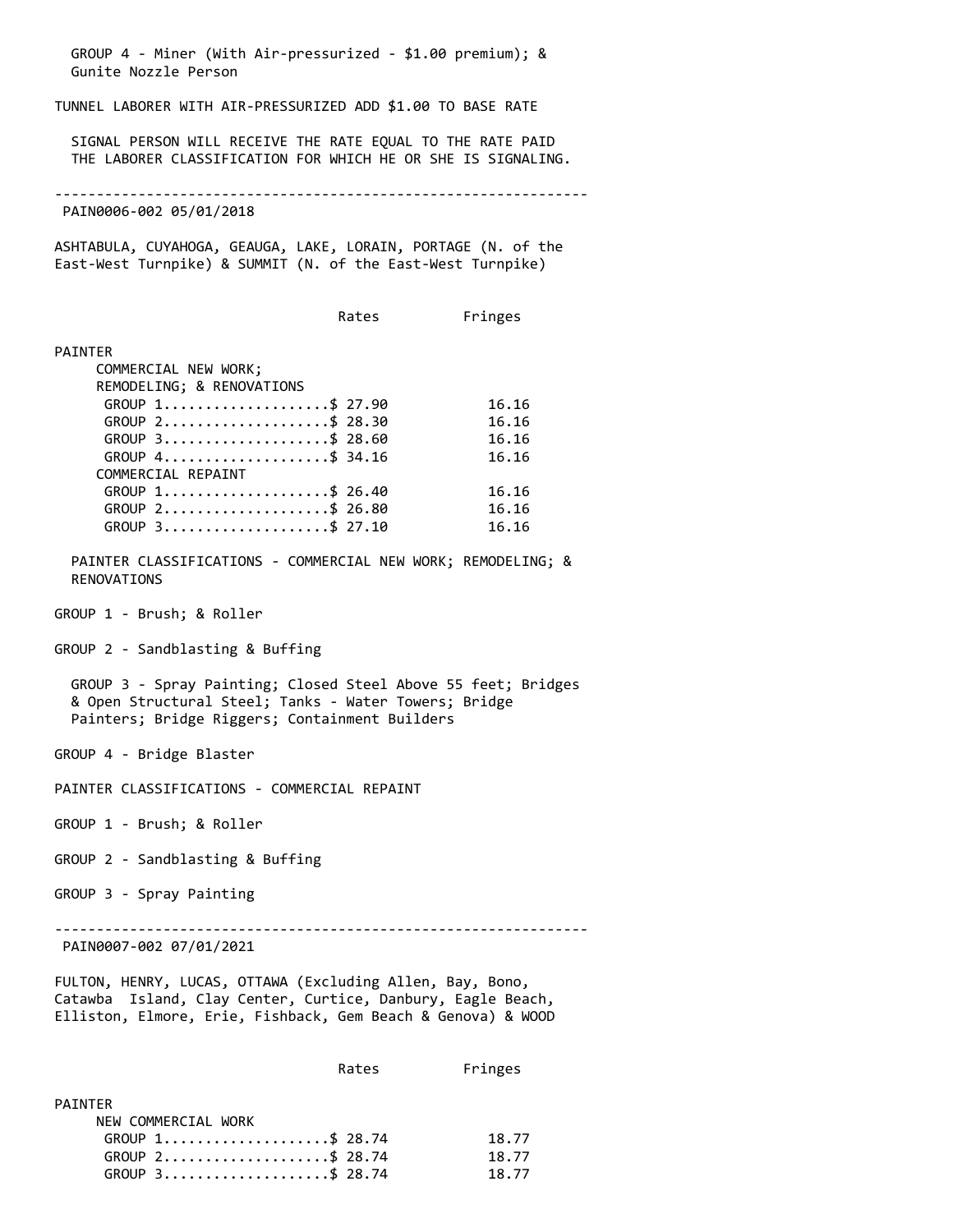| GROUP 4\$ 28.74<br>GROUP 5\$ 28.74<br>GROUP 6\$ 28.74<br>GROUP 7\$ 28.74<br>GROUP 8\$ 28.74<br>GROUP 9\$ 28.74                                                                | 18.77<br>18.77<br>18.77<br>18.77<br>18.77<br>18.77 |
|-------------------------------------------------------------------------------------------------------------------------------------------------------------------------------|----------------------------------------------------|
| REPAINT IS 90% OF JR                                                                                                                                                          |                                                    |
| PAINTER CLASSIFICATIONS                                                                                                                                                       |                                                    |
| GROUP 1 - Brush; Spray & Sandblasting Pot Tender                                                                                                                              |                                                    |
| GROUP 2 - Refineries & Refinery Tanks; Surfaces 30 ft. or<br>over where material is applied to or labor performed on<br>above ground level (exterior), floor level (interior) |                                                    |
| GROUP 3 - Swing Stage & Chair                                                                                                                                                 |                                                    |
| GROUP 4 - Lead Abatement                                                                                                                                                      |                                                    |
| GROUP 5 - All Methods of Spray                                                                                                                                                |                                                    |
| GROUP 6 - Solvent-Based Catalized Epoxy Materials of 2 or<br>More Component Materials, to include Solvent-Based<br>Conversion Varnish (excluding water based)                 |                                                    |
| GROUP 7 - Spray Solvent Based Material; Sand & Abrasive<br>Blasting                                                                                                           |                                                    |
| GROUP 8 - Towers; Tanks; Bridges; Stacks Over 30 Feet                                                                                                                         |                                                    |
| GROUP 9 - Epoxy Spray (excluding water based)                                                                                                                                 |                                                    |
|                                                                                                                                                                               |                                                    |

PAIN0012-008 05/01/2019

BUTLER COUNTY

### PAINTER

| GROUP 1\$ 21.95 | 10.20 |
|-----------------|-------|
| GROUP 2\$ 25.30 | 10.20 |
| GROUP 3\$ 25.80 | 10.20 |
| GROUP 4\$ 26.05 | 10.20 |
| GROUP 5\$ 26.30 | 10.20 |

## PAINTER CLASSIFICATIONS

GROUP 1: Bridge Equipment Tender; Bridge/Containment Builder

GROUP 2: Brush & Roller

GROUP 3: Spray

GROUP 4: Sandblasting; & Waterblasting

 GROUP 5: Elevated Tanks; Steeplejack Work; Bridge; & Lead Abatement

----------------------------------------------------------------

PAIN0012-010 05/01/2019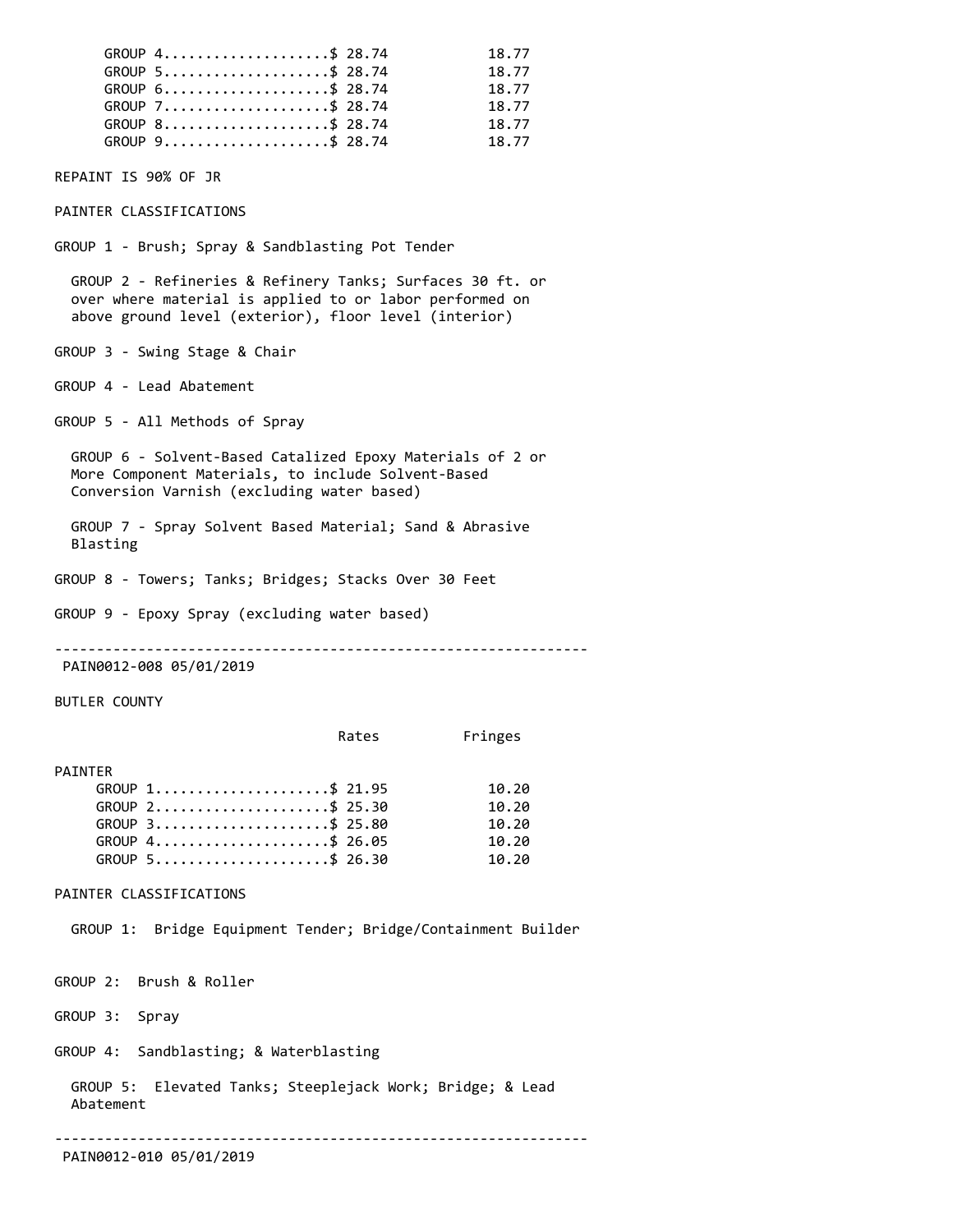Rates Fringes PAINTER HEAVY & HIGHWAY BRIDGES- GUARDRAILS-LIGHTPOLES- STRIPING Bridge Equipment Tender and Containment Builder....\$ 21.95 10.20 Bridges when highest point of clearance is 60 feet or more; & Lead Abatement Projects.........\$ 26.30 10.20 Brush & Roller.............\$ 25.30 10.20 Sandblasting & Hopper Tender; Water Blasting.....\$ 26.05 10.20 Spray..........................\$ 25.80 10.20 ---------------------------------------------------------------- PAIN0093-001 12/01/2018 ATHENS, GUERNSEY, HOCKING, MONROE, MORGAN, NOBLE and WASHINGTON COUNTIES Rates Fringes PAINTER Bridges; Locks; Dams; Tension Towers; & Energized Substations.......\$ 34.04 18.50 Power Generating Facilities.\$ 30.89 18.50 ---------------------------------------------------------------- PAIN0249-002 06/01/2020 CLARK, DARKE, GREENE, MIAMI, MONTGOMERY & PREBLE Rates Fringes PAINTER GROUP 1 - Brush & Roller....\$ 24.17 11.22 GROUP 2 - Swing, Scaffold Bridges; Structural Steel; Open Acid Tank; High Tension Electrical Equipment; & Hot Pipes......\$ 24.17 11.22 GROUP 3 - Spray; Sandblast; Steamclean; Lead Abatement...............\$ 24.92 11.22 GROUP 4 - Steeplejack Work..\$ 25.12 11.22 GROUP 5 - Coal Tar..........\$ 25.67 11.22 GROUP 6 - Bridge Equipment Tender & or Containment Builder.......................\$ 32.88 11.22 GROUP 7 - Tanks, Stacks & Towers...........................\$ 27.81 11.22 GROUP 8 - Bridge Blaster, Rigger.........................\$ 35.88 11.22 ----------------------------------------------------------------

PAIN0356-002 09/01/2009

KNOX, LICKING, MUSKINGUM, and PERRY

Rates Fringes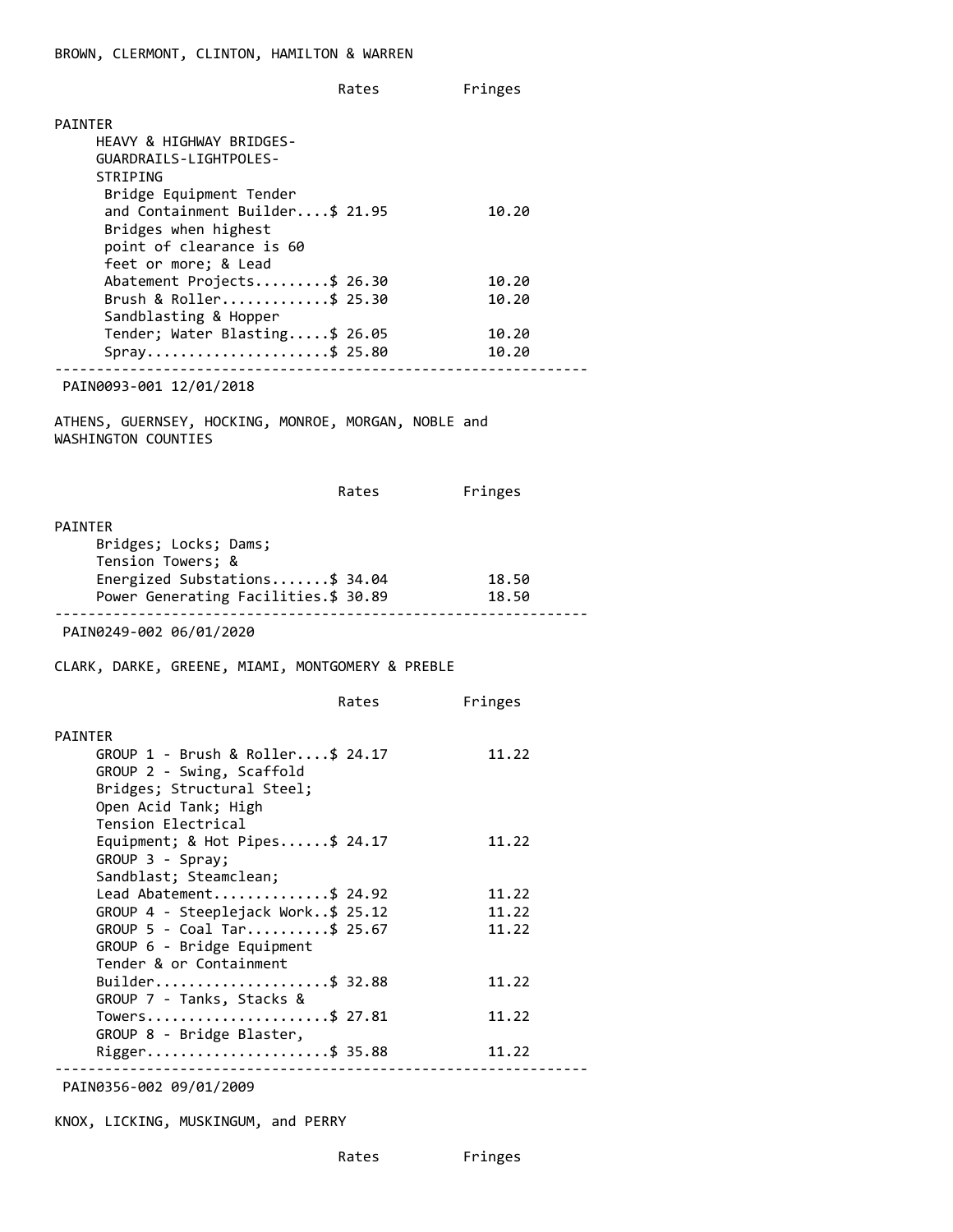| <b>PAINTER</b>                                                                          |                |
|-----------------------------------------------------------------------------------------|----------------|
| Bridge Equipment Tenders<br>and Containment Builders\$ 27.93                            | 7.25           |
| Bridges; Blasters;                                                                      |                |
| $and Riggers$ \$ 34.60                                                                  | 7.25           |
| Brush and Roller\$ 20.93                                                                | 7.25           |
| Sandblasting; Steam<br>Cleaning; Waterblasting;                                         |                |
| and Hazardous Work\$ 25.82                                                              | 7.25           |
| Spray\$ 21.40<br>Structural Steel and Swing                                             | 7.25           |
| Stage\$ 25.42                                                                           | 7.25           |
| Tanks; Stacks; and Towers\$ 28.63                                                       | 7.25           |
| PAIN0438-002 12/01/2021                                                                 |                |
| BELMONT, HARRISON and JEFFERSON COUNTIES                                                |                |
| Rates                                                                                   | Fringes        |
| PAINTER                                                                                 |                |
| Bridges, Locks, Dams,<br>Tension Towers & Energized                                     |                |
| Substations\$ 34.47                                                                     | 20.60          |
| Power Generating Facilities.\$ 29.65                                                    | 17.68          |
| PAIN0476-001 06/01/2021                                                                 |                |
| COLUMBIANA, MAHONING, and TRUMBULL COUNITES                                             |                |
| Rates                                                                                   | Fringes        |
|                                                                                         |                |
| PAINTER<br>GROUP 1\$ 25.79                                                              | 15.81          |
| GROUP 2\$ 33.10                                                                         | 15.81          |
| GROUP 3\$ 26.00<br>GROUP 4\$ 27.12                                                      | 15.81<br>15.81 |
| GROUP 5\$ 27.79                                                                         | 15.81          |
| GROUP 6\$ 26.69                                                                         | 15.81          |
| GROUP 7\$ 27.79                                                                         | 15.81          |
| PAINTER CLASSIFICATIONS:                                                                |                |
| GROUP 1: Painters, Brush & Roller                                                       |                |
| GROUP 2: Bridges                                                                        |                |
| GROUP 3: Structural Steel                                                               |                |
| GROUP 4: Spray, Except Bar Joist/Deck                                                   |                |
| GROUP 5: Epoxy/Mastic; Spray- Bar Joist/Deck; Working Above<br>50 Feet; and Swingstages |                |
| GROUP 6: Tanks; Sandblasting                                                            |                |
| GROUP 7: Towers; Stacks                                                                 |                |
| PAIN0555-002 06/01/2021                                                                 |                |
| ADAMS, HIGHLAND, JACKSON, PIKE & SCIOTO                                                 |                |
| Rates                                                                                   | Fringes        |
|                                                                                         |                |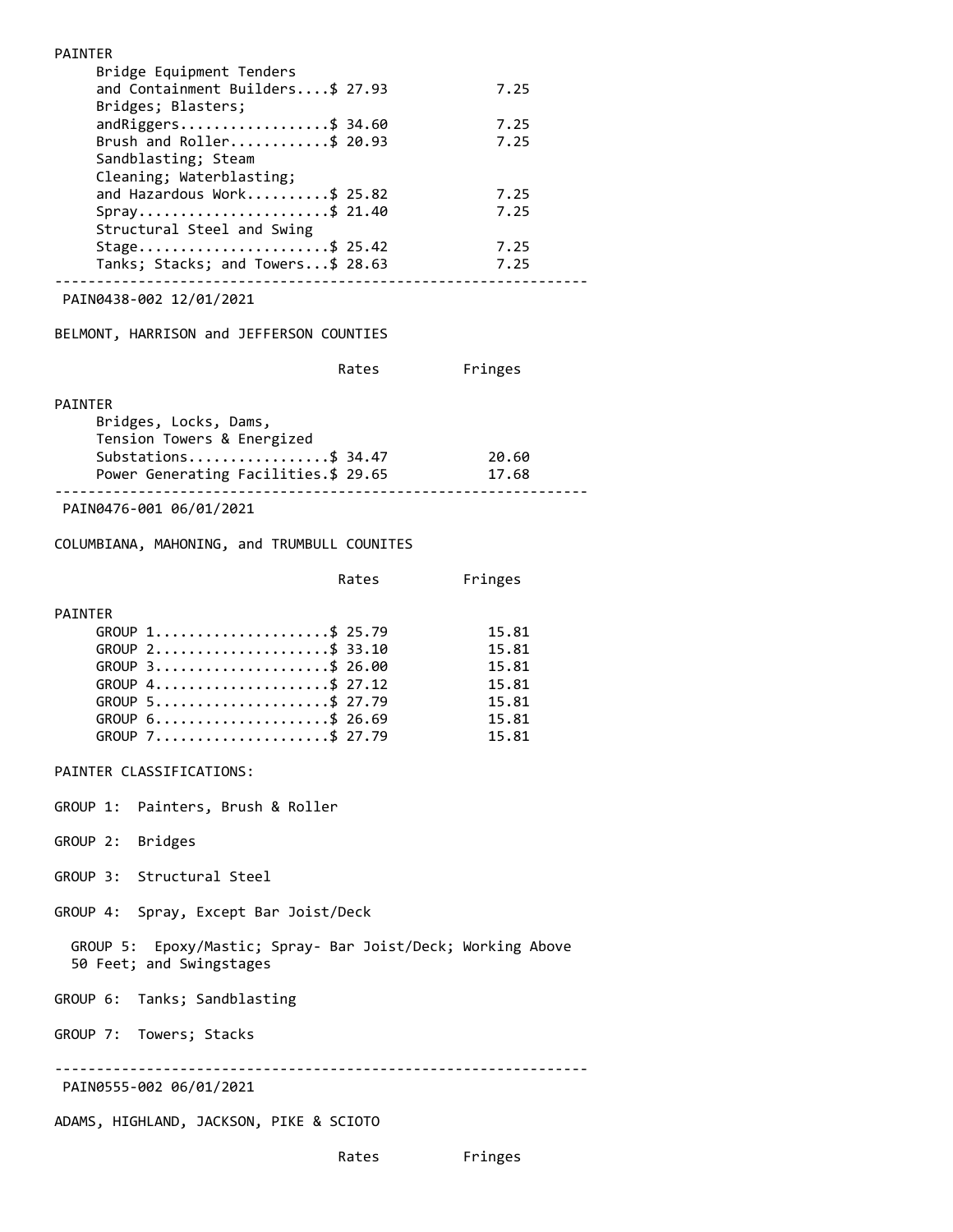GROUP 1.....................\$ 31.95 17.05 GROUP 2.....................\$ 33.47 17.05 GROUP 3.....................\$ 34.99 17.05 GROUP 4.....................\$ 37.97 17.05 PAINTER CLASSIFICATIONS GROUP 1 - Containment Builder GROUP 2 - Brush; Roller; Power Tools, Under 40 feet GROUP 3 - Sand Blasting; Spray; Steam Cleaning; Pressure Washing; Epoxy & Two Component Materials; Lead Abatement; Hazardous Waste; Toxic Materials; Bulk & Storage Tanks of 25,000 Gallon Capacity or More; Elevated Tanks GROUP 4 - Stacks; Bridges ---------------------------------------------------------------- PAIN0639-001 05/01/2011 Rates Fringes Sign Painter & Erector...........\$ 20.61 3.50+a+b+c FOOTNOTES: a. 7 Paid Holidays: New Year's Day; Memorial Day; July 4th; Labor Day; Thanksgiving Day; Christmas Day & 1 Floating Day b. Vacation Pay: After 1 year's service - 5 days' paid vacation; After 2, but less than 10 years' service - 10 days' paid vacation; After 10, but less than 20 years' service - 15 days' paid vacation; After 20 years' service - 20 days' paid vacation c. Funeral leave up to 3 days maximum paid leave for death of mother, father, brother, sister, spouse, child, mother-in-law, father-in-law, grandparent and inlaw provided employee attends funeral ---------------------------------------------------------------- PAIN0788-002 06/01/2020 ASHLAND, CRAWFORD, ERIE, HANCOCK, HURON, MARION, MORROW, OTTAWA (Allen, Bay, Bono, Catawba Island, Clay Center, Curtice, Danbury, Eagle Beach, Elliston, Elmore, Erie, Fishback, Gem Beach & Genoa), RICHLAND, SANDUSKY, SENECA & WYANDOT Rates Fringes PAINTER Brush & Roller..............\$ 24.66 14.05 Structural Steel............\$ 26.26 14.05 WINTER REPAINT: Between December 1 to March 31 - 90%JR \$.50 PER HOUR SHALL BE ADDED TO THE RATE OF PAY FOR THE CLASSIFICATION OF WORK: While working swingstage, boatswain chair, needle beam and horizontal cable. While operating sprayguns, sandblasting, cobblasting and high pressure waterblasting (4000psi). \$1.00 PER HOUR SHALL BE ADDED TO THE RATE OF PAY FOR THE CLASSIFICATION OF WORK:

PAINTER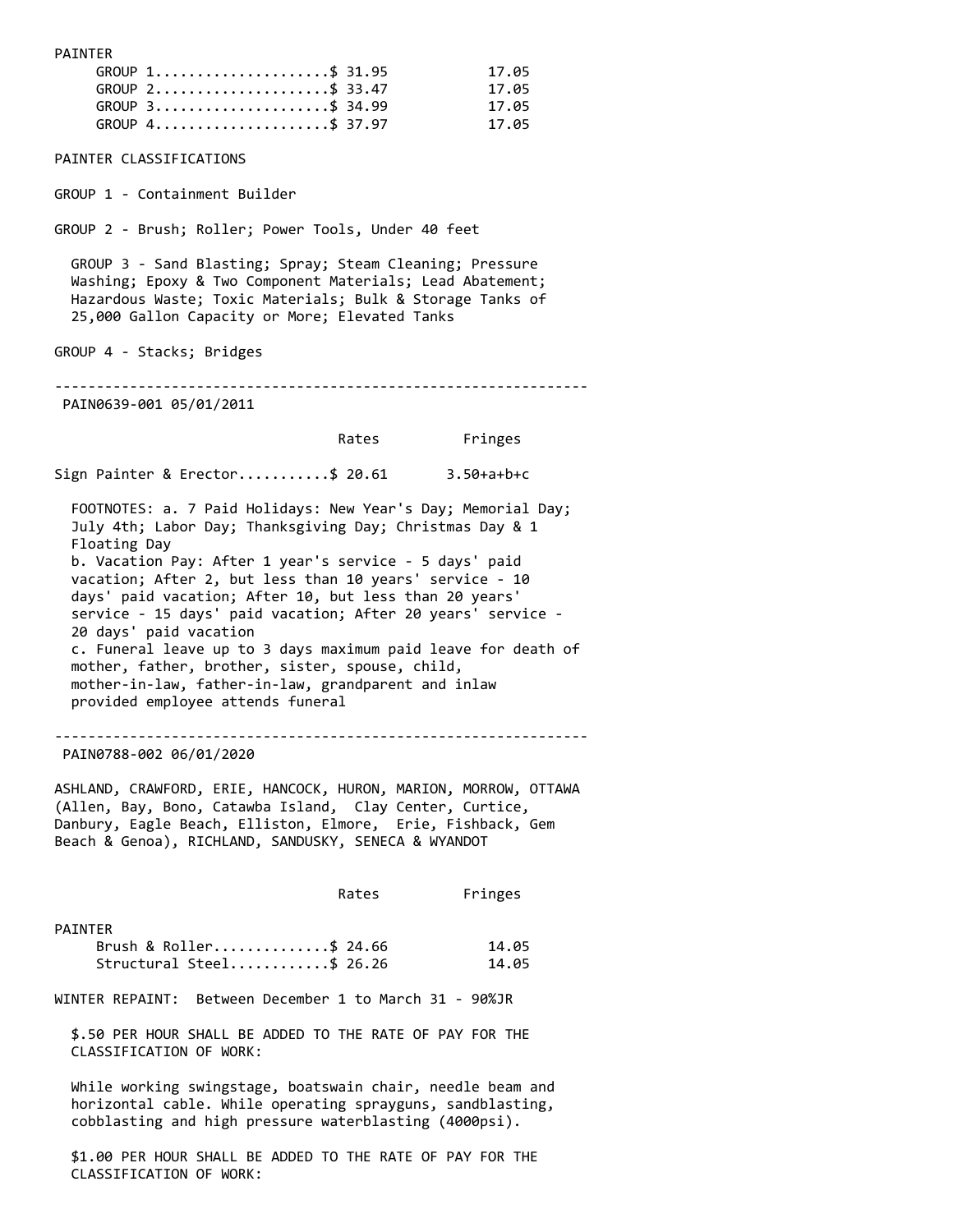For the application of catalized epoxy, including latex epoxy that is deemed hazardous, lead abatement, or for work or material where special precautions beyond normal work duties must be taken. For working on stacks, tanks, and towers over 40 feet in height.

----------------------------------------------------------------

PAIN0813-005 12/01/2008

GALLIA, LAWRENCE, MEIGS & VINTON

|                        | Rates | Fringes |  |
|------------------------|-------|---------|--|
| PATNTFR                |       |         |  |
| Base Rate\$ 24.83      |       | 10.00   |  |
| Bridges, Locks, Dams & |       |         |  |
| Tension Towers\$ 27.83 |       | 10.00   |  |
|                        |       |         |  |

PAIN0841-001 06/01/2018

MEDINA, PORTAGE (South of and including Ohio Turnpike), and SUMMIT (South of and including Ohio Turnpike) COUNTIES

|           |                 | Rates | Fringes |
|-----------|-----------------|-------|---------|
| Painters: |                 |       |         |
|           | GROUP 1\$ 25.75 |       | 14.35   |
|           | GROUP 2\$ 26.40 |       | 14.35   |
|           | GROUP 3\$ 26.50 |       | 14.35   |
|           | GROUP 4\$ 26.60 |       | 14.35   |
|           | GROUP 5\$ 27.00 |       | 14.35   |
|           | GROUP 6\$ 39.20 |       | 11.75   |
|           | GROUP 7\$ 27.00 |       | 14.35   |

PAINTER CLASSIFICATIONS:

GROUP 1 - Brush, Roller & Paperhanger

GROUP 2 - Epoxy Application

GROUP 3 - Swing Scaffold, Bosum Chair, & Window Jack

GROUP 4 - Spray Gun Operator of Any & All Coatings

 GROUP 5 - Sandblast, Painting of Standpipes, etc. from Scaffolds, Bridge Work and/or Open Structural Steel, Standpipes and/or Water Towers

 GROUP 6 - Public & Commerce Transportation, Steel or Galvanized, Bridges, Tunnels & Related Support Items (concrete)

 GROUP 7 - Synthetic Exterior, Drywall Finisher and/or Taper, Drywall Finisher and Follow-up Man Using Automatic Tools

----------------------------------------------------------------

PAIN0841-002 06/01/2018

CARROLL, COSHOCTON, HOLMES, STARK, TUSCARAWAS & WAYNE

Rates Fringes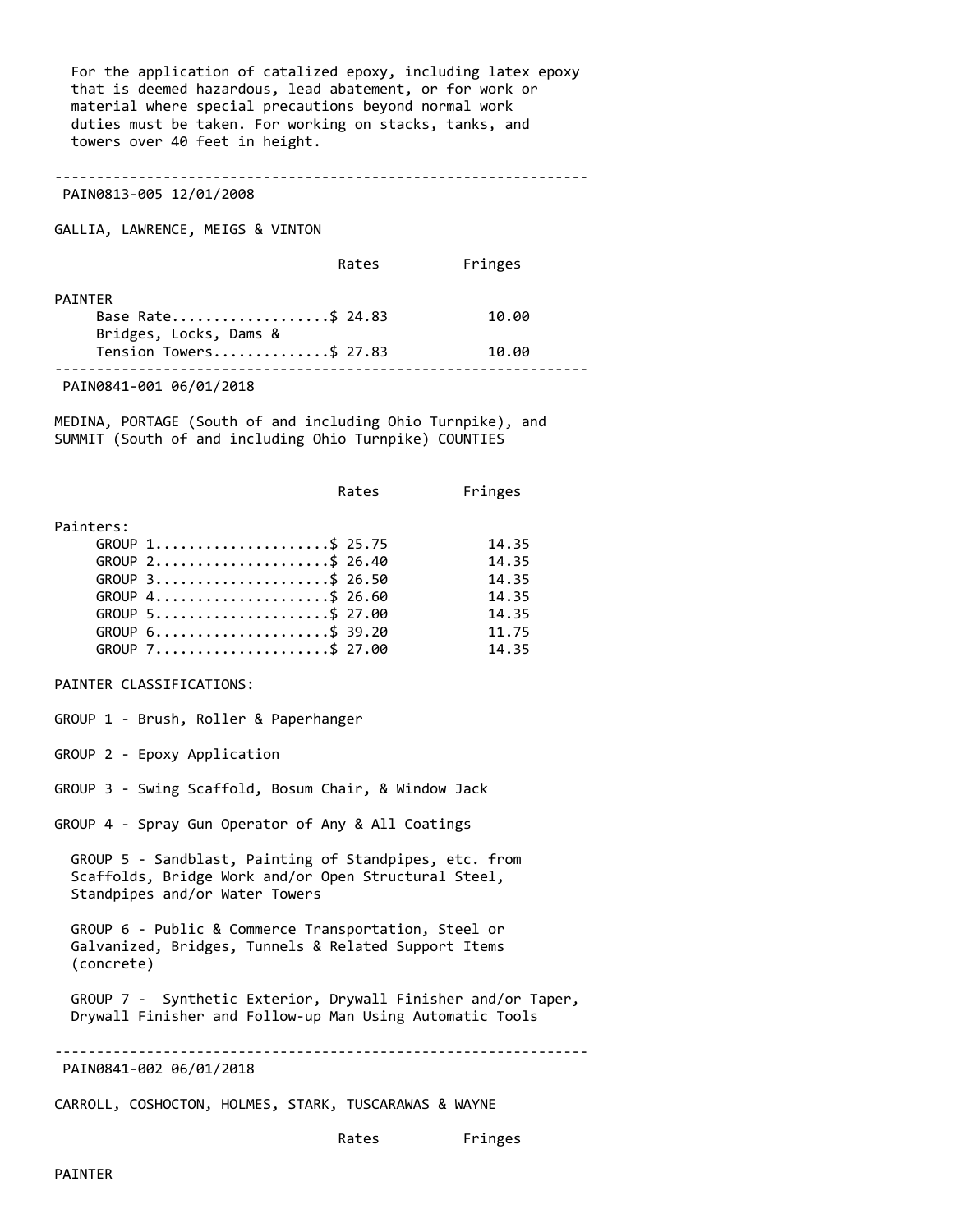| Bridges; Towers, Poles &  |       |
|---------------------------|-------|
| Stacks; Sandblasting      |       |
| Steel; Structural Steel & |       |
| Metalizing\$ 22.78        | 13.63 |
| Brush & Roller\$ 21.77    | 13.63 |
| Spray; Tank Interior &    |       |
| Exterior\$ 22.60          | 13.63 |

PAIN1020-002 07/01/2020

ALLEN, AUGLAIZE, CHAMPAIGN, DEFIANCE, HARDIN, LOGAN, MERCER, PAULDING, PUTNAM, SHELBY, VAN WERT, and WILLIAMS COUNTIES

| Rates                              | Fringes |
|------------------------------------|---------|
| PAINTER                            |         |
| Brush & Roller\$ 25.22             | 14.11   |
| Drywall Finishing & Taping\$ 23.92 | 14.11   |
| Lead Abatement\$ 26.97             | 14.11   |
| Spray, Sandblasting                |         |
| Pressure Cleaning, &               |         |
| Refinery\$ 25.87                   | 14.11   |
| Swing Stage, Chair,                |         |
| Spiders, & Cherry Pickers\$ 25.47  | 14.11   |
| Wallcoverings\$ 22.82              | 14.11   |

 All surfaces 40 ft. or over where material is applied to or labor performed on, above ground level (exterior), floor level (interior) - \$.50 premium

Applying Coal Tar Products - \$1.00 premium

----------------------------------------------------------------

PAIN1275-002 06/01/2020

DELAWARE, FAIRFIELD, FAYETTE, FRANKLIN, MADISON, PICKAWAY, ROSS & UNION

|                                             | Rates | Fringes |
|---------------------------------------------|-------|---------|
| <b>PAINTER</b>                              |       |         |
| Bridges\$ 34.64                             |       | 14.40   |
| Brush; Roller\$ 25.16                       |       | 14.40   |
| Sandblasting;                               |       |         |
| Steamcleaning;                              |       |         |
| Waterblasting (3500 PSI or                  |       |         |
| Over)& Hazardous Work\$ 25.86               |       | 14.40   |
| Spray\$ 25.66                               |       | 14.40   |
| Stacks; Tanks; & Towers $\frac{2}{3}$ 28.67 |       | 14.40   |
| Structural Steel & Swing                    |       |         |
| Stage\$ 25.46                               |       | 14.40   |
|                                             |       |         |

PLAS0109-001 05/01/2018

MEDINA, PORTAGE, STARK, and SUMMIT COUNTIES

|                         | Rates | Fringes |  |
|-------------------------|-------|---------|--|
| PLASTERER\$ 28.86       |       | 17.11   |  |
| PLAS0109-003 05/01/2018 |       |         |  |

CARROLL, HOLMES, TUSCARAWAS, and WAYNE COUNTIES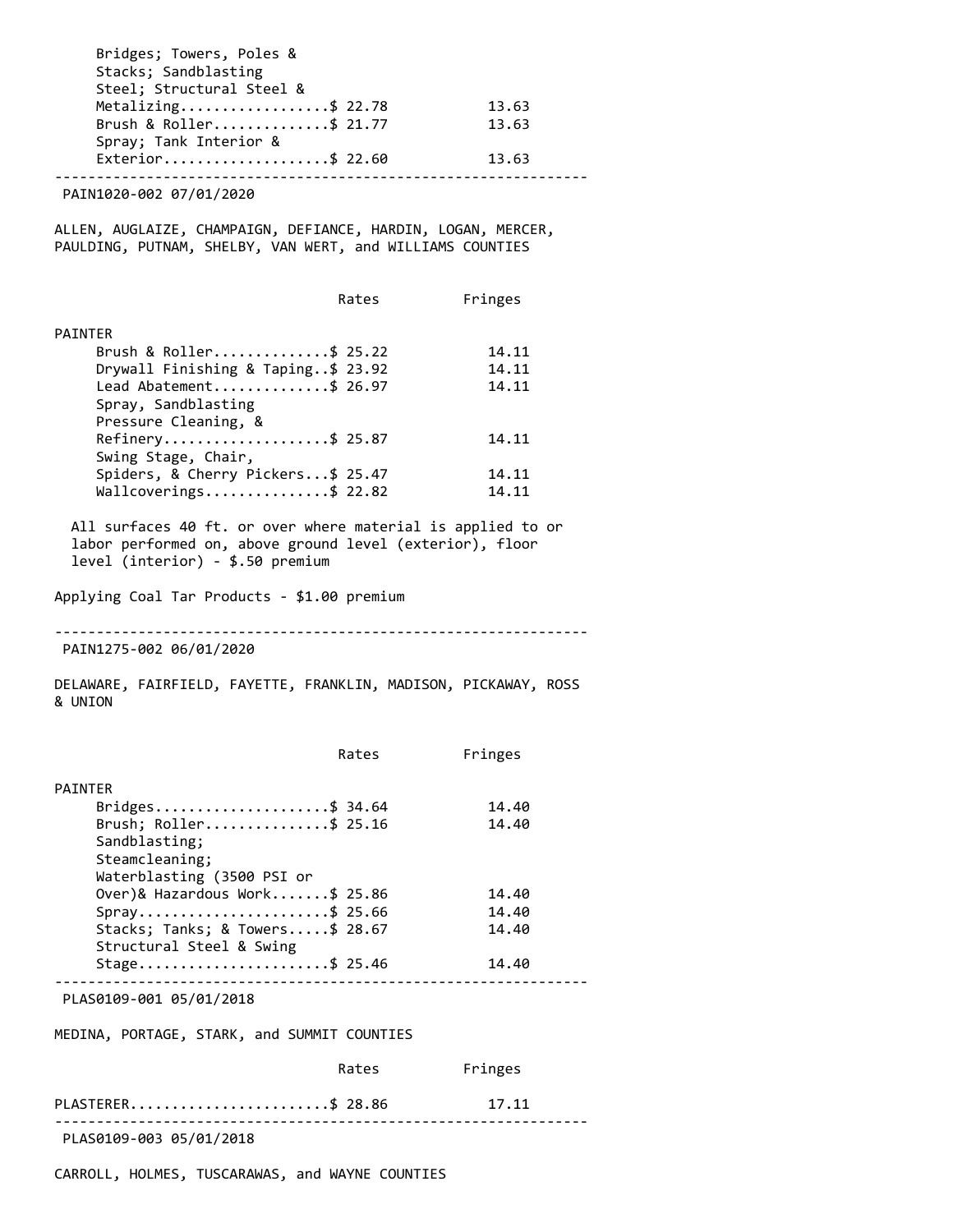|                                                                           | Rates Fringes |         |
|---------------------------------------------------------------------------|---------------|---------|
| PLASTERER\$ 28.21<br>. 2000 2000 2000 2000 2000 2000 2                    |               | 17.11   |
| PLAS0132-002 06/01/2022                                                   |               |         |
| BROWN, BUTLER, CLERMONT, HAMILTON, HIGHLAND, WARREN COUNTIES              |               |         |
|                                                                           | Rates         | Fringes |
| PLASTERER\$ 29.25<br>.                                                    |               | 14.69   |
| PLAS0404-002 05/01/2018                                                   |               |         |
| ASHTABULA, CUYAHOGA, GEAUGA, AND LAKE COUNTIES                            |               |         |
|                                                                           | Rates Fringes |         |
| PLASTERER\$ 29.63                                                         |               | 17.11   |
| PLAS0404-003 05/01/2018                                                   |               |         |
| LORAIN COUNTY                                                             |               |         |
|                                                                           | Rates         | Fringes |
| PLASTERER\$ 28.86<br>. <b>.</b> .                                         |               | 17.11   |
| PLAS0526-022 05/01/2018                                                   |               |         |
| COLUMBIANA, MAHONING, and TRUMBULL COUNTIES                               |               |         |
|                                                                           | Rates Fringes |         |
| PLASTERER\$ 28.86                                                         |               | 17.11   |
| PLAS0526-023 05/01/2018                                                   |               |         |
| BELMONT, HARRISON, and JEFFERSON COUNTIES                                 |               |         |
|                                                                           | Rates         | Fringes |
| PLASTERER\$ 28.21                                                         |               | 17.11   |
| PLAS0886-001 05/01/2018                                                   |               |         |
| FULTON, HANCOCK, HENRY, LUCAS, PUTNAM, and WOOD COUNTIES                  |               |         |
|                                                                           | Rates         | Fringes |
| PLASTERER\$ 29.63                                                         |               | 17.11   |
| PLAS0886-003 05/01/2018                                                   |               |         |
| DEFIANCE, ERIE, HURON, OTTAWA, PAULDING, SANDUSKY, and SENECA<br>COUNTIES |               |         |
|                                                                           | Rates         | Fringes |
| PLASTERER\$ 28.86                                                         |               | 17.11   |

PLAS0886-004 05/01/2018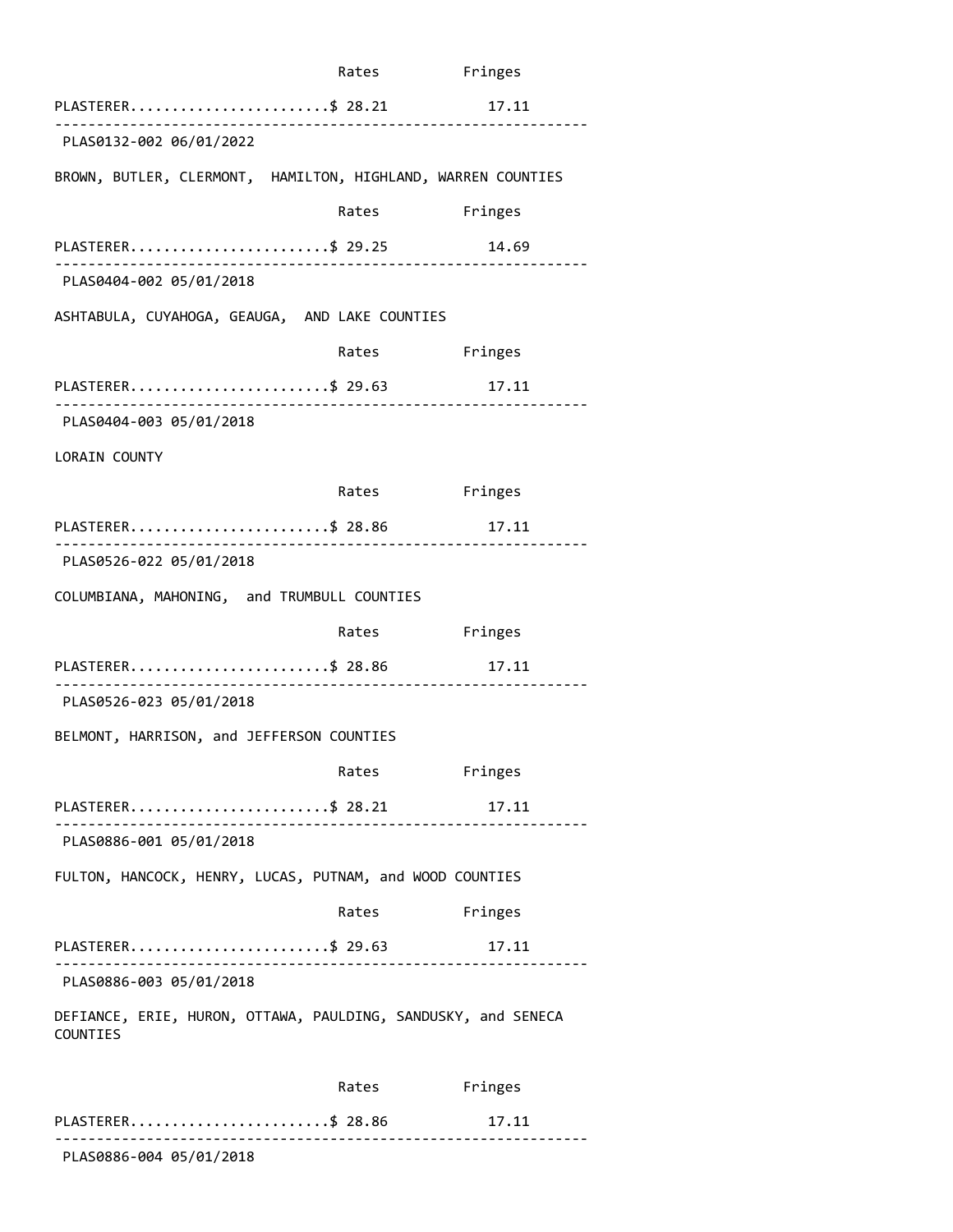ALLEN, AUGLAIZE, HARDIN, LOGAN, MERCER, and VAN WERT COUNTIES Rates Fringes PLASTERER..............................\$ 28.21 17.11 ---------------------------------------------------------------- PLUM0042-002 07/01/2020 ASHLAND, CRAWFORD, ERIE, HURON, KNOX, LORAIN, MORROW, RICHLAND & WYANDOT Rates Fringes Plumber, Pipefitter, Steamfitter.......................\$ 34.82 24.67 ---------------------------------------------------------------- PLUM0050-002 07/06/2020 DEFIANCE, FULTON, HANCOCK, HENRY, LUCAS, OTTAWA, PAULDING, PUTNAM, SANDUSKY, SENECA, WILLIAMS & WOOD Rates Fringes Plumber, Pipefitter, Steamfitter.......................\$ 43.60 26.73 ---------------------------------------------------------------- PLUM0055-003 05/01/2022 ASHTABULA, CUYAHOGA, GEAUGA, LAKE, MEDINA (N. of Rte. #18 & Smith Road) & SUMMIT (N. of Rte. #303, including the corporate limits of the city of Hudson) Rates Fringes PLUMBER................................\$ 40.00 28.43 ---------------------------------------------------------------- PLUM0083-001 07/01/2017 BELMONT & MONROE (North of Rte. #78) Rates Fringes Plumber and Steamfitter..........\$ 32.16 31.51 ---------------------------------------------------------------- PLUM0094-002 05/01/2022 CARROLL (Northen Half), STARK, and WAYNE COUNTIES Rates Fringes PLUMBER/PIPEFITTER...............\$ 36.83 22.99 ---------------------------------------------------------------- PLUM0120-002 05/02/2022 ASHTABULA, CUYAHOGA, GEAUGA, LAKE, LORAIN (the C.E.I. Power House in Avon Lake), MEDINA (N. of Rte. #18) & SUMMIT (N. of #303) Rates Fringes

PIPEFITTER.............................\$ 44.07 28.34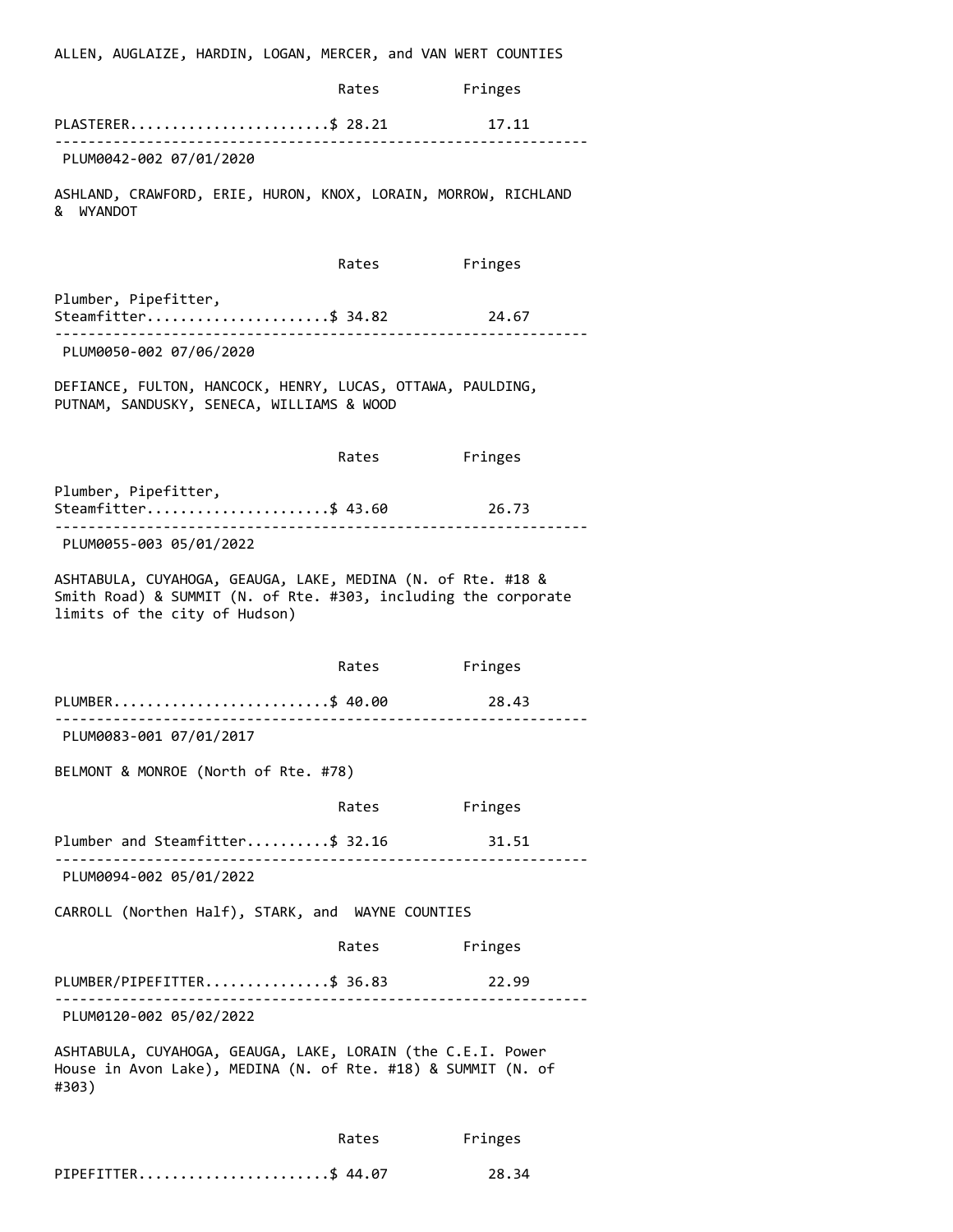----------------------------------------------------------------

PLUM0162-002 06/01/2021

CHAMPAIGN, CLARK, CLINTON, DARKE, FAYETTE, GREENE, MIAMI, MONTGOMERY & PREBLE

Rates Fringes

Plumber, Pipefitter,

Steamfitter......................\$ 33.40 27.09 ----------------------------------------------------------------

PLUM0168-002 06/01/2022

MEIGS, MONROE (South of Rte. #78), MORGAN (South of Rte. #78) & WASHINGTON

Rates Fringes

PLUMBER/PIPEFITTER...............\$ 38.02 34.09 ---------------------------------------------------------------- PLUM0189-002 06/01/2019

DELAWARE, FAIRFIELD, FRANKLIN, HOCKING, LICKING, MADISON, MARION, PERRY, PICKAWAY, ROSS & UNION

|                      | Rates | Fringes |  |
|----------------------|-------|---------|--|
| Plumber, Pipefitter, |       |         |  |
| Steamfitter\$ 38.45  |       | 16.98   |  |
|                      |       |         |  |

\* PLUM0219-002 06/01/2022

MEDINA (Rte. #18 from eastern edge of Medina Co., west to eastern corporate limits of the city of Medina, & on the county road from the west corporate limits of Medina running due west to and through community of Risley to the western edge of Medina County - All territory south of this line), PORTAGE, and SUMMIT (S. of Rte. #303) COUNTIES

 Rates Fringes Plumber and Steamfitter..........\$ 41.22 26.64 ---------------------------------------------------------------- PLUM0392-002 06/01/2021 BROWN, BUTLER, CLERMONT, HAMILTON & WARREN Rates Fringes PLUMBER/PIPEFITTER...............\$ 35.21 22.99 ---------------------------------------------------------------- PLUM0396-001 06/01/2021 COLUMBIANA (Excluding Washington & Yellow Creek Townships & Liverpool Twp. - Secs. 35 & 36 - West of County Road #427), MAHONING and TRUMBULL COUNTIES Rates Fringes

| PLUMBER/PIPEFITTER\$ 35.35 |  | 27.01 |
|----------------------------|--|-------|
|----------------------------|--|-------|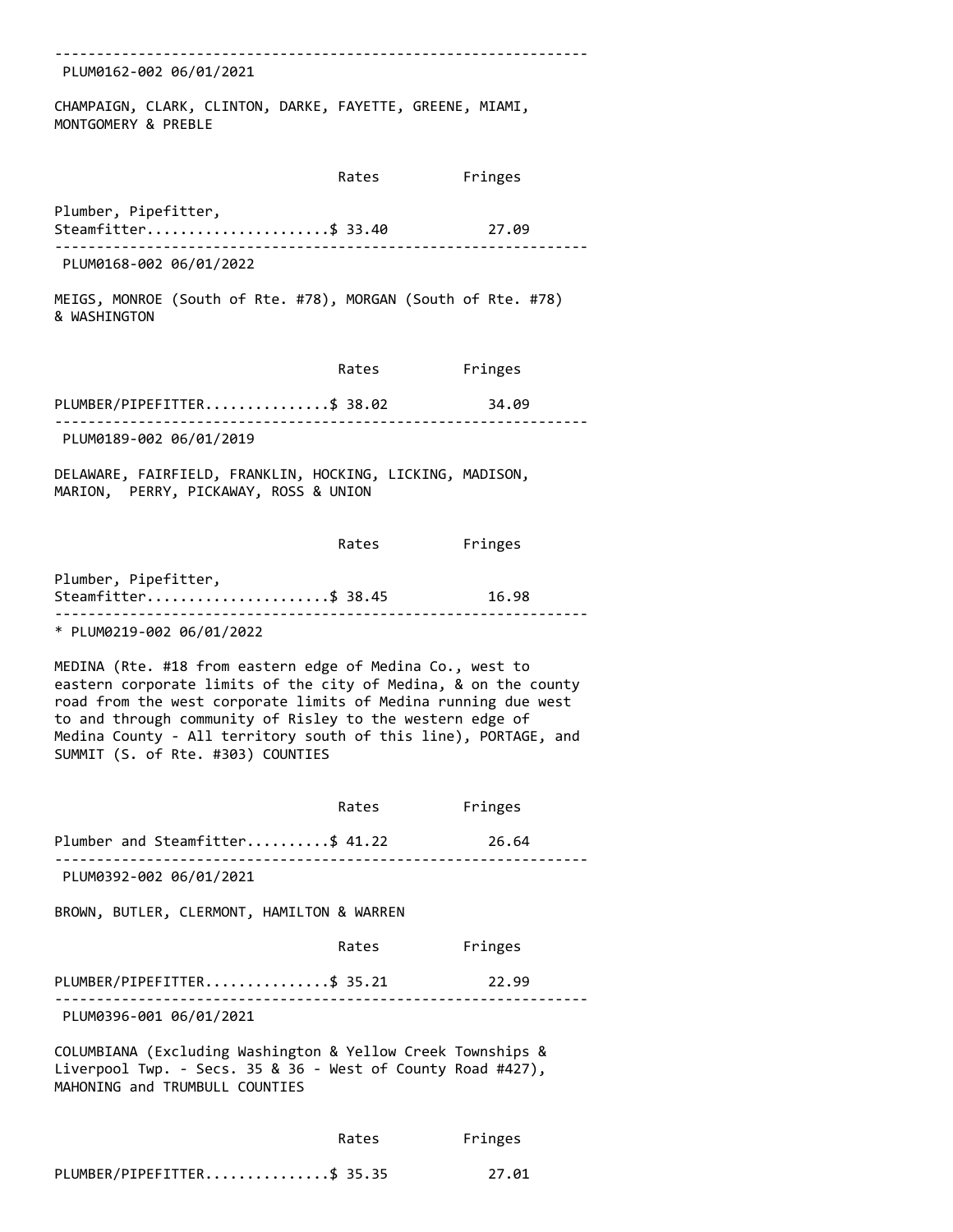#### ---------------------------------------------------------------- PLUM0495-002 06/01/2022

CARROLL (Rose, Monroe, Union, Lee, Orange, Perry & Loudon Townships), COLUMBIANA (Washington & Yellow Creek Townships & Liverpool Township, Secs. 35 & 36, West of County Rd. #427), COSHOCTON, GUERNSEY, HARRISON, HOLMES, JEFFERSON, MORGAN (South to State Rte. #78 & from McConnelsville west on State Rte. #37 to the Perry County line), MUSKINGUM, NOBLE, and TUSCARAWAS COUNTIES

 Rates Fringes Plumber, Pipefitter, Steamfitter.......................\$ 31.24 34.34 ---------------------------------------------------------------- PLUM0577-002 06/01/2019

ADAMS, ATHENS, GALLIA, HIGHLAND, JACKSON, LAWRENCE, PIKE, SCIOTO & VINTON

Rates Fringes

Plumber, Pipefitter, Steamfitter.......................\$ 34.90 24.11 ---------------------------------------------------------------- PLUM0776-002 07/01/2020

ALLEN, AUGLAIZE, HARDIN, LOGAN, MERCER, SHELBY and VAN WERT COUNTIES

|                      | Rates | Fringes |  |
|----------------------|-------|---------|--|
| Plumber, Pipefitter, |       |         |  |
| Steamfitter\$ 37.63  |       | 25.58   |  |
|                      |       |         |  |

TEAM0377-003 05/01/2021

STATEWIDE, EXCEPT CUYAHOGA, GEAUGA & LAKE

|                   | Rates | Fringes |
|-------------------|-------|---------|
| TRUCK DRIVER      |       |         |
| GROUP 1\$ 29.74   |       | 15.70   |
| $GROUP$ 2\$ 30.16 |       | 15.70   |

TRUCK DRIVER CLASSIFICATIONS

 GROUP 1 - Asphalt Distributor; Batch; 4- Wheel Service; 4-Wheel Dump; Oil Distributor & Tandem

 GROUP 2 - Tractor-Trailer Combination: Fuel; Pole Trailer; Ready Mix; Semi-Tractor; & Asphalt Oil Spraybar Man When Operated From Cab; 5 Axles & Over; Belly Dump; End Dump; Articulated Dump; Heavy Duty Equipment; Low Boy; & Truck Mechanic

---------------------------------------------------------------- TEAM0436-002 05/01/2021

CUYAHOGA, GEAUGA & LAKE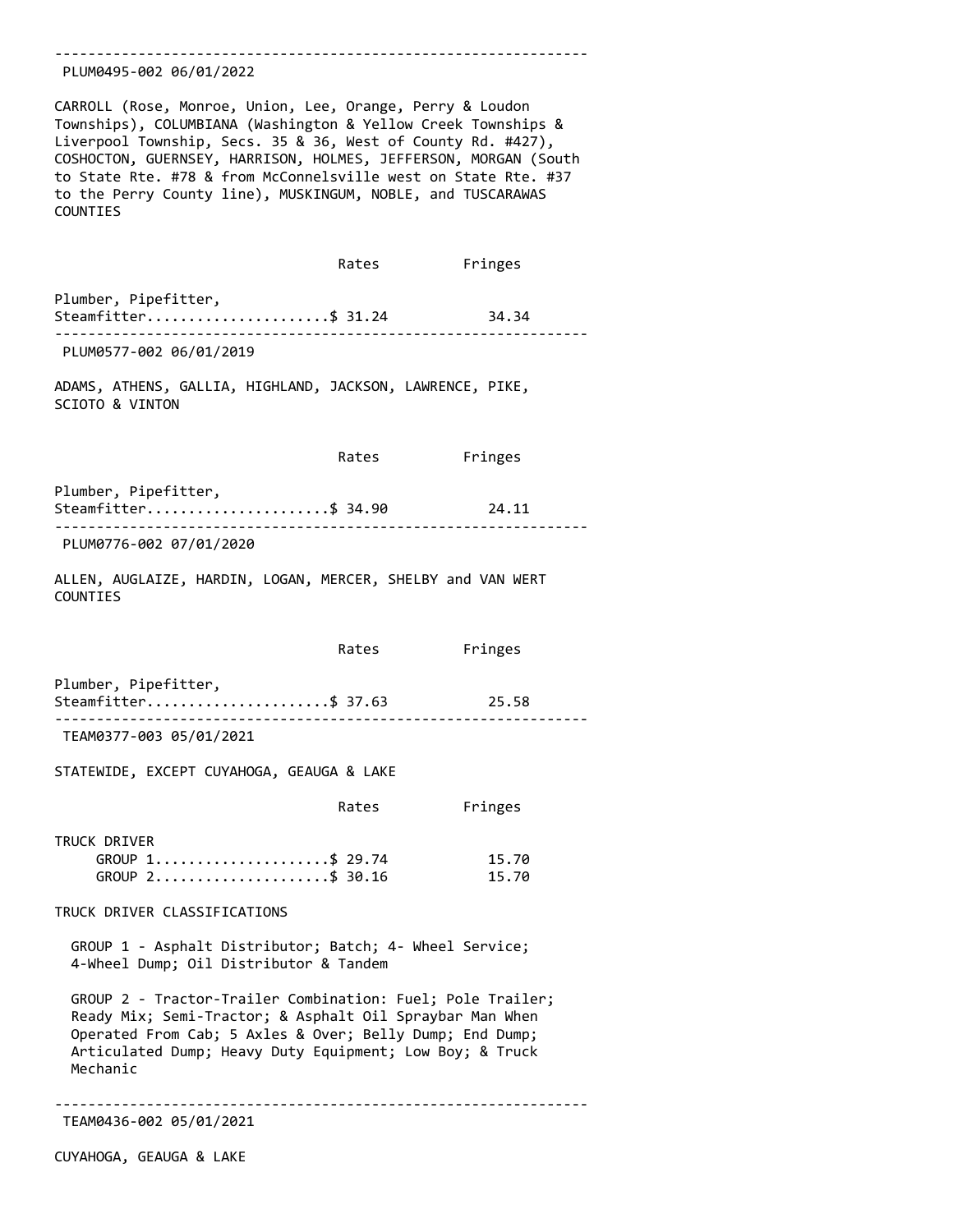Rates Fringes

| TRUCK DRIVER      |       |
|-------------------|-------|
| GROUP 1\$ 30.65   | 16.95 |
| $GROUP$ 2\$ 31.15 | 16.95 |

GROUP 1: Straight & Dump, Straight Fuel

 GROUP 2: Semi Fuel, Semi Tractor, Euclids, Darts, Tank, Asphalt Spreaders, Low Boys, Carry-All, Tourna-Rockers, Hi-Lifts, Extra Long Trailers, Semi-Pole Trailers, Double Hook-Up Tractor Trailers including Team Track & Railroad Siding, Semi-Tractor & Tri-Axle Trailer, Tandem Tractor & Tandem Trailer, Tag Along Trailer, Expandable Trailer or Towing Requiring Road Permits, Ready-Mix (Agitator or Non-Agitator), Bulk Concrete Driver, Dry Batch Truck, Articulated End Dump

----------------------------------------------------------------

WELDERS - Receive rate prescribed for craft performing operation to which welding is incidental.

================================================================

\*\* Workers in this classification may be entitled to a higher minimum wage under Executive Order 14026 (\$15.00) or 13658 (\$11.25). Please see the Note at the top of the wage determination for more information.

Note: Executive Order (EO) 13706, Establishing Paid Sick Leave for Federal Contractors applies to all contracts subject to the Davis-Bacon Act for which the contract is awarded (and any solicitation was issued) on or after January 1, 2017. If this contract is covered by the EO, the contractor must provide employees with 1 hour of paid sick leave for every 30 hours they work, up to 56 hours of paid sick leave each year. Employees must be permitted to use paid sick leave for their own illness, injury or other health-related needs, including preventive care; to assist a family member (or person who is like family to the employee) who is ill, injured, or has other health-related needs, including preventive care; or for reasons resulting from, or to assist a family member (or person who is like family to the employee) who is a victim of, domestic violence, sexual assault, or stalking. Additional information on contractor requirements and worker protections under the EO is available at

https://www.dol.gov/agencies/whd/government-contracts.

Unlisted classifications needed for work not included within the scope of the classifications listed may be added after award only as provided in the labor standards contract clauses (29CFR 5.5 (a) (1) (ii)).

----------------------------------------------------------------

The body of each wage determination lists the classification and wage rates that have been found to be prevailing for the cited type(s) of construction in the area covered by the wage determination. The classifications are listed in alphabetical order of ""identifiers"" that indicate whether the particular rate is a union rate (current union negotiated rate for local), a survey rate (weighted average rate) or a union average rate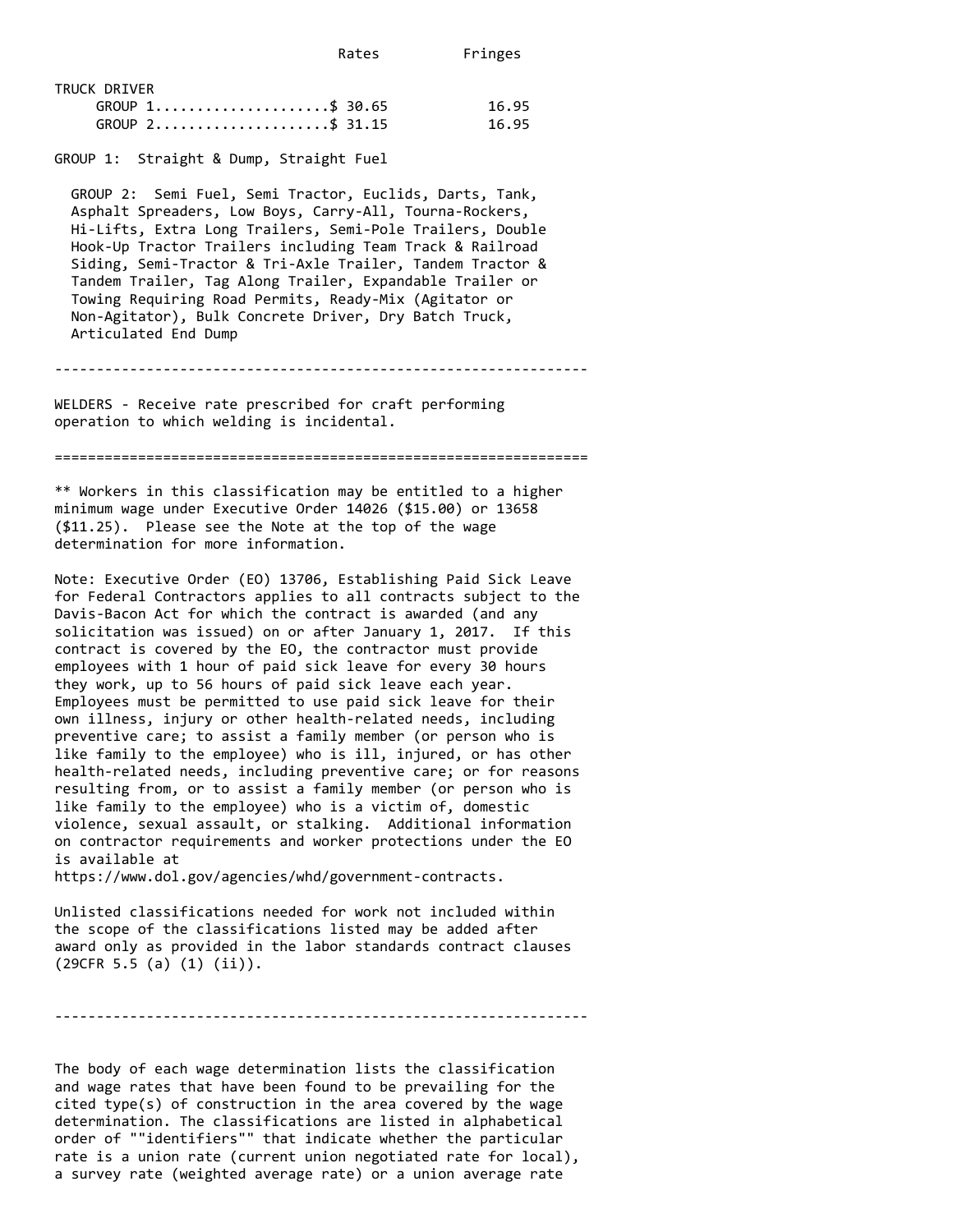(weighted union average rate).

Union Rate Identifiers

A four letter classification abbreviation identifier enclosed in dotted lines beginning with characters other than ""SU"" or ""UAVG"" denotes that the union classification and rate were prevailing for that classification in the survey. Example: PLUM0198-005 07/01/2014. PLUM is an abbreviation identifier of the union which prevailed in the survey for this classification, which in this example would be Plumbers. 0198 indicates the local union number or district council number where applicable, i.e., Plumbers Local 0198. The next number, 005 in the example, is an internal number used in processing the wage determination. 07/01/2014 is the effective date of the most current negotiated rate, which in this example is July 1, 2014.

Union prevailing wage rates are updated to reflect all rate changes in the collective bargaining agreement (CBA) governing this classification and rate.

Survey Rate Identifiers

Classifications listed under the ""SU"" identifier indicate that no one rate prevailed for this classification in the survey and the published rate is derived by computing a weighted average rate based on all the rates reported in the survey for that classification. As this weighted average rate includes all rates reported in the survey, it may include both union and non-union rates. Example: SULA2012-007 5/13/2014. SU indicates the rates are survey rates based on a weighted average calculation of rates and are not majority rates. LA indicates the State of Louisiana. 2012 is the year of survey on which these classifications and rates are based. The next number, 007 in the example, is an internal number used in producing the wage determination. 5/13/2014 indicates the survey completion date for the classifications and rates under that identifier.

Survey wage rates are not updated and remain in effect until a new survey is conducted.

Union Average Rate Identifiers

Classification(s) listed under the UAVG identifier indicate that no single majority rate prevailed for those classifications; however, 100% of the data reported for the classifications was union data. EXAMPLE: UAVG-OH-0010 08/29/2014. UAVG indicates that the rate is a weighted union average rate. OH indicates the state. The next number, 0010 in the example, is an internal number used in producing the wage determination. 08/29/2014 indicates the survey completion date for the classifications and rates under that identifier.

A UAVG rate will be updated once a year, usually in January of each year, to reflect a weighted average of the current negotiated/CBA rate of the union locals from which the rate is based.

----------------------------------------------------------------